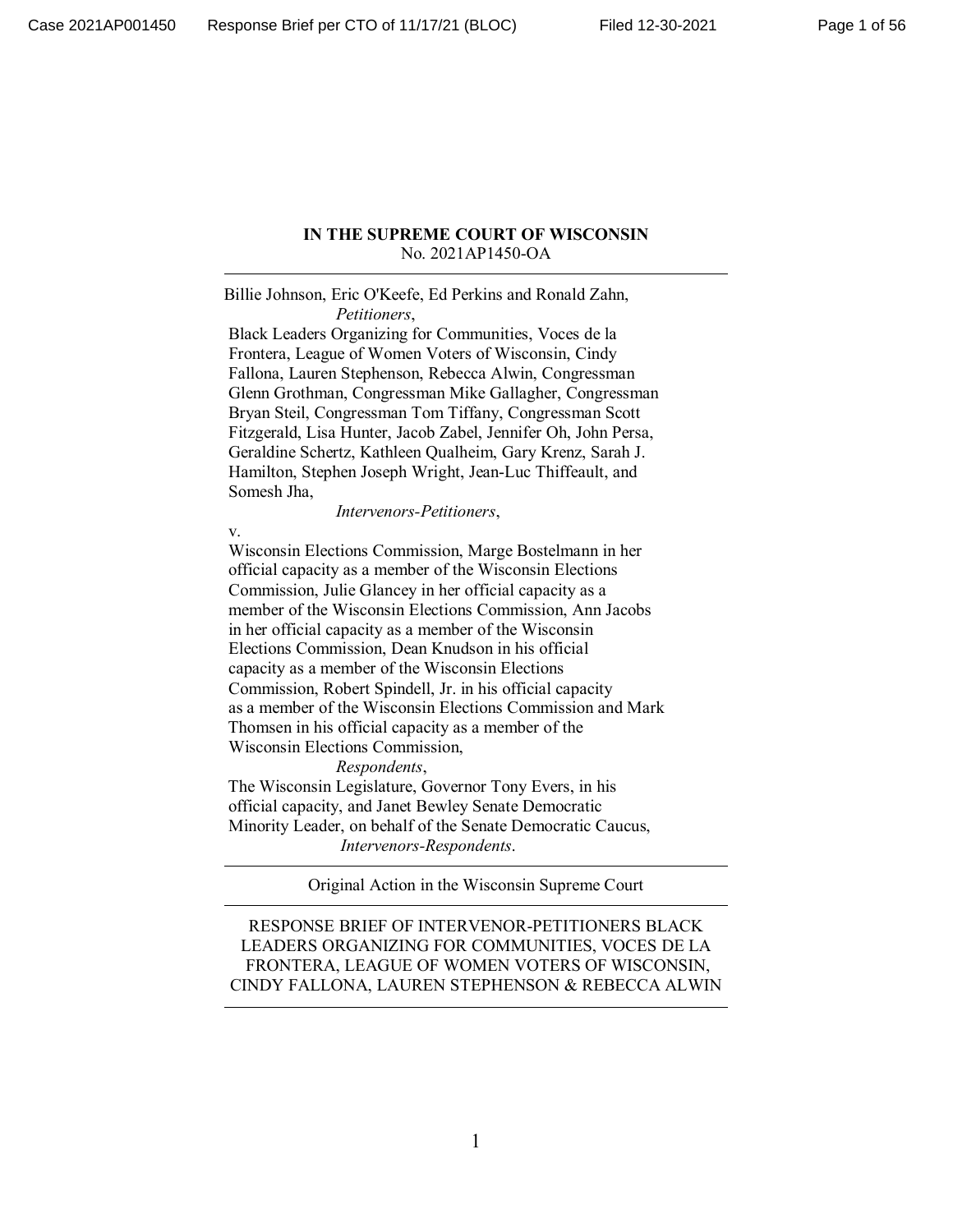Douglas M. Poland State Bar No. 1055189 Jeffrey A. Mandell State Bar No. 1100406 Colin T. Roth State Bar No. 1103985 Rachel E. Snyder State Bar No. 1090427 Richard A. Manthe State Bar No. 1099199 Carly Gerads State Bar No. 1106808 STAFFORD ROSENBAUM LLP 222 West Washington Ave., #900 P.O. Box 1784 Madison, WI 53701-1784 dpoland@staffordlaw.com jmandell@staffordlaw.com croth@staffordlaw.com rsnyder@staffordlaw.com rmanthe@staffordlaw.com cgerads@staffordlaw.com 608.256.0226

Mel Barnes State Bar No. 1096012 LAW FORWARD, INC. P.O. Box 326 Madison, WI 53703-0326 mbarnes@lawforward.org 608.535.9808

Mark P. Gaber\* Christopher Lamar\* Simone T. Leeper\*\* CAMPAIGN LEGAL CENTER 1101 14th St. NW Suite 400 Washington, DC 20005 mgaber@campaignlegal.org clamar@campaignlegal.org sleeper@campaignlegalcenter.org 202.736.2200

Annabelle Harless\* CAMPAIGN LEGAL CENTER 55 W. Monroe St., Ste. 1925 Chicago, IL 60603 aharless@campaignlegal.org 312.312.2885

*Counsel for Intervenor-Petitioners, Black Leaders Organizing for Communities, Voces de la Frontera, the League of Women Voters of Wisconsin, Cindy Fallona, Lauren Stephenson, and Rebecca Alwin*

\*Admitted *pro hac vice* \*\*Motion for admission *pro hac vice* pending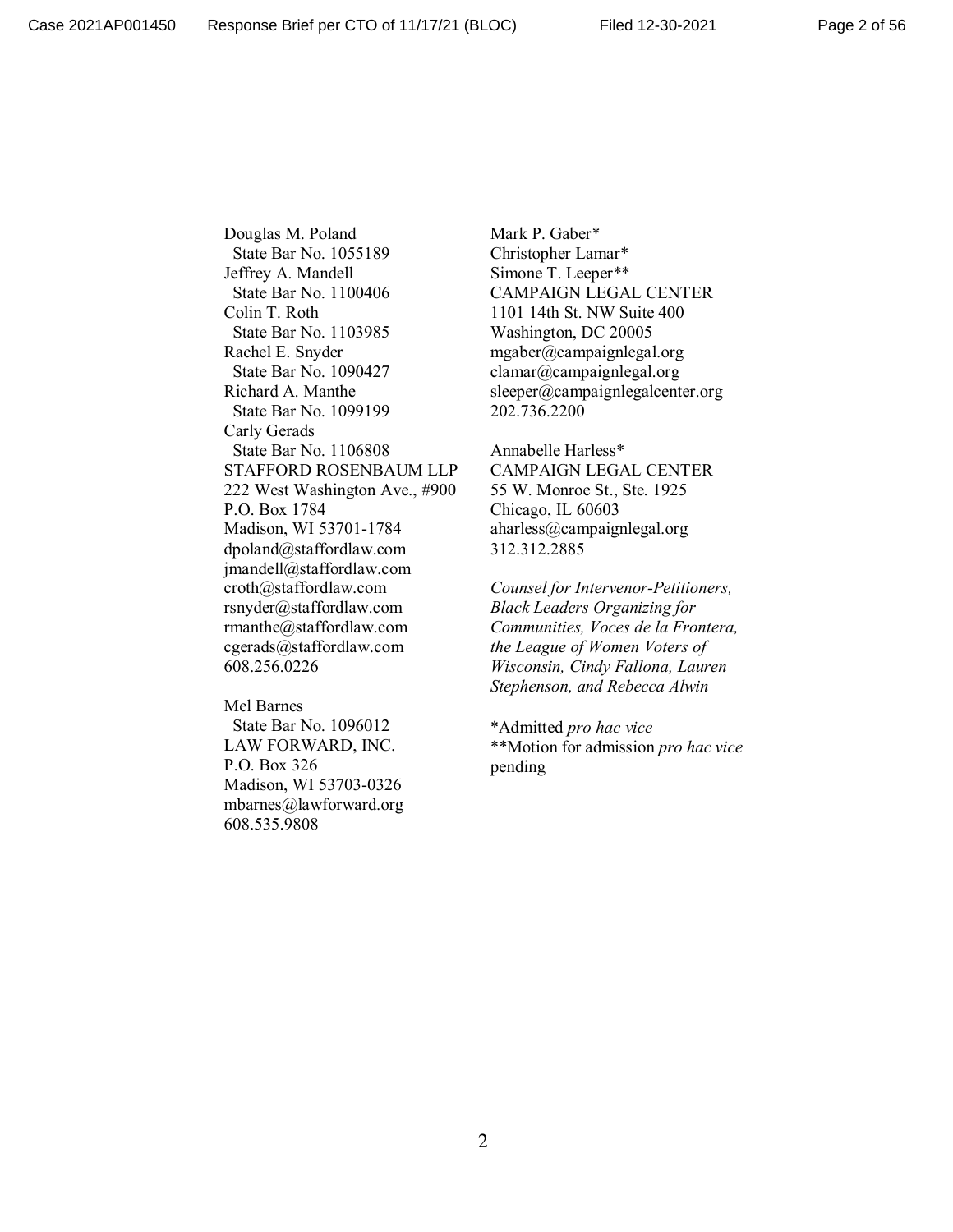# *TABLE OF CONTENTS*

| I.  |    |    | Only BLOC Petitioners' proposal complies                                                                                                                                                |  |
|-----|----|----|-----------------------------------------------------------------------------------------------------------------------------------------------------------------------------------------|--|
|     | А. |    | Other parties' proposed Milwaukee-area<br>assembly districts would violate the VRA7                                                                                                     |  |
|     | В. |    | The VRA requires seven Black opportunity                                                                                                                                                |  |
|     |    | 1. | Proposals with six Black opportunity<br>districts crack and pack Black voters9                                                                                                          |  |
|     |    | 2. | Six seats is below the proportionate                                                                                                                                                    |  |
|     |    | 3. | Proportionality is just one of many<br>totality of circumstances factors13                                                                                                              |  |
|     |    |    | C. Only BLOC Petitioners' Black opportunity<br>districts will reliably provide Black voters<br>an equal opportunity to nominate their<br>candidates of choice in Democratic primaries17 |  |
| II. |    |    | BLOC Petitioners' proposal also faithfully<br>applies the "least-change" approach. 21                                                                                                   |  |
|     | A. |    | BLOC Petitioners' proposal scores among                                                                                                                                                 |  |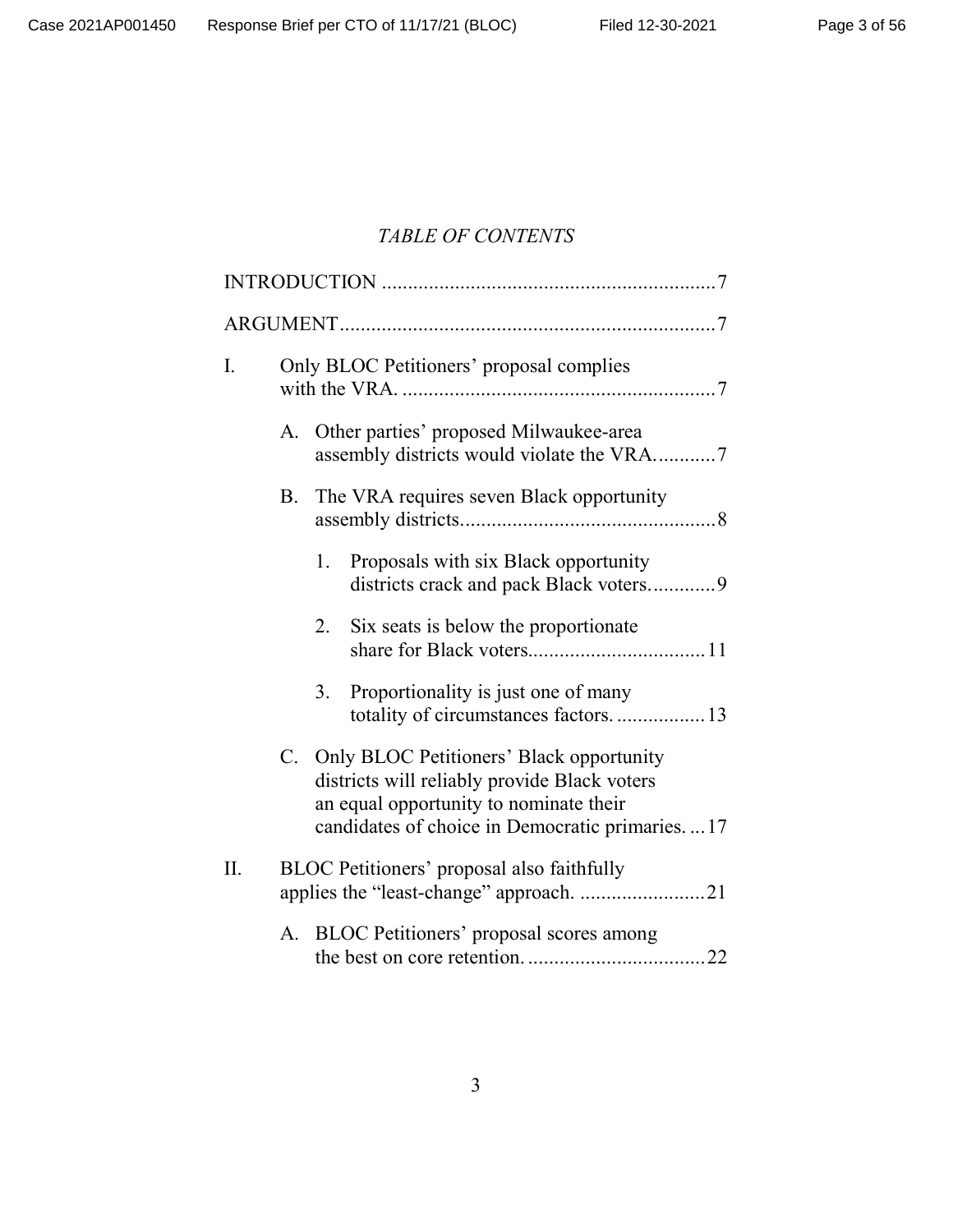|      |    | B. Even with high core retention scores, the<br>Legislature's proposal still violates the                                      |
|------|----|--------------------------------------------------------------------------------------------------------------------------------|
|      | C. | Other factors should not be considered in the                                                                                  |
|      |    | Delayed senate voting is not relevant<br>1.<br>to a "least-change" analysis40                                                  |
|      |    | The number of paired incumbents<br>2.                                                                                          |
| III. |    | Other legal and traditional criteria justify selecting                                                                         |
|      | А. | Remaining federal and state law requirements<br>do not justify selecting any proposal instead                                  |
|      | B. | BLOC Petitioners' proposal best serves the<br>traditional redistricting criterion of<br>preserving communities of interest. 49 |
|      |    |                                                                                                                                |
|      |    |                                                                                                                                |
|      |    | CERTIFICATION OF MAILING AND SERVICE 56                                                                                        |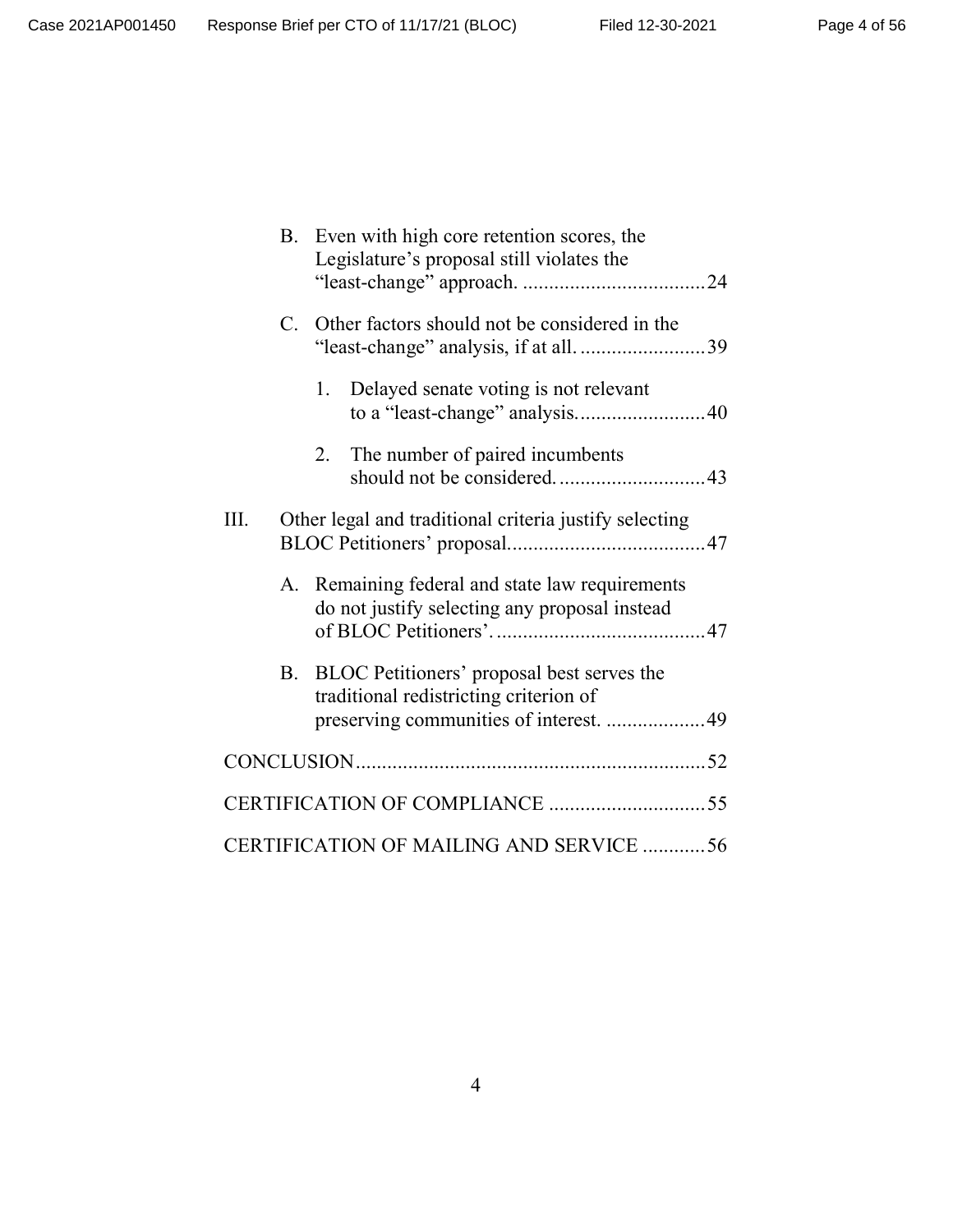# *TABLE OF AUTHORITIES*

Page

# **Cases**

| Abrams v. Johnson,                                                          |  |
|-----------------------------------------------------------------------------|--|
| Arizonans for Fair Representation v. Symington,                             |  |
| Baumgart v. Wendelberger,<br>No. 01-C-0121, 2002 WL 34127471                |  |
| Colleton County Council v. McConnell,                                       |  |
| Diaz v. Silver,<br>978 F. Supp. 96 (E.D.N.Y. 1997)                          |  |
| Johnson v. De Grandy,                                                       |  |
| Johnson v. Miller,                                                          |  |
| Johnson v. Wis. Elections Comm'n,<br>2021 WI 87, Wis. 2d, N.W.2d 2d  passim |  |
| LULAC v. Perry,                                                             |  |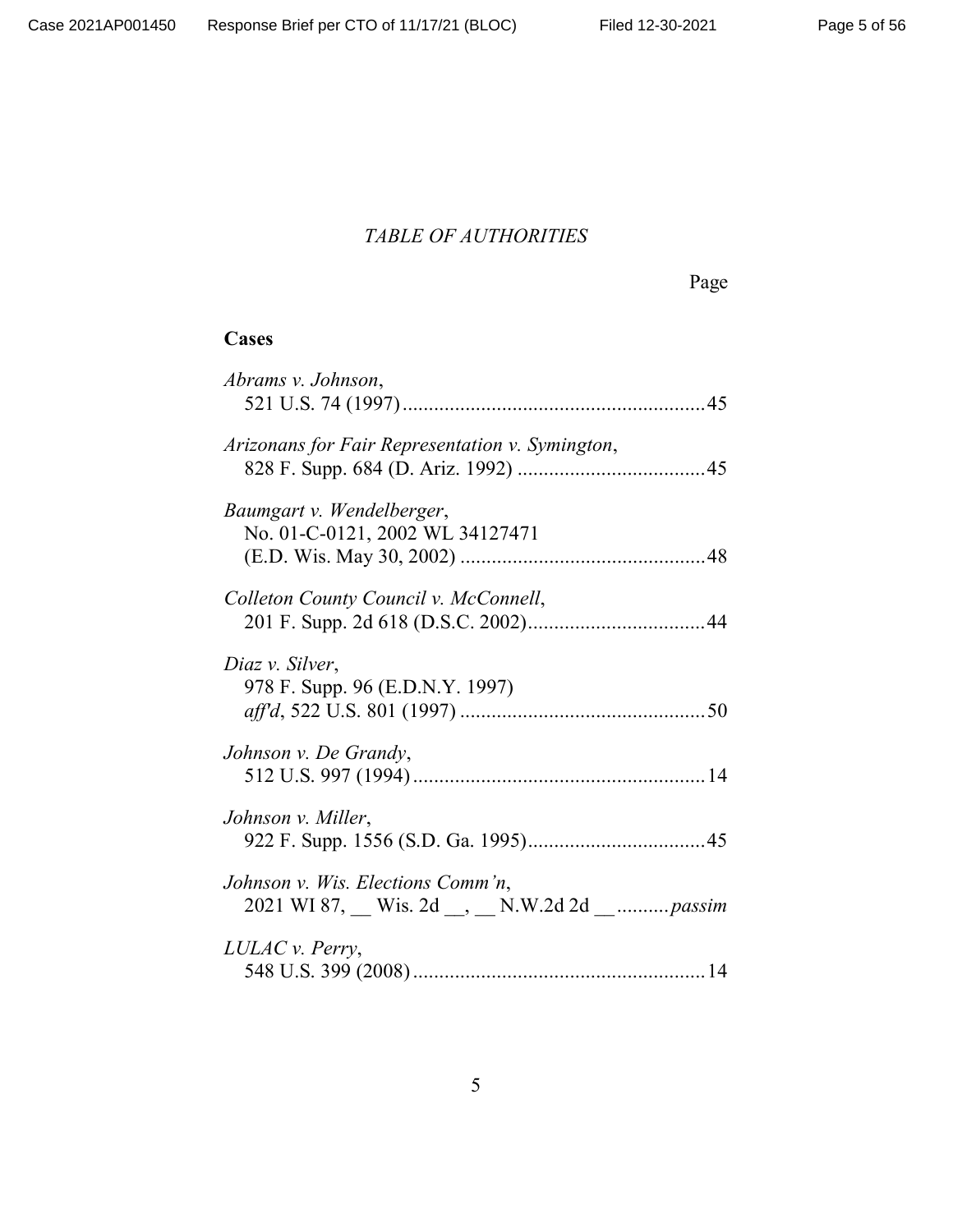| Miller v. Johnson,               |  |  |
|----------------------------------|--|--|
| <i>Prosser v. Elections Bd.,</i> |  |  |
|                                  |  |  |

| Thornburg v. Gingles, |  |
|-----------------------|--|
|                       |  |

# **Statutes and Constitutional Provisions**

# **Other Authorities**

| When Judges Carve Democracies: A Primer on |  |
|--------------------------------------------|--|
| Court-Drawn Redistricting Plans,           |  |
|                                            |  |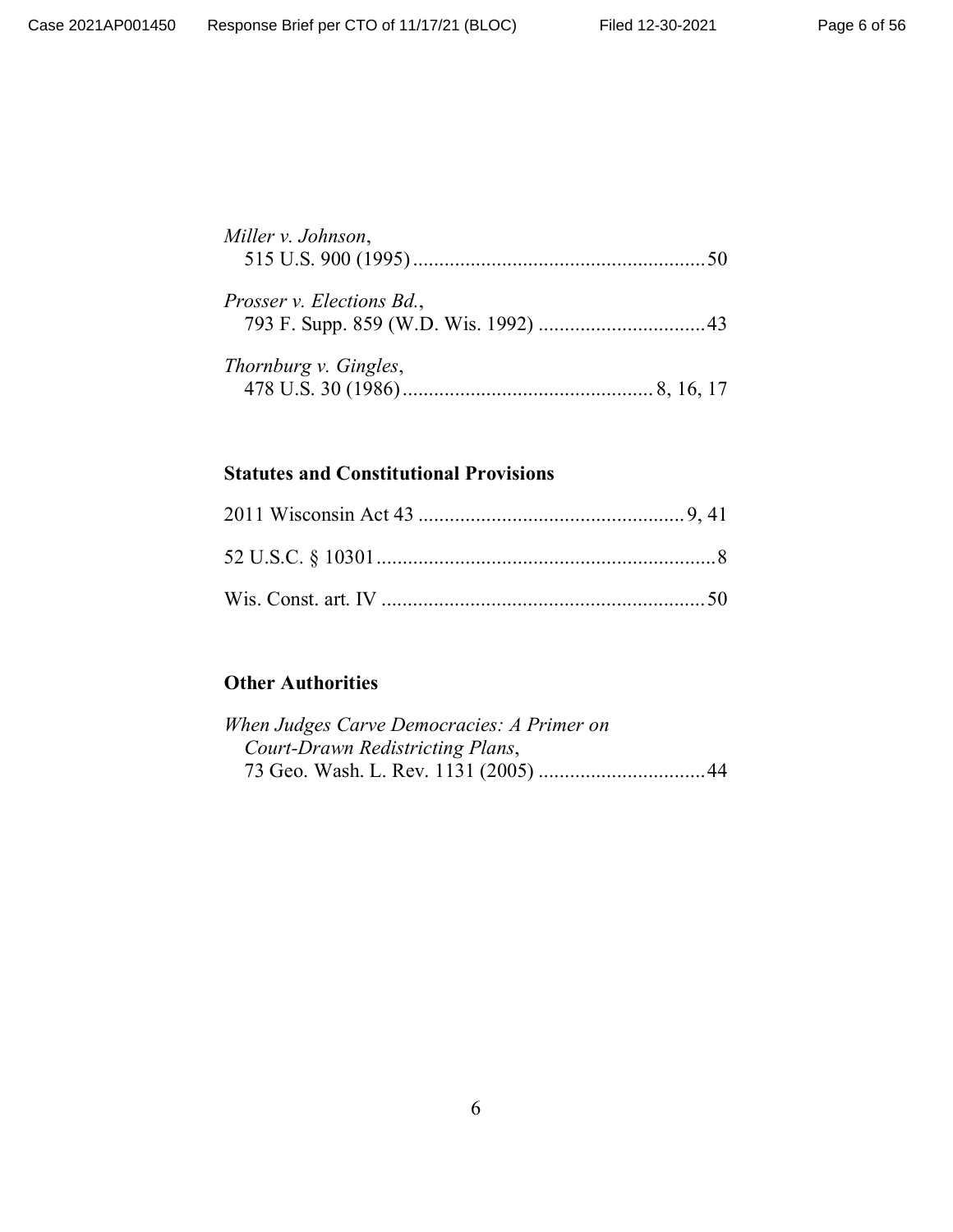#### **INTRODUCTION**

BLOC Petitioners have proposed state assembly and senate plans that adhere to the "least-change" approach and comply with the Voting Rights Act, while prioritizing constitutional redistricting criteria in remedying malapportionment across existing districts. No other proposal combines VRA compliance through seven districts in which Black voters can likely nominate and elect candidates of their choice with top-tier core retention scores, the consensus measure of a "least-change" approach. BLOC Petitioners' proposal therefore should be selected.

#### **ARGUMENT**

## **I. Only BLOC Petitioners' proposal complies with the VRA.**

#### **A. Other parties' proposed Milwaukee-area assembly districts would violate the VRA.**

Other proposals would violate the VRA by either (1) packing and cracking Black voters into too few districts or (2)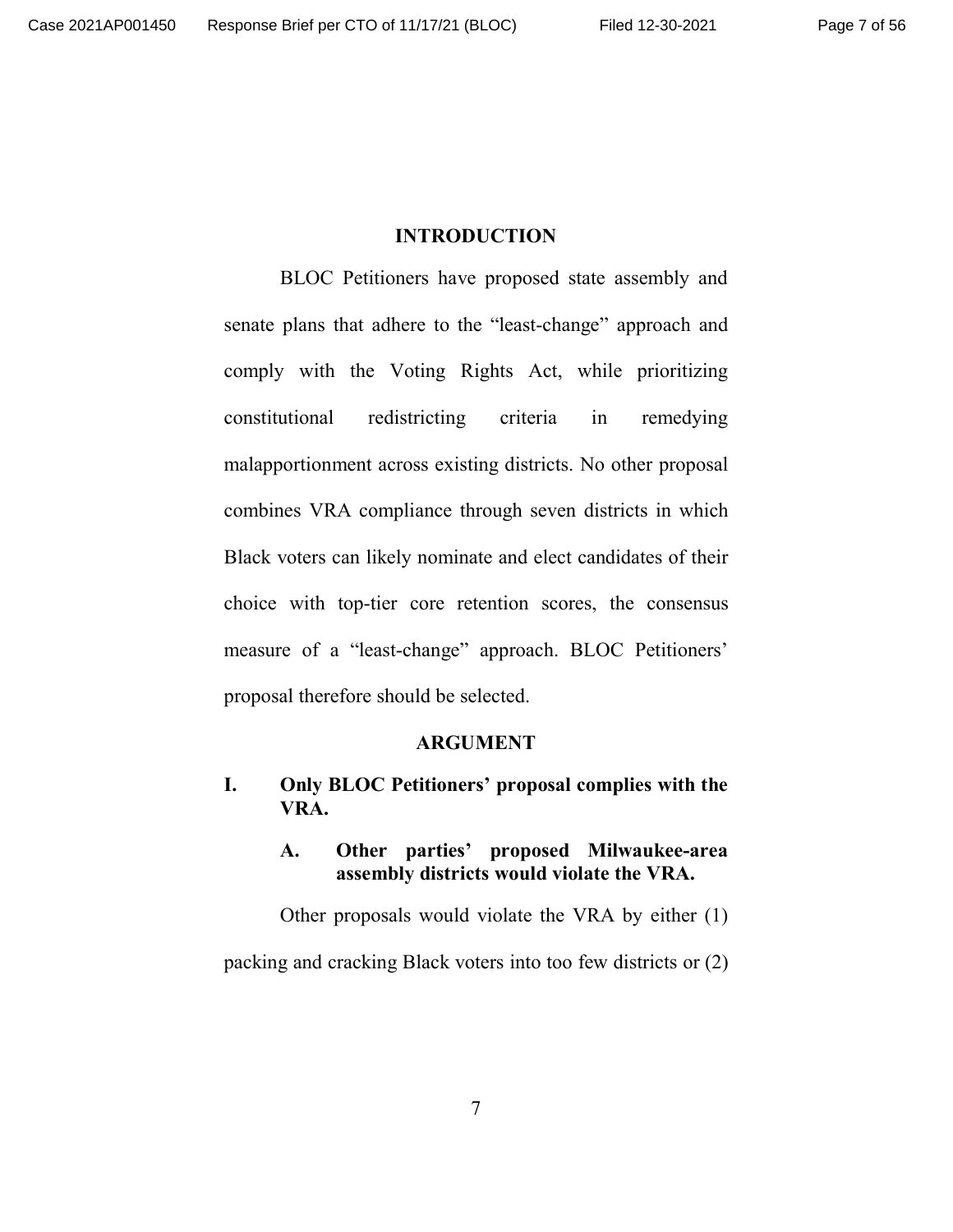configuring Black opportunity districts<sup>1</sup> that would jeopardize Black voters' opportunity to nominate their preferred candidate in Democratic primaries. Only BLOC Petitioners draw the appropriate number of assembly districts—seven—in a configuration that protects Black voters' VRA rights in *both* the Democratic primary and the general election.

#### **B. The VRA requires seven Black opportunity assembly districts.**

The VRA is violated by (1) "the dispersal of [minority voters] into districts in which they constitute an ineffective minority of voters"; or (2) "the concentration of [minority voters] into districts where they constitute an excessive majority." *Thornburg v. Gingles*, 478 U.S. 30, 46 n.11 (1986). The three *Gingles* preconditions, together with the totality of

<sup>&</sup>lt;sup>1</sup> "Opportunity district" references districts required under Section 2 of the VRA, 52 U.S.C. § 10301.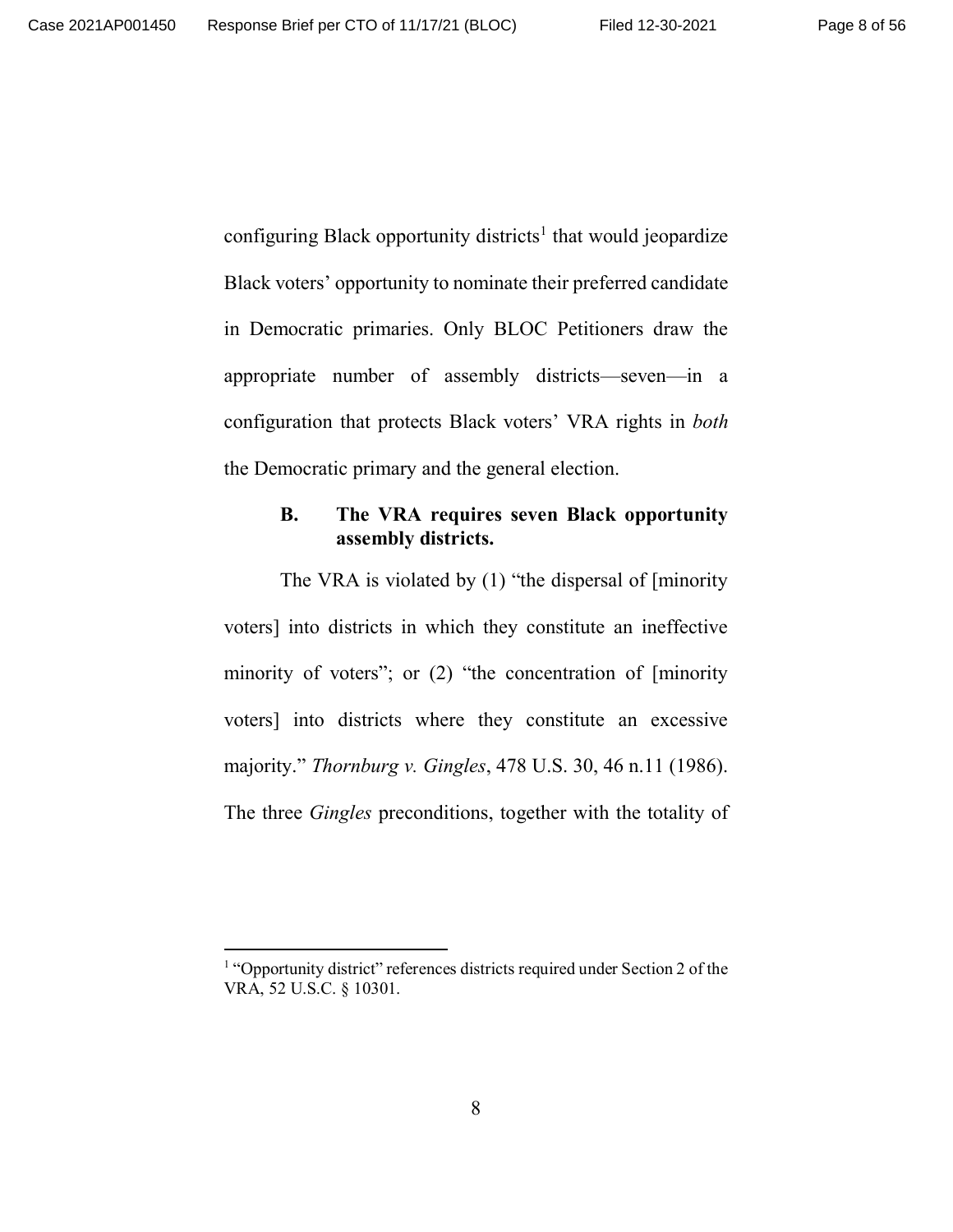circumstances, dictate that seven Black opportunity districts be

drawn. (BLOC Pet. Br. 18–26, 29–47)

#### **1. Proposals with six Black opportunity districts crack and pack Black voters.**

The Legislature and Senator Bewley propose assembly

plans allegedly containing six Black opportunity districts:

| <b>District</b> | 2011 Wis.<br><b>Act 43</b> | Legislature's<br>Proposal | Sen. Bewley's<br><b>Proposal BVAP</b> |
|-----------------|----------------------------|---------------------------|---------------------------------------|
|                 | <b>BVAP</b>                | <b>BVAP</b>               |                                       |
| 10              | 59.4%                      | 47.2%                     | 53.9%                                 |
| 11              | 65.5%                      | 73.3%                     | 63.3%                                 |
| 12              | 60.6%                      | 57.0%                     | 50.7%                                 |
| 16              | 55.6%                      | 54.1%                     | 54.6%                                 |
| 17              | 68.4%                      | 61.8%                     | 66.4%                                 |
| 18              | 60.7%                      | 52.6%                     | 50.5%                                 |

Like Act 43, these proposed districts have excessively high Black Voting Age Populations ("BVAP"), with the Legislature proposing to *increase* AD11's BVAP from an already-packed 65.5% to 73.3%. All three plans leave other Black voters "cracked" outside Black opportunity districts, primarily in the Village of Brown Deer. Currently, Brown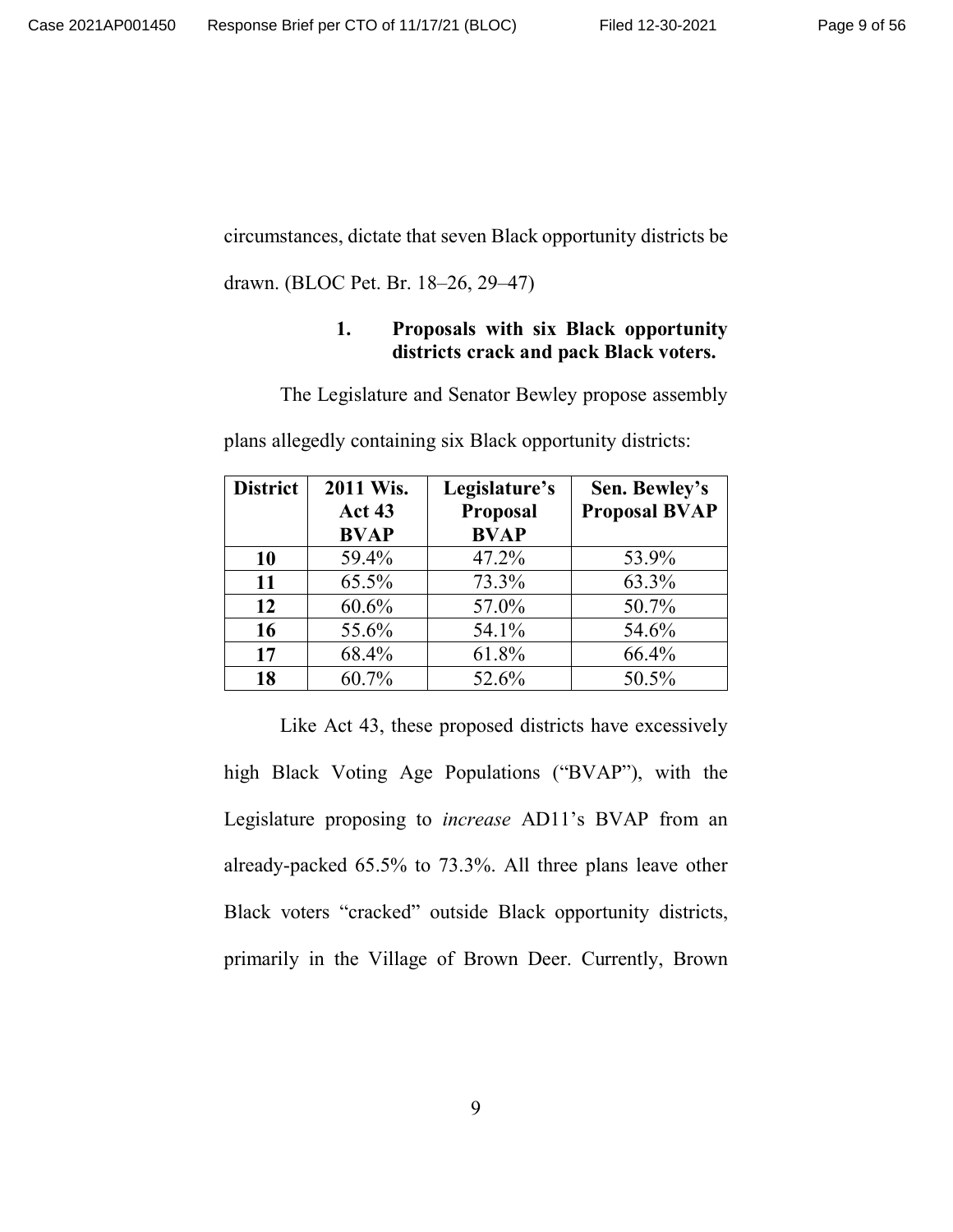Deer's Black voters are cracked into AD24, which extends into Washington County and has a BVAP of 12.3%. (BLOC Resp.App. 31) Sen. Bewley's proposal also cracks these voters into a new AD24 with a BVAP of 16.5%. (BLOC Resp.App. 31)<sup>2</sup> The Legislature's plan (unnecessarily, *see infra* Part II. B) swaps substantial population between AD23 and AD24, thereby cracking Brown Deer's Black voters into its proposed AD23, which has a BVAP of 10.3%. (BLOC Resp.App. 31) Both districts are currently represented by white incumbents.

By packing Black voters in some districts and cracking them in others instead of creating a seventh Black opportunity district, the Legislature's and Sen. Bewley's proposals would violate the VRA.

<sup>&</sup>lt;sup>2</sup> The Appendix to this Response Brief.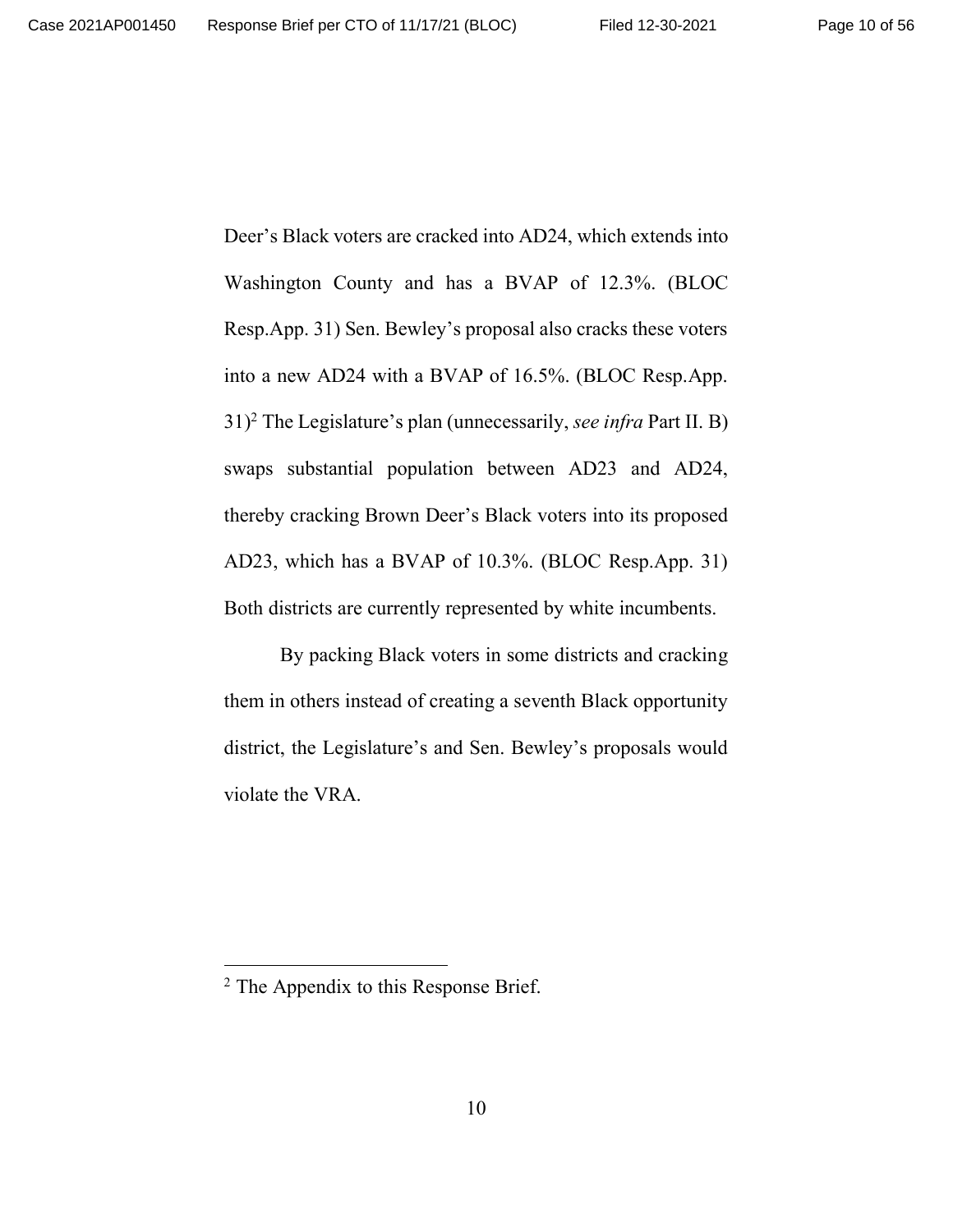#### **2. Six seats is below the proportionate share for Black voters.**

The Legislature's expert, Dr. Alford, contends that a seventh Black opportunity district "moves beyond proportionality of representation" because six districts, not seven, is the proportional share for Black voters. (Alford Rpt. at 4, 11-12) That is incorrect.

Dr. Alford relies on data from the American Community Survey ("ACS"), which he contends shows a statewide Black CVAP of 6.0%. (Alford Rpt. at 12, ¶ 35) This Black CVAP estimate is wrong.

*First*, ACS overestimates Wisconsin's white CVAP and underestimates Black CVAP, as shown by comparing the 2020 Census actual VAP *count* to the most recent ACS CVAP *estimate* centered on 2017 (which Dr. Alford uses). The ACS estimates that there are over 7,000 more white adult *citizens* in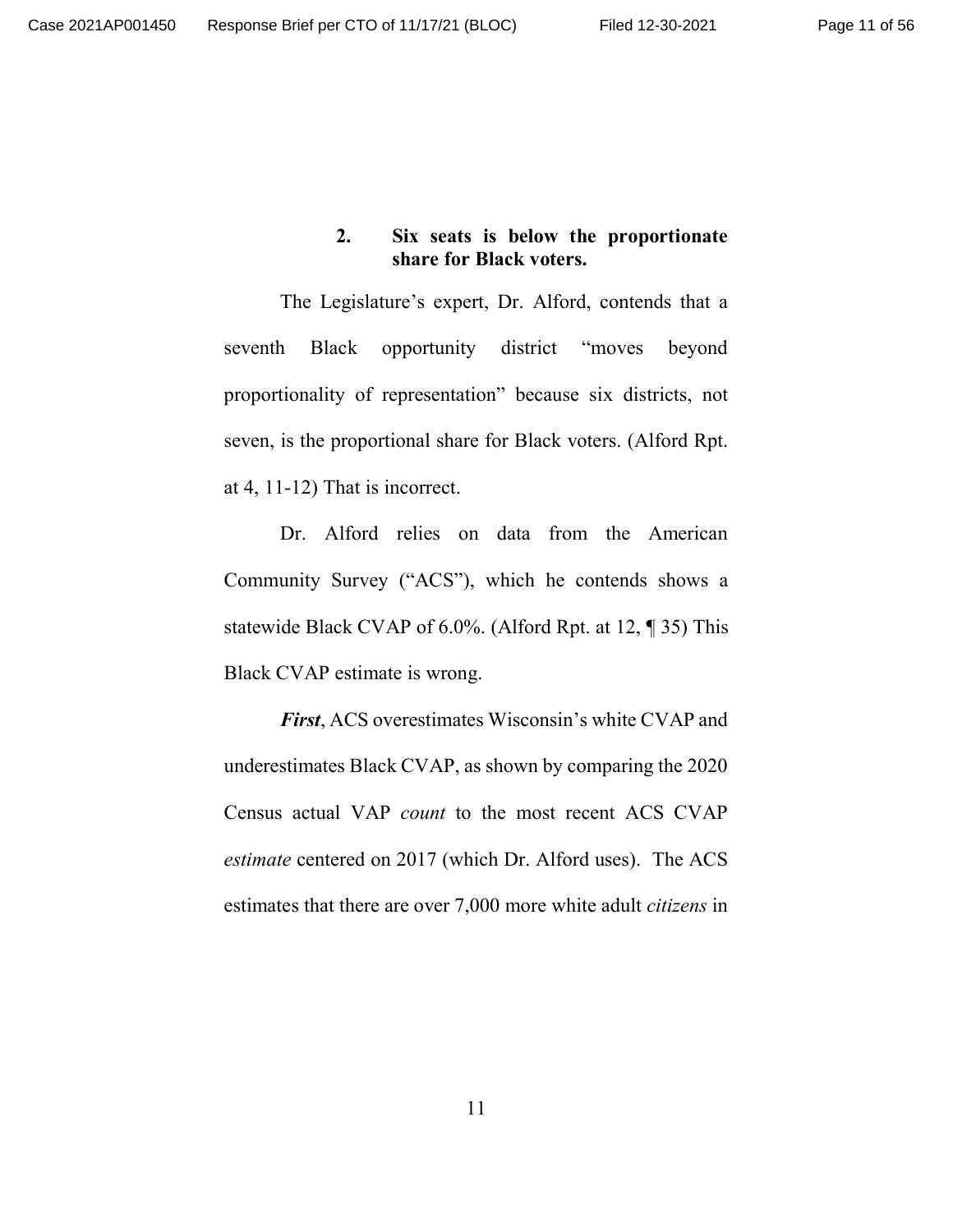Wisconsin than *residents*—citizens and noncitizens combined.

(BLOC Resp.App. 20) Mathematically, that is impossible.

**Second**, ACS underestimates the Black adult population. If the ACS estimated Black CVAP were correct, given the actual Black VAP Census count, it would yield a 10% noncitizenship rate for Black adults. (BLOC Resp.App. 21) That is wrong—ACS itself estimates only 2.2% of Black adults are noncitizens. Rather, ACS has underestimated the total Black adult population. (BLOC Resp.App. 21)

The ACS report then nonsensically concludes that the Black share of CVAP (6.1%) is *lower* than the Black share of VAP (6.4%). One would expect the reverse, given that disproportionately more Hispanic and Asian adults are noncitizens than Blacks. (BLOC Resp.App. 21) When noncitizen populations are removed from VAP to arrive at CVAP, the Black share of CVAP should *increase* over their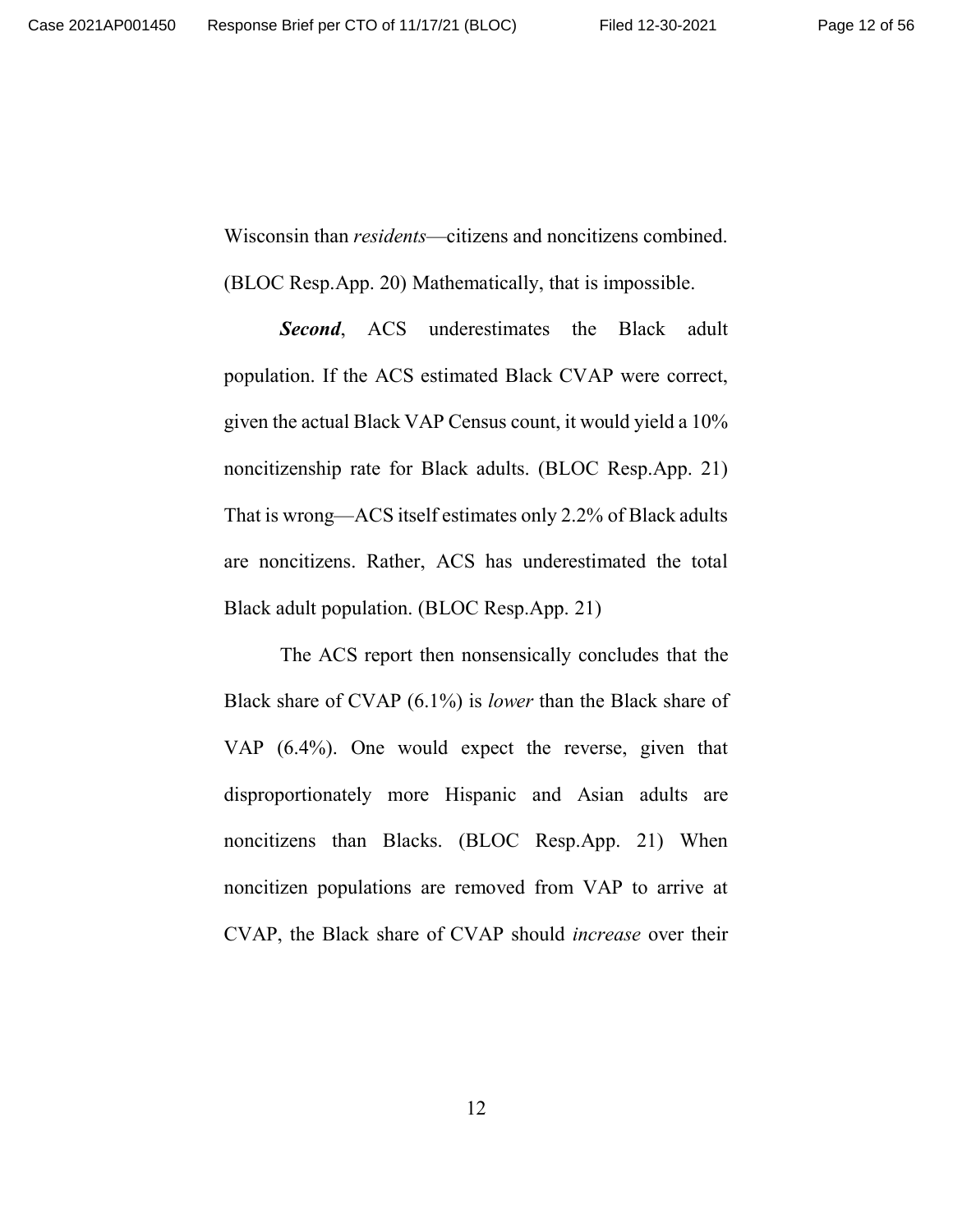VAP share because of their higher citizenship rate relative to Hispanics and Asians. (BLOC Resp.App. 21)

Dr. Collingwood corrects for these known errors in the CVAP estimates by multiplying ACS's estimated citizenship rate for Black adults (97.8%) by the Census *count* of Black adults (296,313), and concludes that the Black statewide CVAP is 6.5%--a proportionate share between six and seven assembly districts. (*Id*.)

#### **3. Proportionality is just one of many totality of circumstances factors.**

Even if Dr. Alford's argument lacked these factual flaws, proportionality is just one of many "totality of circumstances" factors that must be considered in ascertaining Section 2 rights for minority voters.

In *LULAC v. Perry*, the Supreme Court emphasized that proportionality is "a relevant fact in the totality of circumstances" but "is *never* itself dispositive." 548 U.S. 399,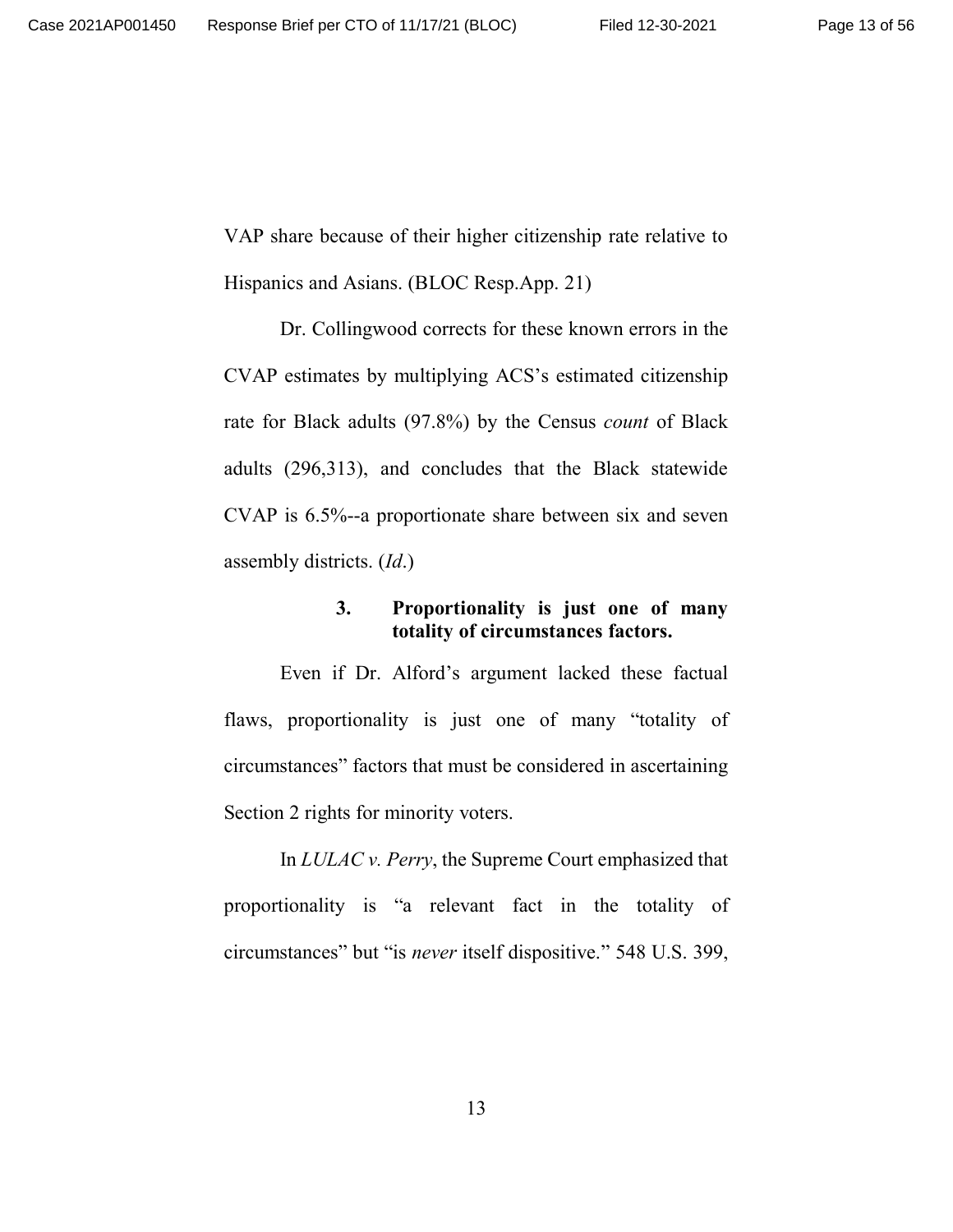436 (2008) (internal quotation marks omitted) (emphasis in original). Although "proportionality has 'some relevance,'" "'placing undue emphasis upon proportionality risks defeating the goals underlying the Voting Rights Act.'" *Id.* (quoting *Johnson v. De Grandy*, 512 U.S. 997, 1027-28 (1994) (Kennedy, J., concurring)).

The Court therefore disagreed that granting minorities a proportional number of seats would provide a State an automatic "safe harbor" against a Section 2 claim. Texas had contended that its congressional plan did not violate Section 2 because it provided Latino voters close to their proportional share of seats statewide. *LULAC*, 548 U.S. at 438. After examining the totality of the circumstances holistically, the Court concluded that vote dilution occurred "[e]ven assuming [the plan] provides something close to proportional representation for Latinos." *Id.* at 442.

14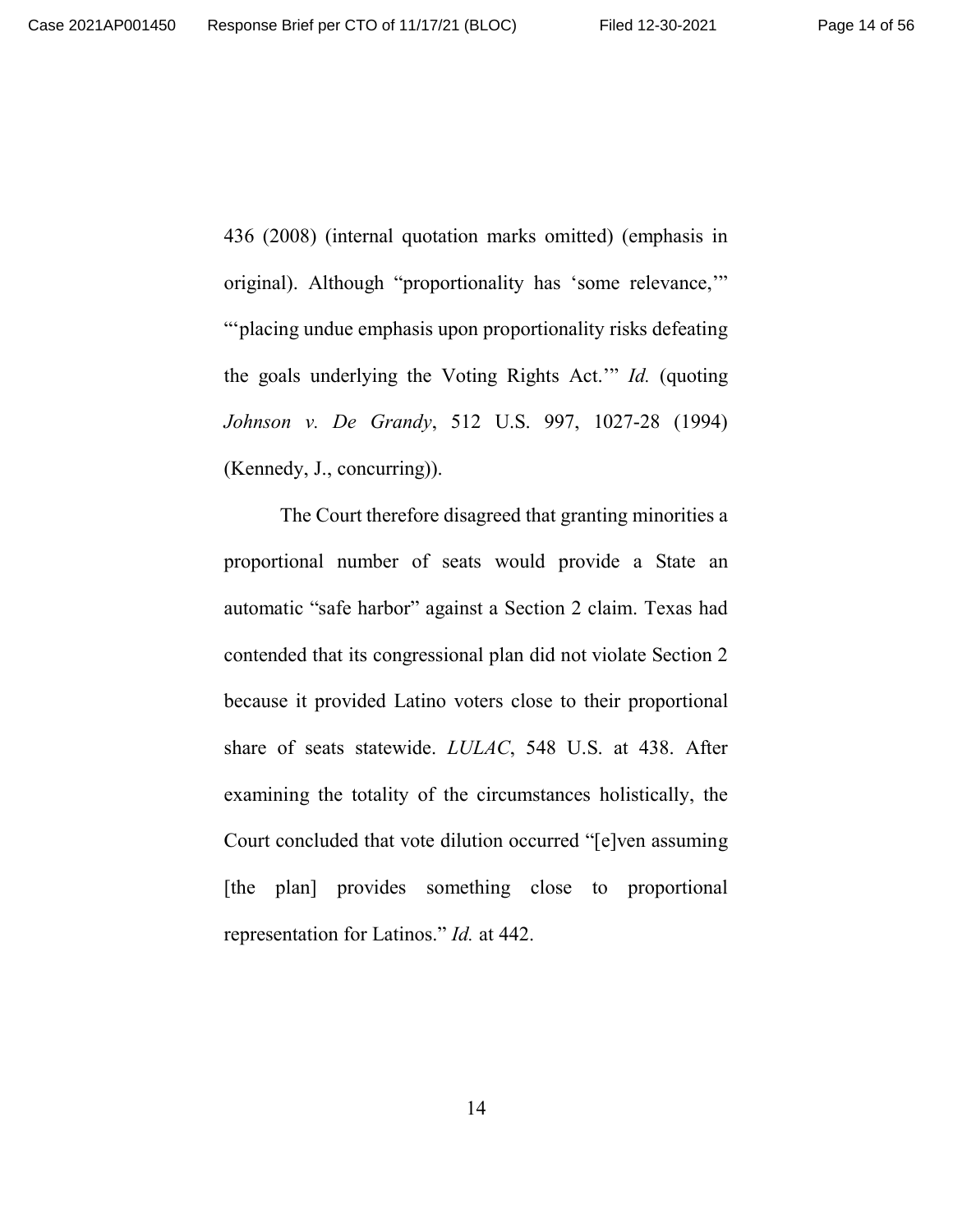Here, the existing assembly plan (and the Legislature's and Sen. Bewley's proposals) provide Black voters with less than their proportional share of seats.

But even if that were not so, the totality of circumstances overwhelmingly show that a six-seat configuration—which necessarily features packing and cracking of Black voters—constitutes unlawful vote dilution. Wisconsin places last (or close thereto) on many racial disparity metrics, including graduation rates, high school degrees, standardized testing, and college degrees. (BLOC App. 78) Redlining in Milwaukee caused the seventh-lowest nationwide rate of Black homeownership at 26.7%, roughly one-third of Milwaukee's white residents. (BLOC App.  $73$ )<sup>3</sup> Wisconsin also scores last in the racial gaps in the employment-to-population ratio of prime-age workers and in

<sup>&</sup>lt;sup>3</sup> The Appendix to BLOC Petitioners' Merits Brief.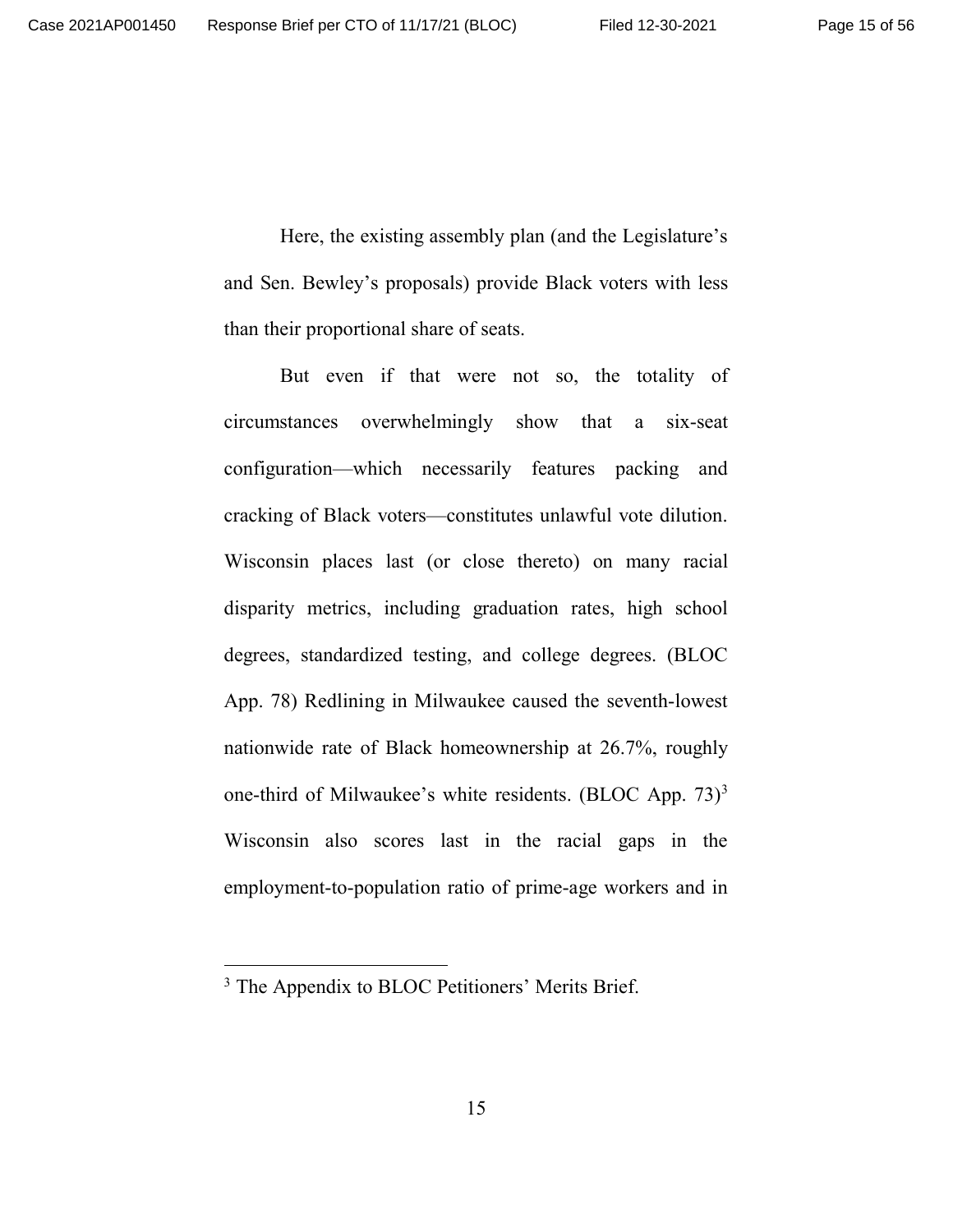the unemployment rate. (BLOC App. 80-81) Wisconsin's incarceration rate of Black residents is the highest in the nation. (BLOC App. 83-84) And the life expectancy of a Black person in Milwaukee is 71.7 years, compared to 82.1 years for a White person in Ozaukee County. (BLOC App. 83)

These extreme examples of effects of past discrimination faced by Black voters in Milwaukee combine to reduce their opportunity to participate in the franchise: "[I]n 2018, Wisconsin had third largest gap between Black and white turnout; in 2020 that gap was the second largest in the nation." (BLOC App. 62)

BLOC Petitioners' plan draws seven Black opportunity districts that satisfy the *Gingles* preconditions. The totality of circumstances evidence is overwhelming, and the Legislature's expert's opinion regarding proportionality is factually wrong—his proportionality argument favors finding vote dilution under six-district plans.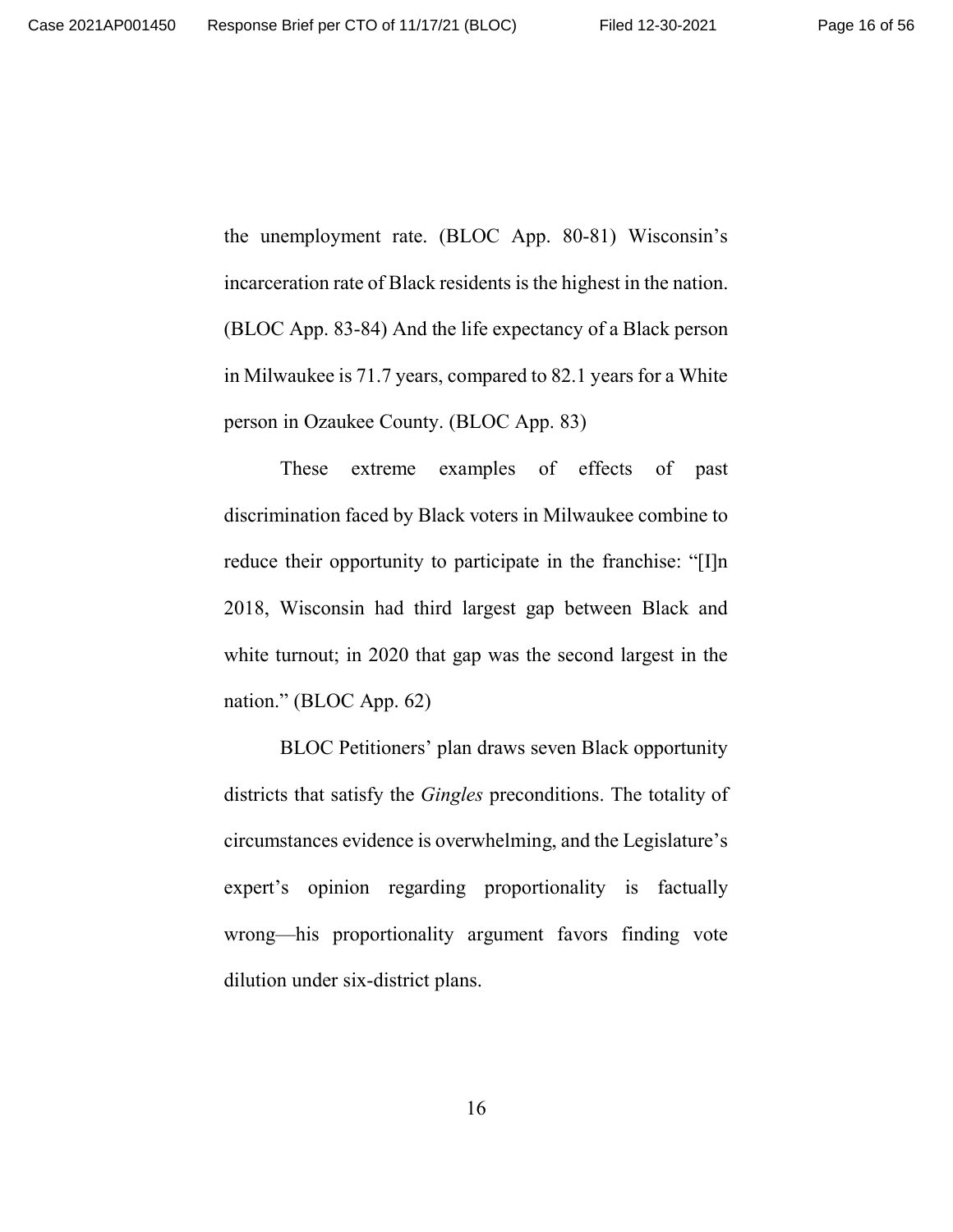**C. Only BLOC Petitioners' Black opportunity districts will reliably provide Black voters an equal opportunity to nominate their candidates of choice in Democratic primaries.**

To satisfy the VRA, Black opportunity districts must "perform"—*i.e.* white bloc voting must not usually prevent the nomination or election of Black-preferred candidates—in both (1) the Democratic primary and (2) the general election. *See, e.g.*, *Gingles*, 478 U.S. at 56. While all parties' proposed Black opportunity districts would perform in general elections, only BLOC Petitioners' districts would reliably perform in Democratic primaries.

An "intensely local appraisal," *id* at 79, of Milwaukee electoral conditions reveals that the communities of Shorewood, Whitefish Bay, Fox Point, and Bayside have substantial numbers of white Democrats who exhibit strong racially polarized voting patterns and high turnout in Democratic primaries. (BLOC Resp.App. 15, 19) To satisfy

17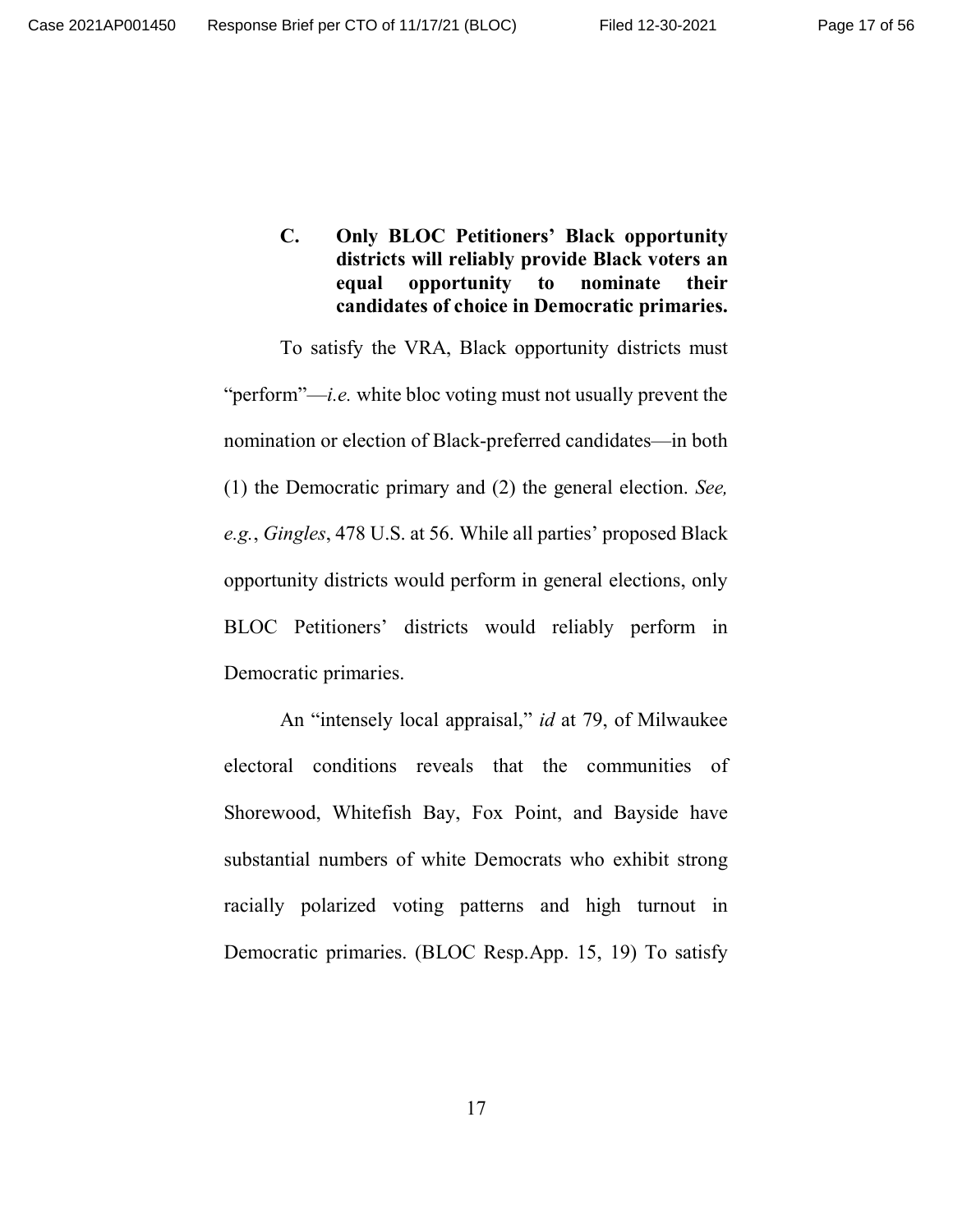the VRA, these lakeshore communities must therefore be avoided in configuring Black opportunity districts. Nonetheless, all other parties include some of these communities in their proposed Black opportunity districts. For example, each includes all or part of Shorewood in their proposed AD10. The Citizen Data Scientists also include all of Whitefish Bay in AD10 and Fox Point, and Bayside in their proposed AD12, with a BVAP of just 36.3%. The Hunter Petitioners include Fox Point and Bayside in their proposed AD23, which has a BVAP of 45.2%.

Including these communities in proposed Black opportunity districts—particularly districts with sub-50% BVAP—prevents the districts from reliably performing for Black voters in Democratic primaries, as the 2018 Democratic gubernatorial primary demonstrates. That primary featured racially polarized voting with a clear Black candidate of choice—Mahlon Mitchell—along with nine white candidates,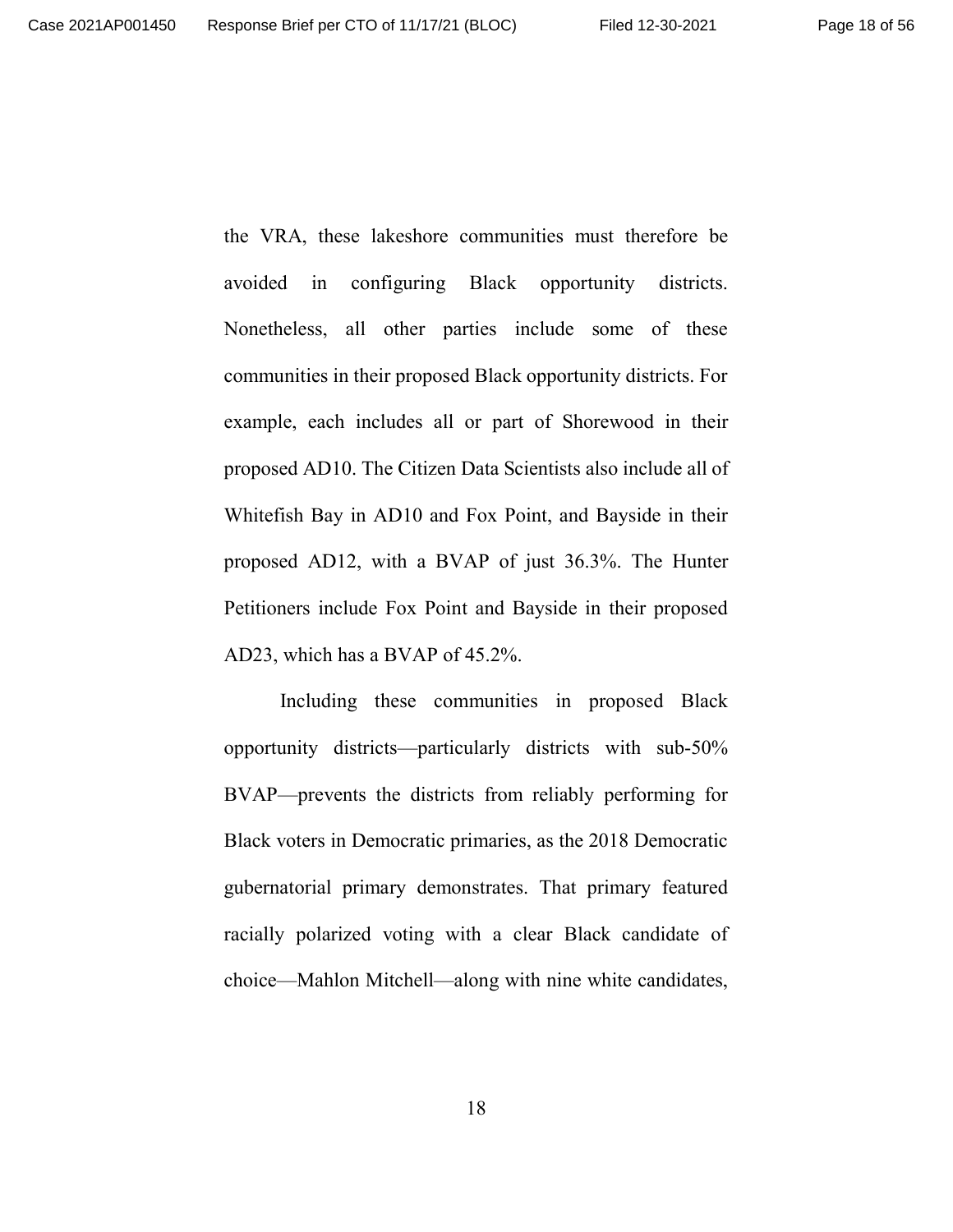including now-Governor Evers. Mitchell would carry all seven of BLOC Petitioners' proposed districts by a large margin receiving a majority in six districts while attaining a nearmajority (46.3%) in the seventh (AD10). (BLOC Resp.App. 8) And had it been just a two-person race, there would be sufficient white crossover voting in BLOC Petitioners' proposed AD10 for Mitchell to prevail. (BLOC Resp.App. 18-19)

The same cannot be said of the other parties' plans. For example, Mitchell would receive just 39.3%<sup>4</sup> in the Legislature's proposed AD10. (Alford Rpt. at 9) And he would receive the following vote shares in the other parties' versions of AD10: Governor: 41.2%; Sen. Bewley: 39.2%, Citizen Data Scientists: 34.5%; Hunter Petitioners: 44.7%.

<sup>&</sup>lt;sup>4</sup> The Legislature's expert Dr. Alford miscalculated it has 42.2% by mistakenly excluding from his calculation two of the ten candidates. (BLOC Resp.App. 15)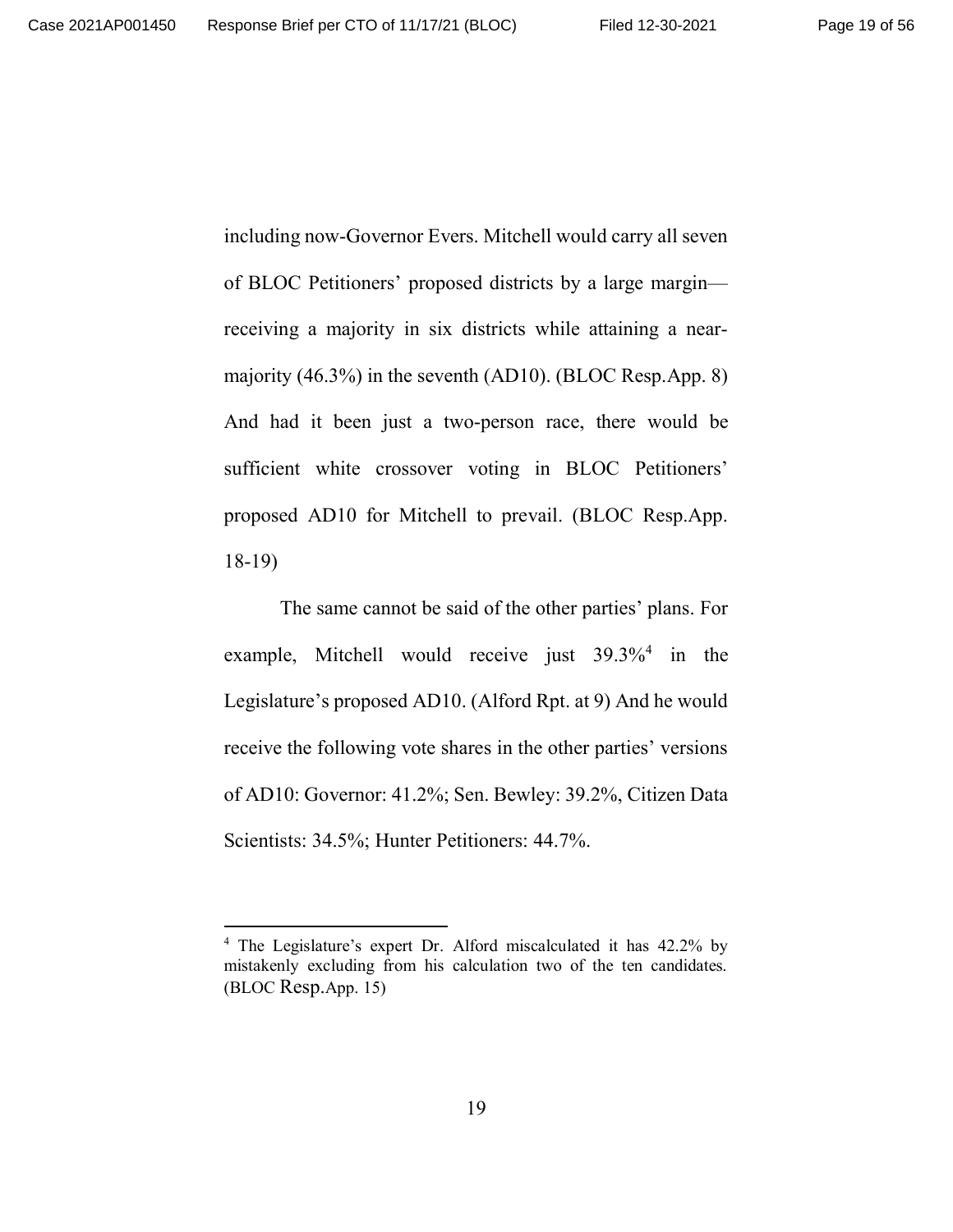While these vote shares would win Mitchell these districts with a plurality in the ten-candidate field, he likely would not prevail in a race featuring fewer white candidates to splinter the vote of white Democrats. (BLOC Resp.App. 19) Without a plurality vote share closer to 50% (like BLOC Petitioners' proposed AD10), there is insufficient white crossover voting for Mitchell to likely prevail in other parties' AD10 in a two-candidate election. (BLOC Resp.App. 19)

To be sure, the existing AD10 includes Shorewood, but its BVAP is 59.4%. (Alford Rpt. at 9) Maintaining its opportunity district status while rebalancing its undersized population requires excluding Shorewood. "Least-change" here must give way to the VRA, which requires that districts be configured to avoid vote dilution. Only BLOC Petitioners' proposal does so.<sup>5</sup>

<sup>&</sup>lt;sup>5</sup> Removing Shorewood from AD10 requires certain Milwaukee County wards currently in AD19—in SD3—to be moved to AD10 and AD16. Shifting these voters from an odd-numbered senate district to an even-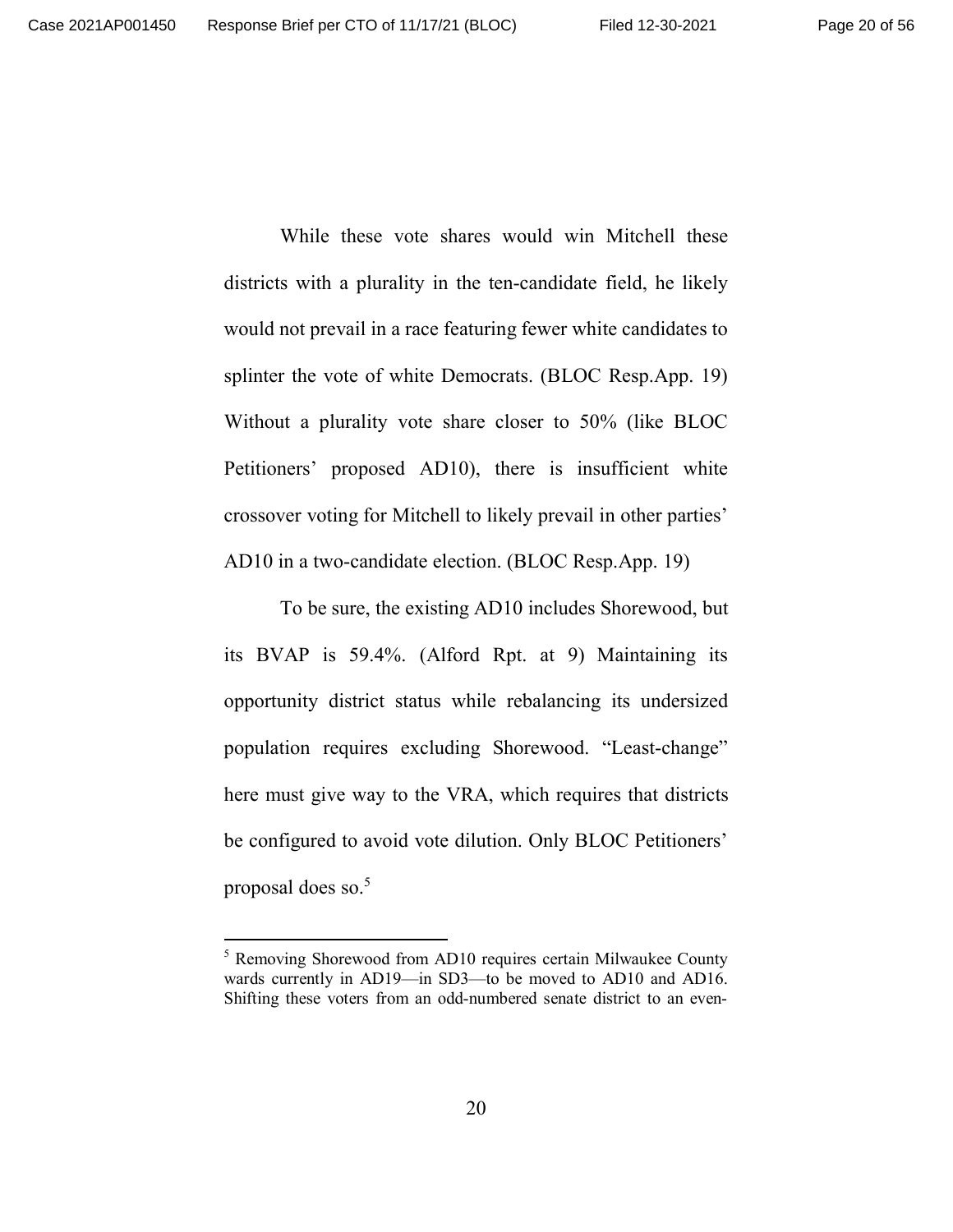#### **II. BLOC Petitioners' proposal also faithfully applies the "least-change" approach.**

BLOC Petitioners' proposal also merits selection because it stands alone in combining VRA compliance with strong fidelity to the "least-change" approach. Core retention provides the most logical and appropriate way to gauge whether a proposal adheres to a "least-change" approach, as it measures how many people are retained in their current districts. BLOC Petitioners' proposal scores among the highest on that measure.

Other flawed metrics for measuring "least-change" have been proposed, including delayed senate voting and incumbent pairing. Incumbent pairing is absent from the Courtordered criteria and should be disregarded. And while courts

numbered district results in some delayed voting, but that is the unavoidable result of ensuring VRA compliant districts. Moreover, it necessarily reduces the core retention figure of BLOC Petitioners' proposal, which nonetheless achieves the second highest core retention of any proposed plan. *See infra.*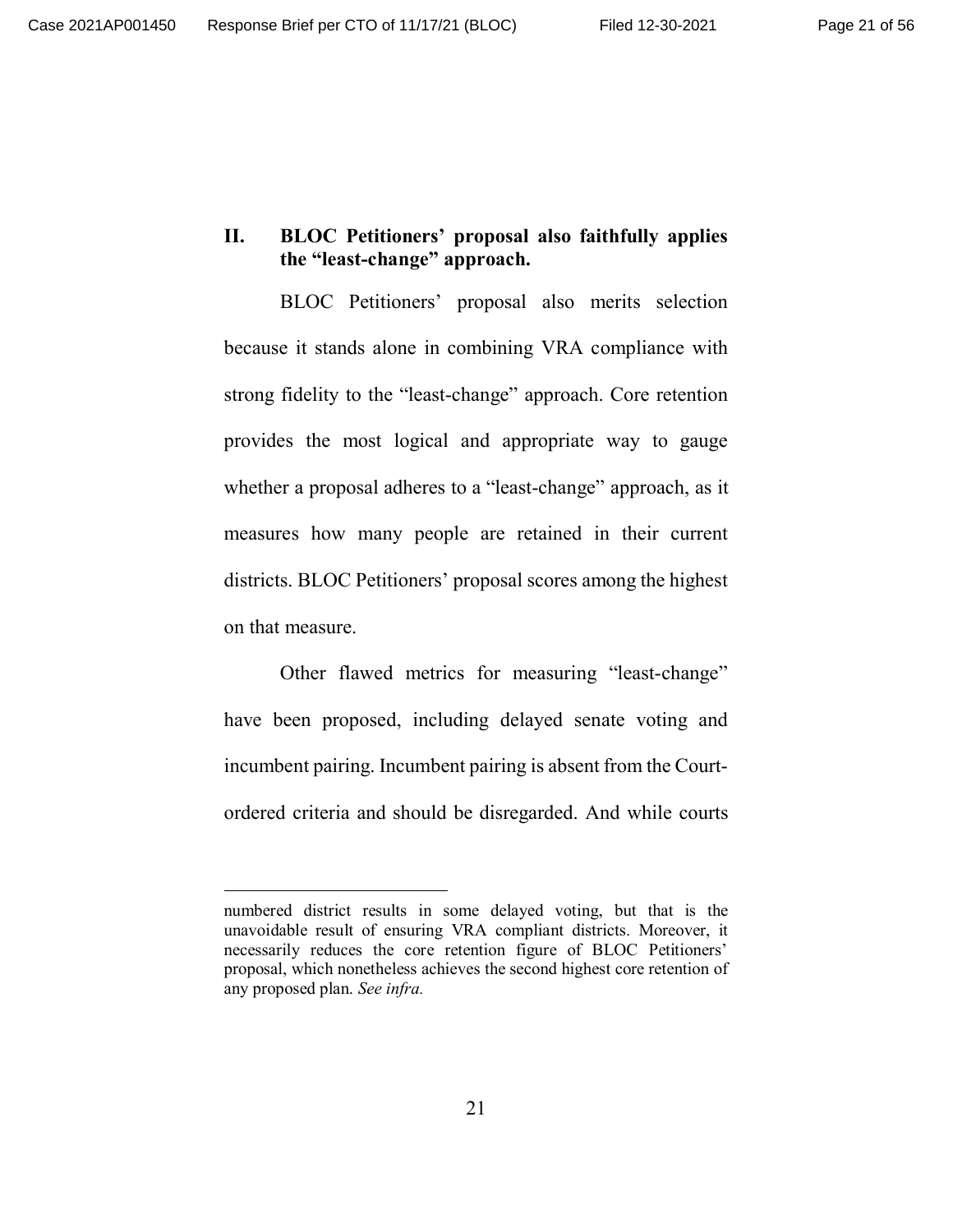have considered delayed senate voting, as a measure of "leastchange" it is redundant and less accurate than core retention. Regardless, BLOC Petitioners' proposal performs well on these measures, too.

# **A. BLOC Petitioners' proposal scores among the best on core retention.**

All parties generally agree that core retention scores can measure whether a proposal complies with the "least-change" approach. This makes sense, as the statistic measures the percentage of an old district's previous population that is kept together in a new district. (BLOC App. 127) From a population standpoint, a proposal with more core retention has "changed less" from the prior apportionment than one with less.

The parties' proposals fall into two camps: (1) those with higher core retention, between roughly 80% and 85% for assembly districts and around 90% for senate districts; and (2) those with scores that fall well below that mark.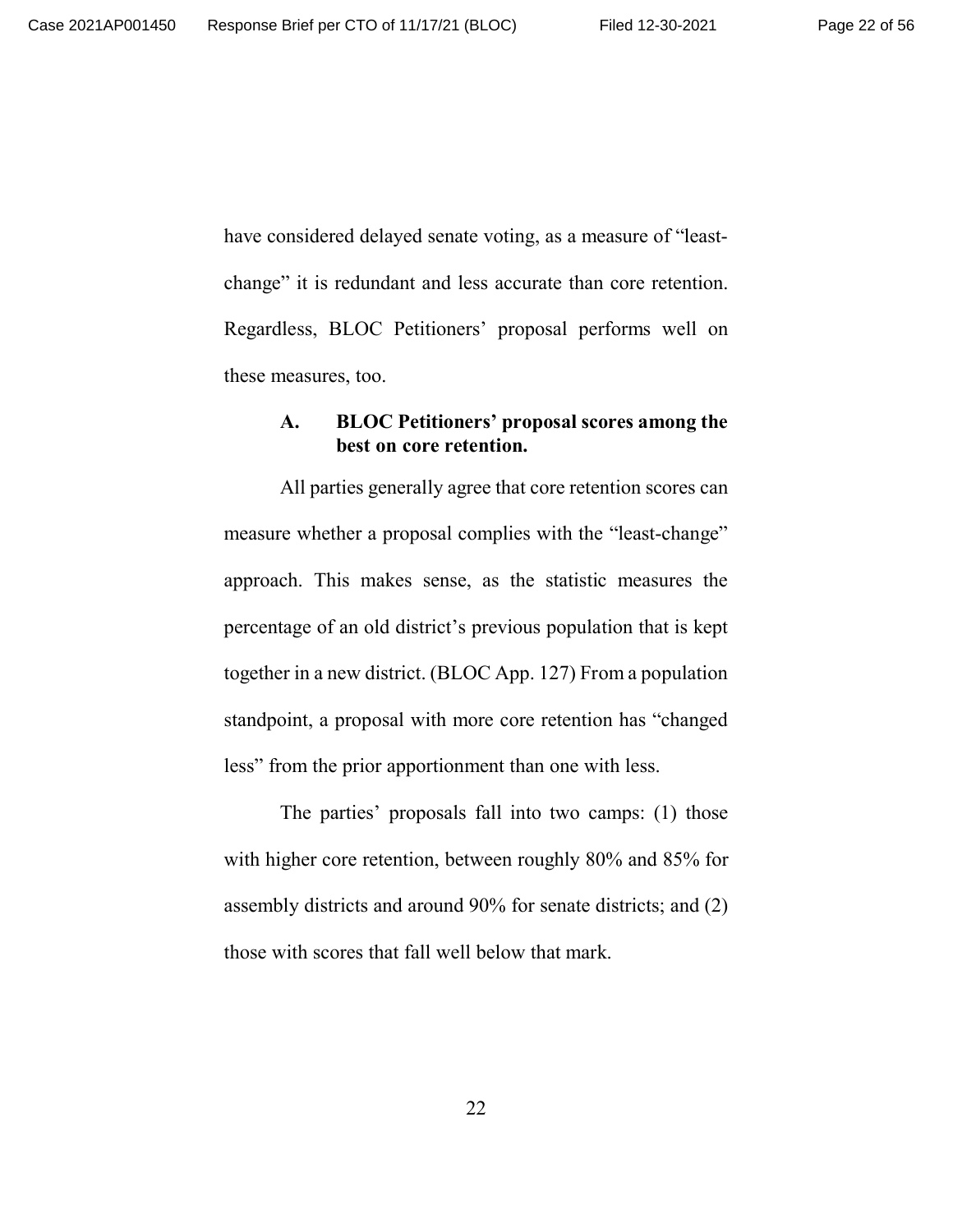BLOC Petitioners' proposal falls into the high-score category (at 84.2% for assembly, 89.6% for senate), along with those from Sen. Bewley (83.8% for assembly, 90.5% for senate), the Legislature (84.2% for assembly, 92.2% for senate), and the Governor (85.79% for assembly, 92.17% for senate). By contrast, the proposals from Hunter Petitioners (73.2% for assembly, 80.4% for senate) and the Citizen Data Scientists (61% for assembly, 74.3% for senate) score far lower. (BLOC Resp.App. 32-36)

BLOC Petitioners' high core retention is remarkable, considering that their proposal not only achieves VRA compliance by drawing a seventh Black opportunity district in a configuration that will actually perform for Black voters (which lowered core retention by shifting Shorewood out of AD10), contrary to the other proposals, but *ties* the Legislature's core retention score and trails the Governor's by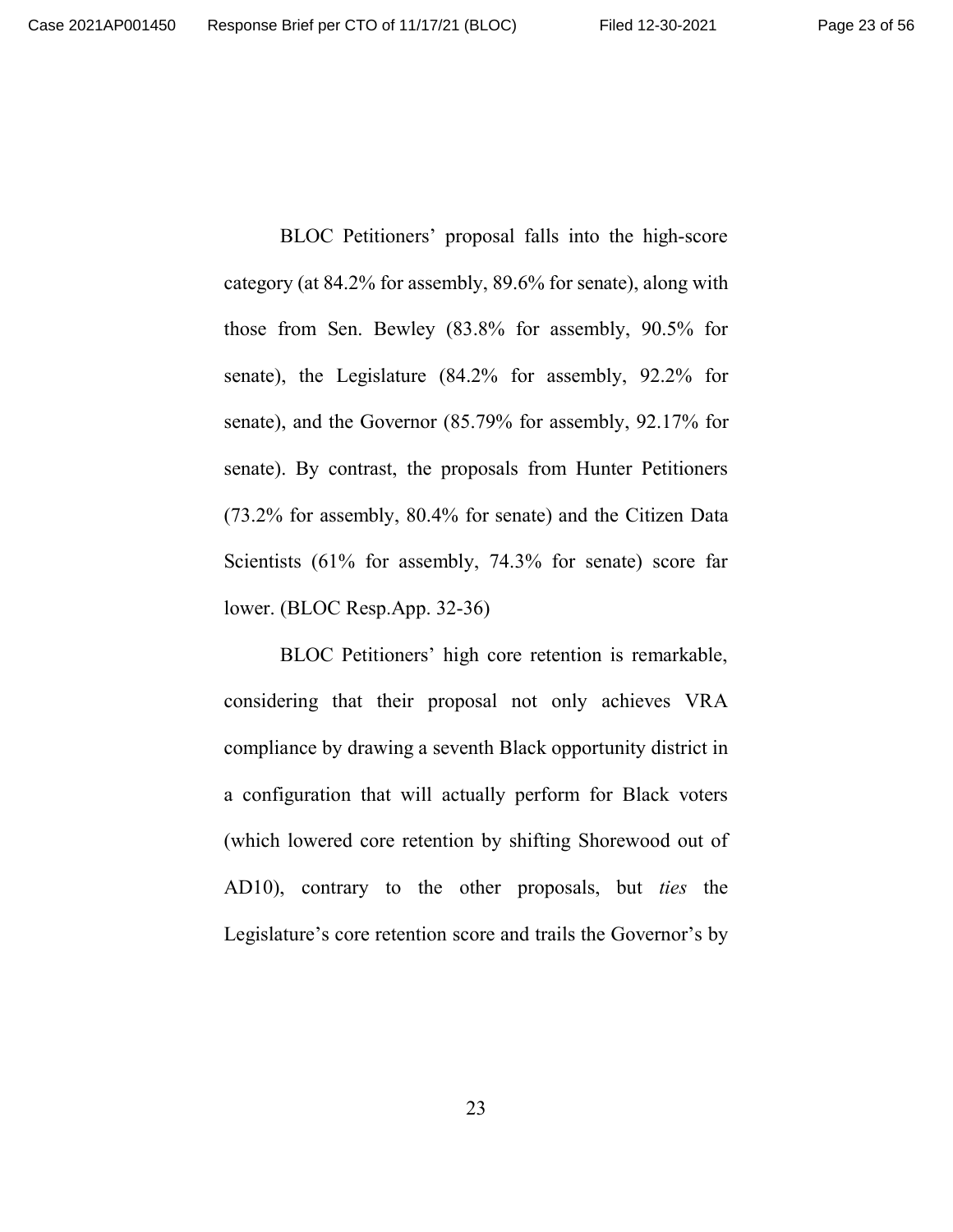a mere 1.5% (and their senate proposal's score tracks these other proposals, too).

Setting aside the districts affected by VRA compliance provides an even better view of BLOC Petitioners' high core retention, increasing their core retention score to 87.95% (for assembly districts), *the highest of all proposed plans*. (BLOC Resp.App. 32-36) Where federal law did not mandate changes to ensure minority electoral opportunities, BLOC Petitioners retained an exceedingly high population of existing districts.

### **B. Even with high core retention scores, the Legislature's proposal still violates the "leastchange" approach.**

The Court should also examine how the Legislature's proposal deviates from "least-change" by shifting population for reasons untethered to the VRA and "one person, one vote" compliance. *Johnson v. Wis. Elections Comm'n*, 2021 WI 87,  $\P$  39–63, Wis. 2d , N.W.2d 2d . Where a change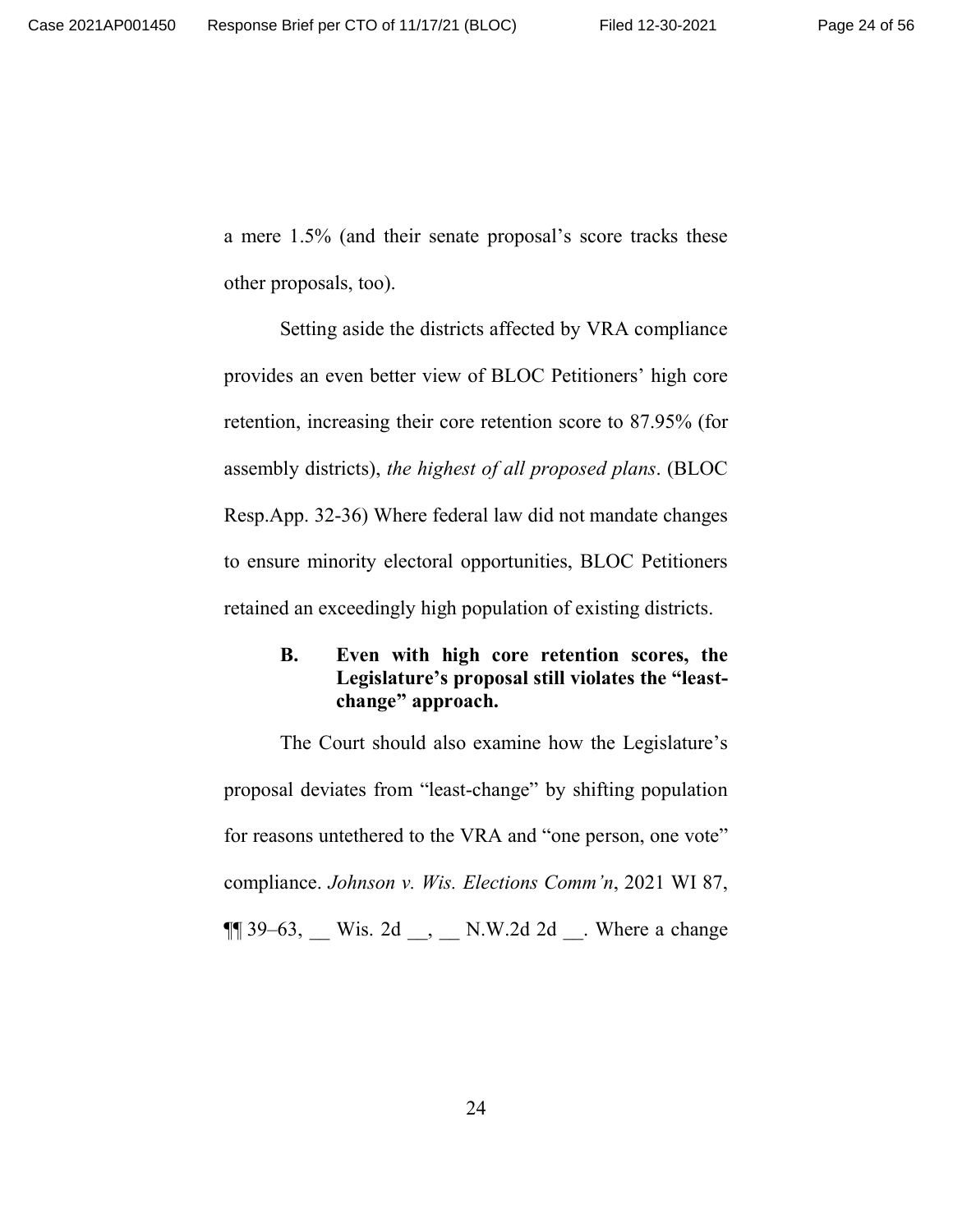cannot be traced to these legal requirements, it is inappropriate under a "least-change" approach.

The Legislature passed an apportionment plan that it said reflected the current Legislature's "policy choices," and argued that the Court must select it despite its veto by the Governor. (Legislature's 4-Issue Br. at 19-20) The Legislature noted that "[a]lternatively, the Court could begin with the *existing* . . . districts" and "invite the parties to propose" leastchange plans. *Id.* at 32. The Court adopted the latter approach, but the Legislature did not change course and propose such a plan; rather, it submitted its original plan.

The Legislature's departure from a least-change approach is evident. In multiple areas identified below, it is difficult to discern any reason for changes connected with either VRA compliance or remedying malapportionment.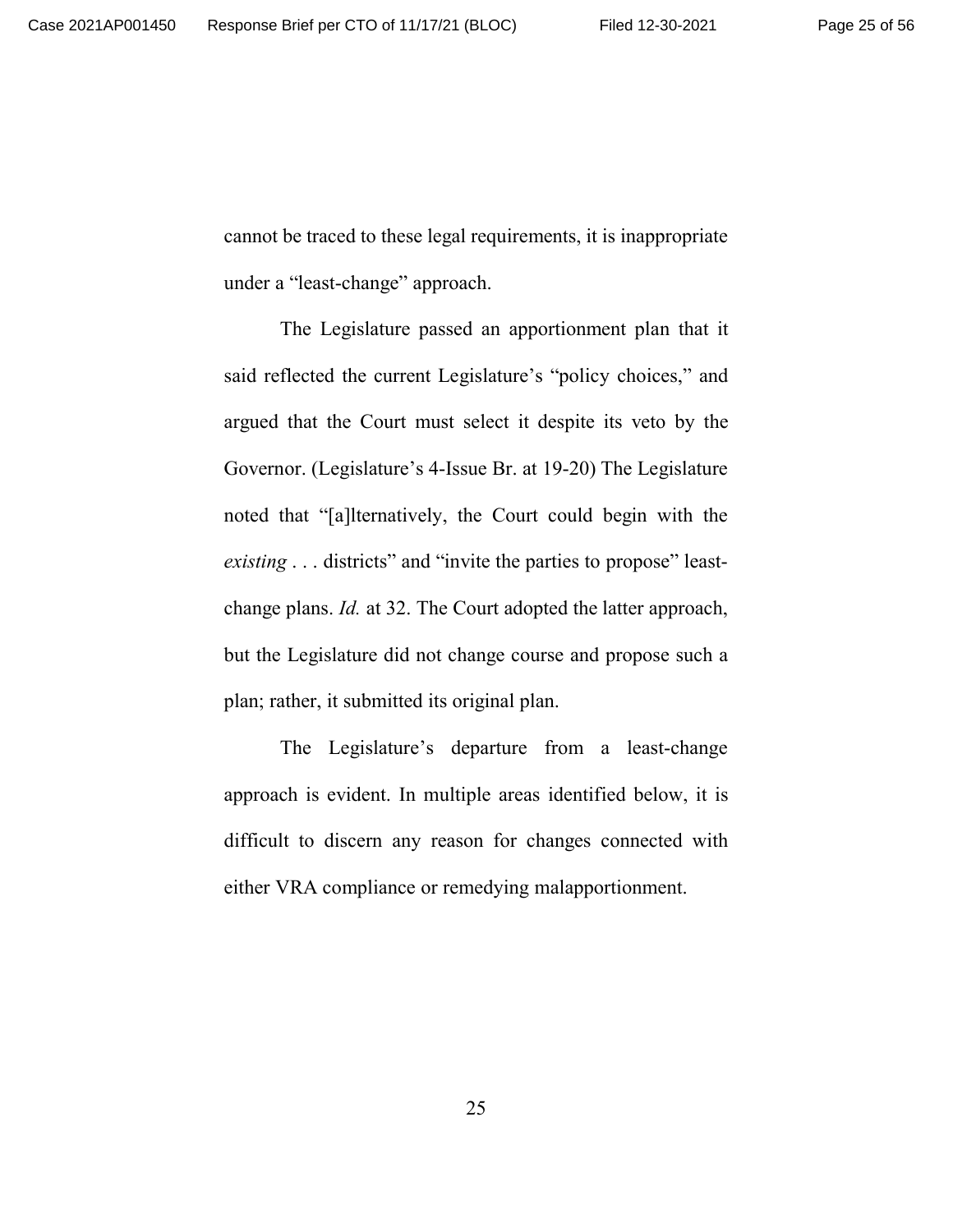## x *West of Milwaukee: AD13, AD14, AD15, AD84*



The Legislature's proposal significantly changes AD13, AD14, AD15, and AD84. Rather than four stacked, rectangular districts, the districts now neighbor each other in a 2x2 grid. And AD14 assumes a serpentine shape, while AD84 retracts into Milwaukee County. In doing so, the Legislature violates one of its own purported goals: it pairs the incumbents of AD15 and AD84.

**Existing map Legislature's proposal**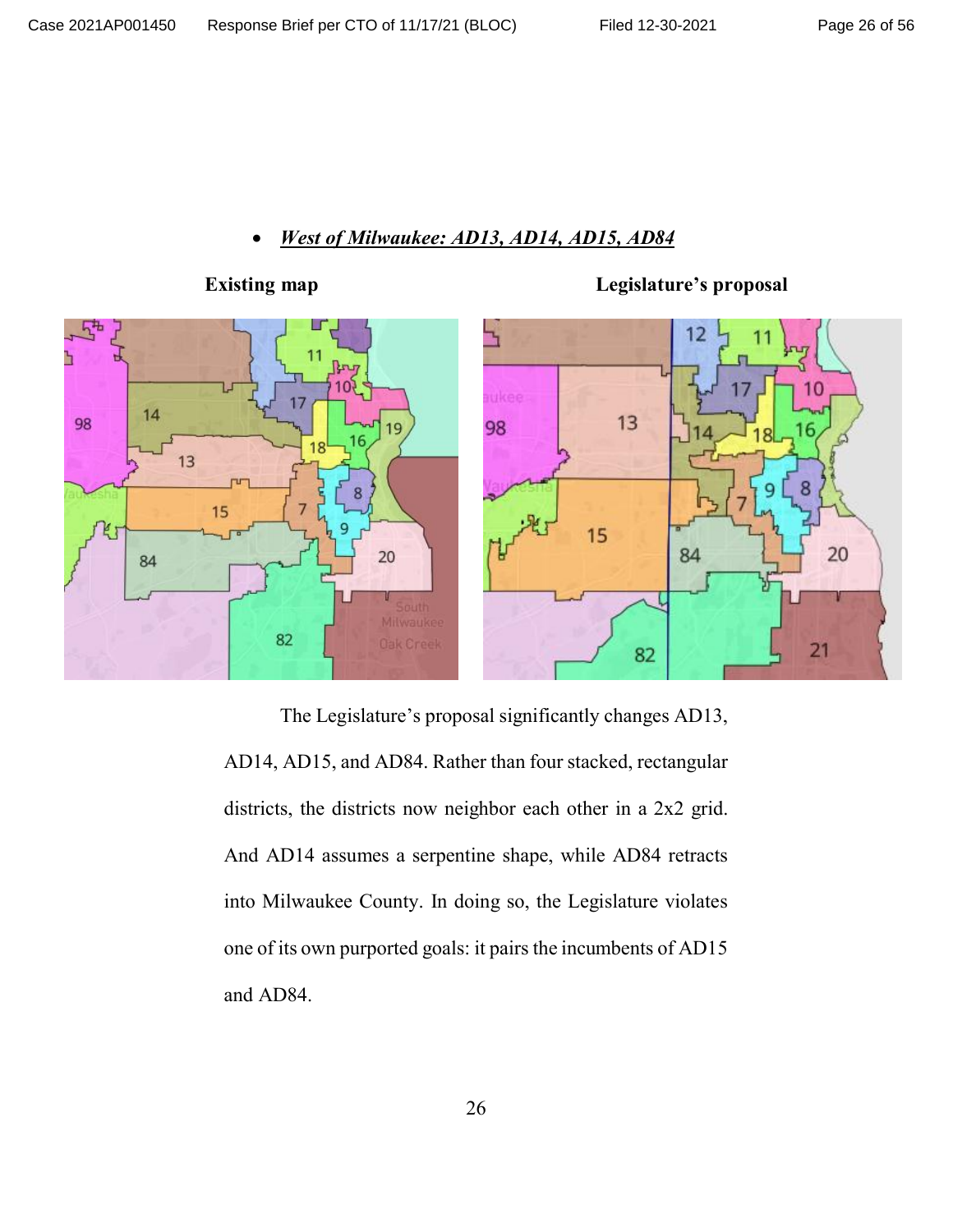These population trades do not appear necessary to address malapportionment, nor do they create VRA opportunity districts. While the Legislature suggests that these changes allowed it to "eliminate … pre-existing municipal splits" in the cities of Brookfield and New Berlin (Leg. Br. at 23–24, n.15), those mergers do not flow from a need to rebalance population. Absent such a need, such shifts are forbidden by the "least-change" approach.

Compare the Legislature's approach to BLOC Petitioners':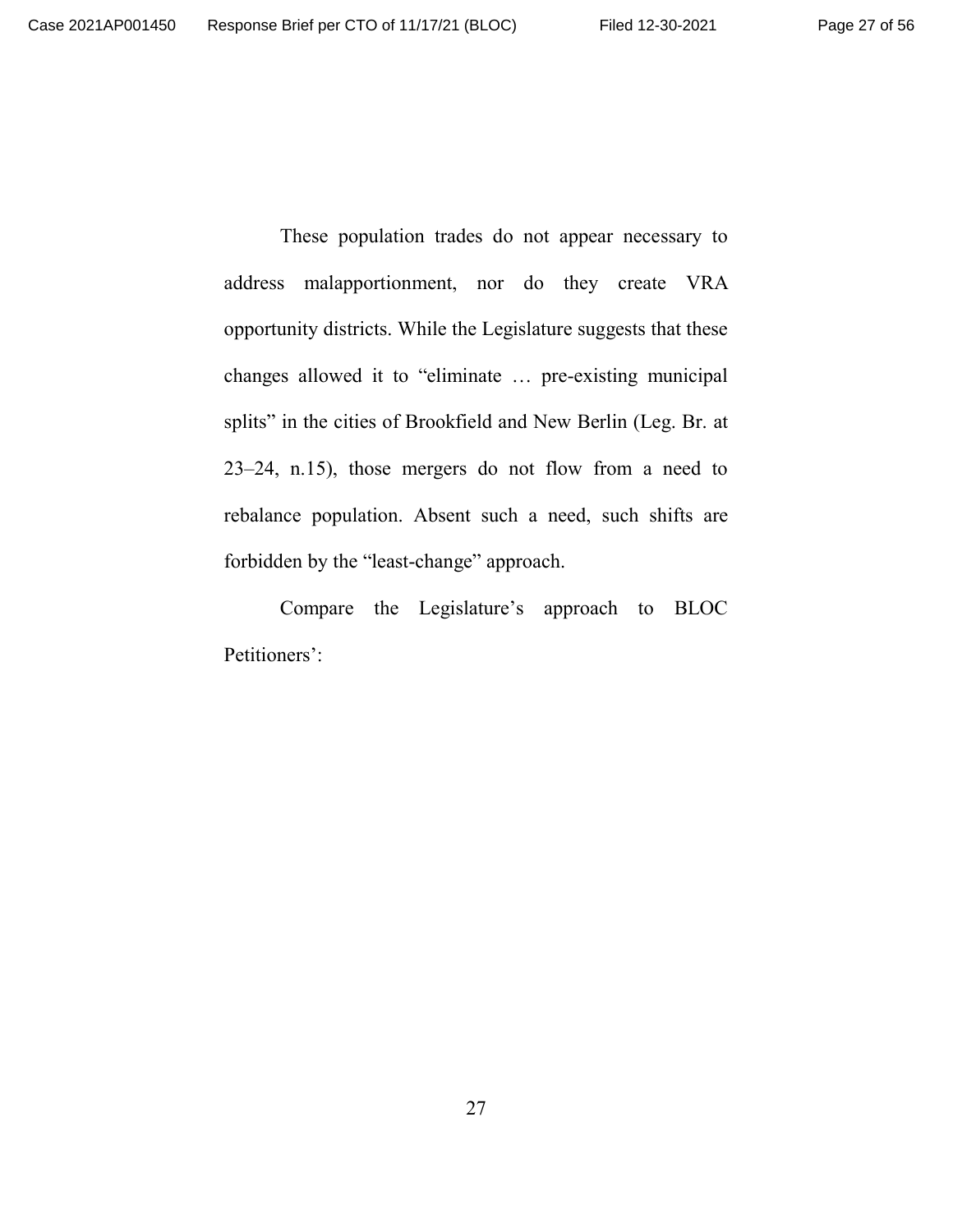

**Existing map BLOC Petitioners' proposal**

Unlike the Legislature's proposal, BLOC Petitioners retain the basic "stacked" structure of AD13, AD14, AD15, and AD84. To be sure, AD14 contracts inward, but thereby creates a necessary Black VRA opportunity district. Because legal requirements drive this change, it adheres to a proper "leastchange" approach.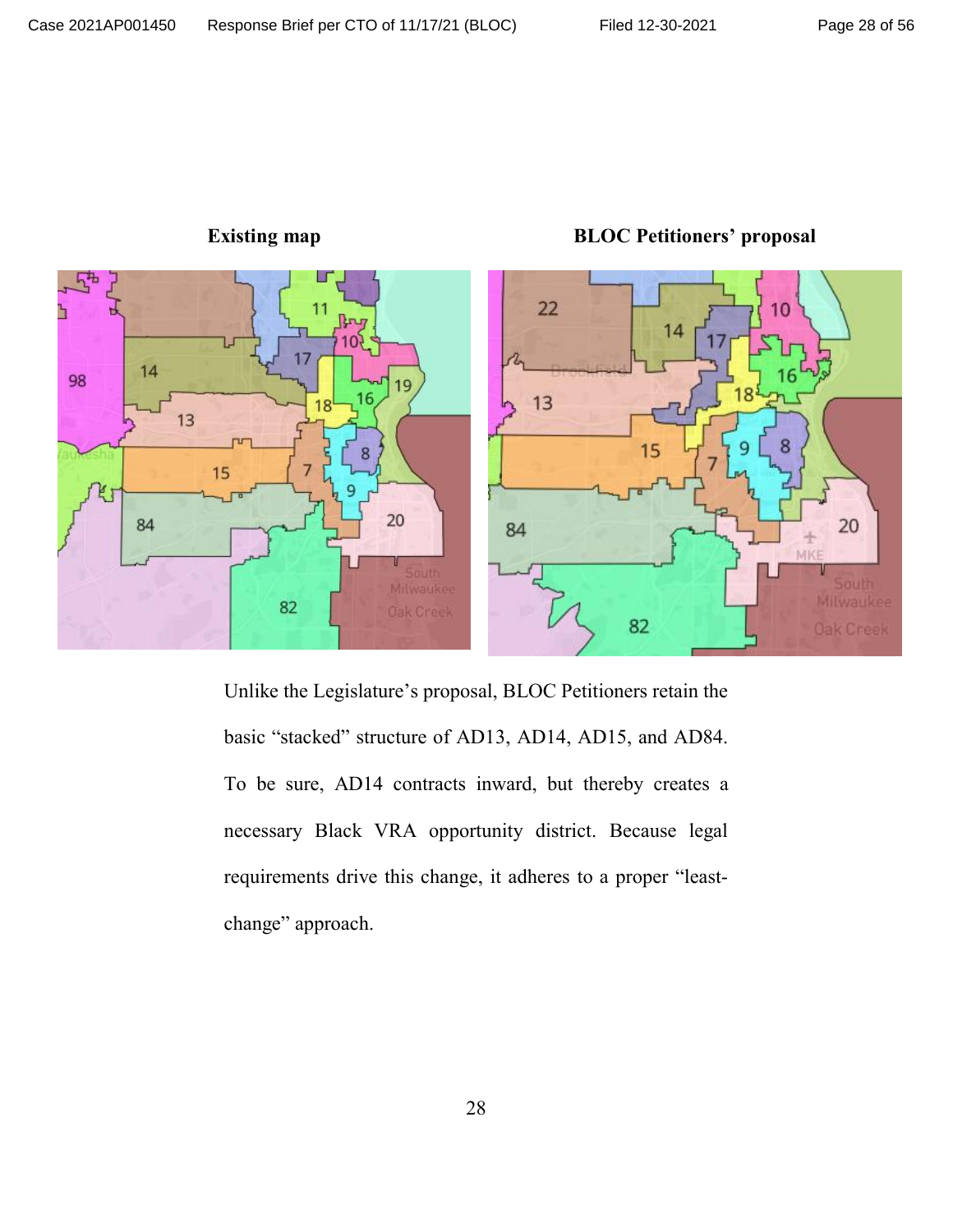# x *North of Milwaukee: AD23, AD24*



# **Existing map**

h 24 23  $\mathsf{N}$  $22$  $12$ 

**Legislature's proposal**

The Legislature's proposal merely swaps population between AD23 and AD24. The prior version of these districts need not have shifted for malapportionment reasons, and the Legislature failed to draw an additional Black VRA district that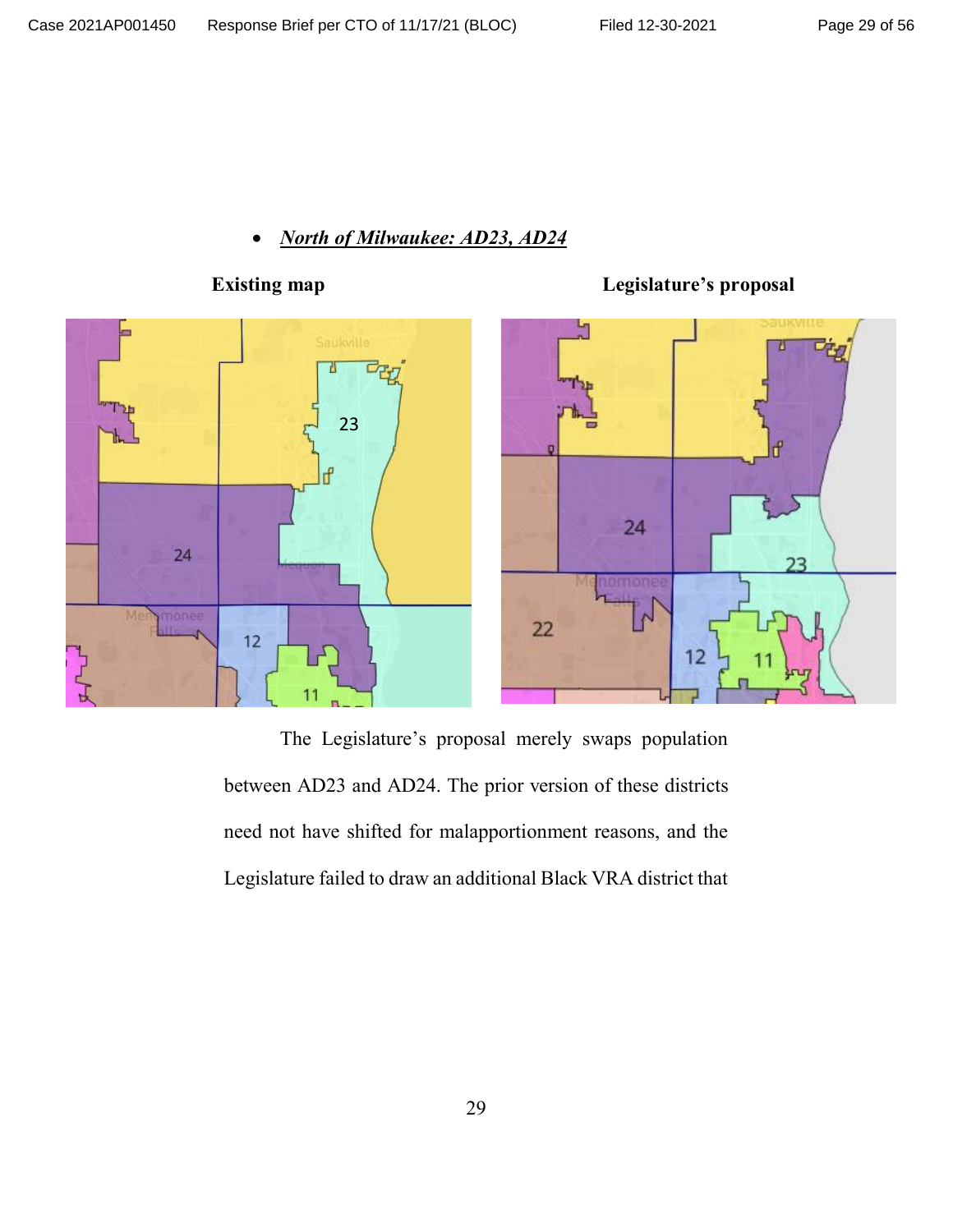would have necessitated these changes, yet the Legislature changed them significantly.<sup>6</sup>

#### x *City of Hudson and River Falls: AD30*

AD30 is currently overpopulated by 3,202 people. Two of its three neighbors are also overpopulated, AD29 (+2,213) and AD93 (+1,134), while its other neighbor, AD28, is close to ideal.

A reasonable "least-change" approach would subtract population from AD30, not add it. Its core retention should thus be close to 100%. And its overpopulated neighbors should have scores near 100%, less the new population gained from AD30, as shown by BLOC Petitioners' scores: AD30 (99.05%), AD28 (98.7%), AD29 (93.84%), and AD93 (94.58%). (BLOC App. 128-29)

<sup>&</sup>lt;sup>6</sup> More specifically, AD23 took River Hills, Brown Deer, and southern Mequon from AD24, while AD24 took northeastern Mequon, Grafton village, and Grafton town from AD23.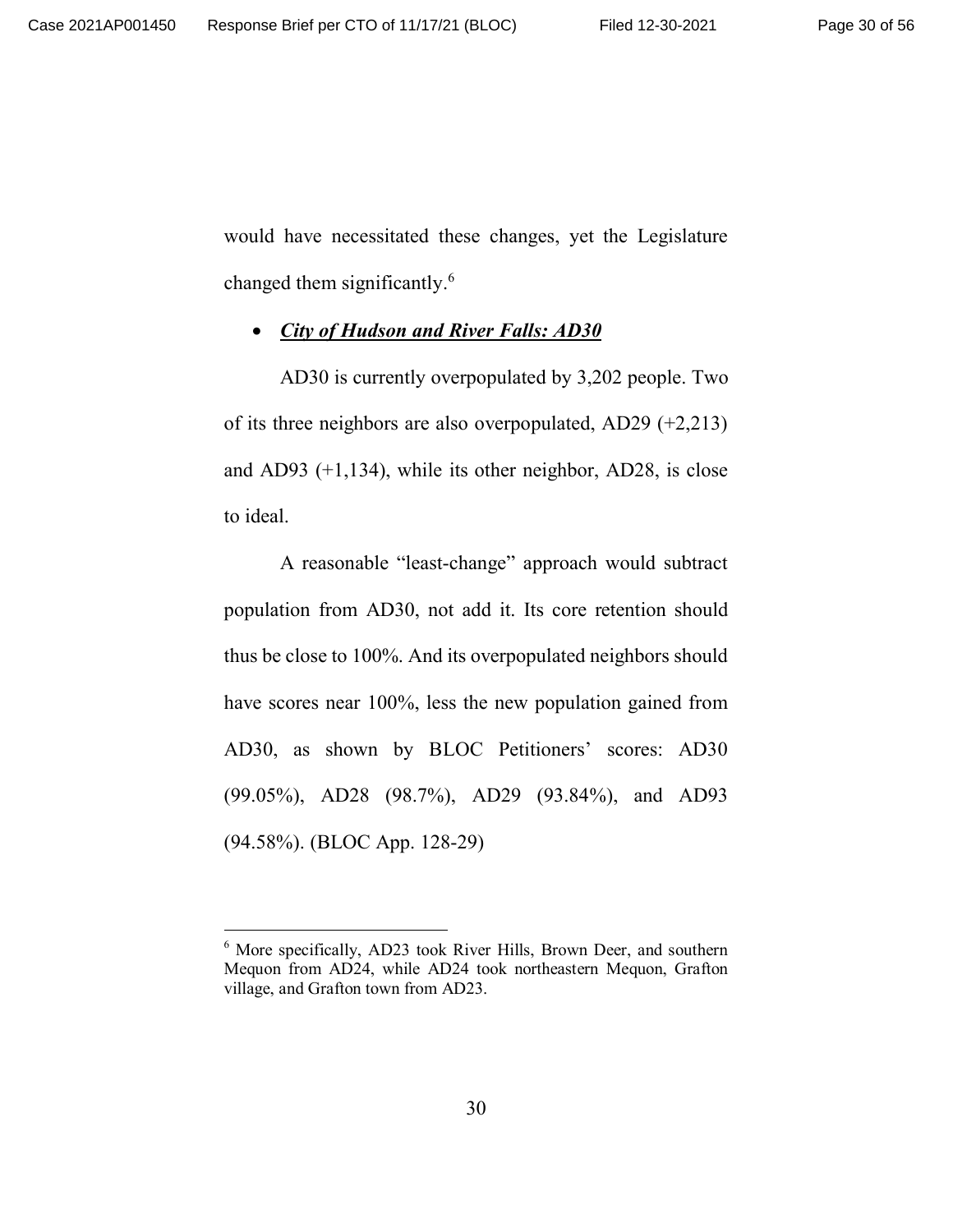Not so for the Legislature's plan. All four districts have *below average* core retention: AD30 (80.54%), AD28 (75.48%), AD29 (71.95%), and AD93 (72.45%). The maps below reveal the Legislature's substantial changes: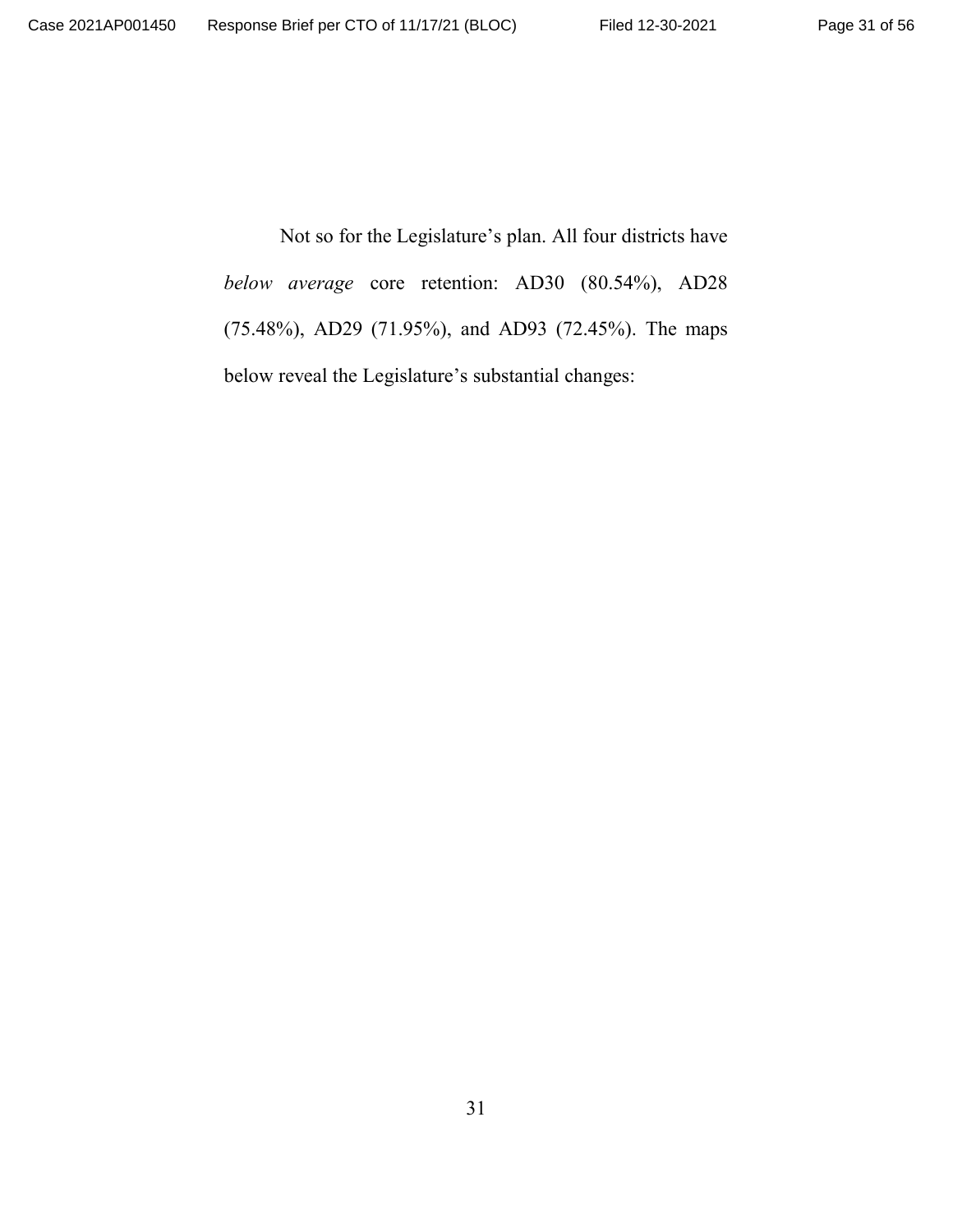



**Current Plan BLOC's Plan** 



**Current Plan Legislature's Plan**

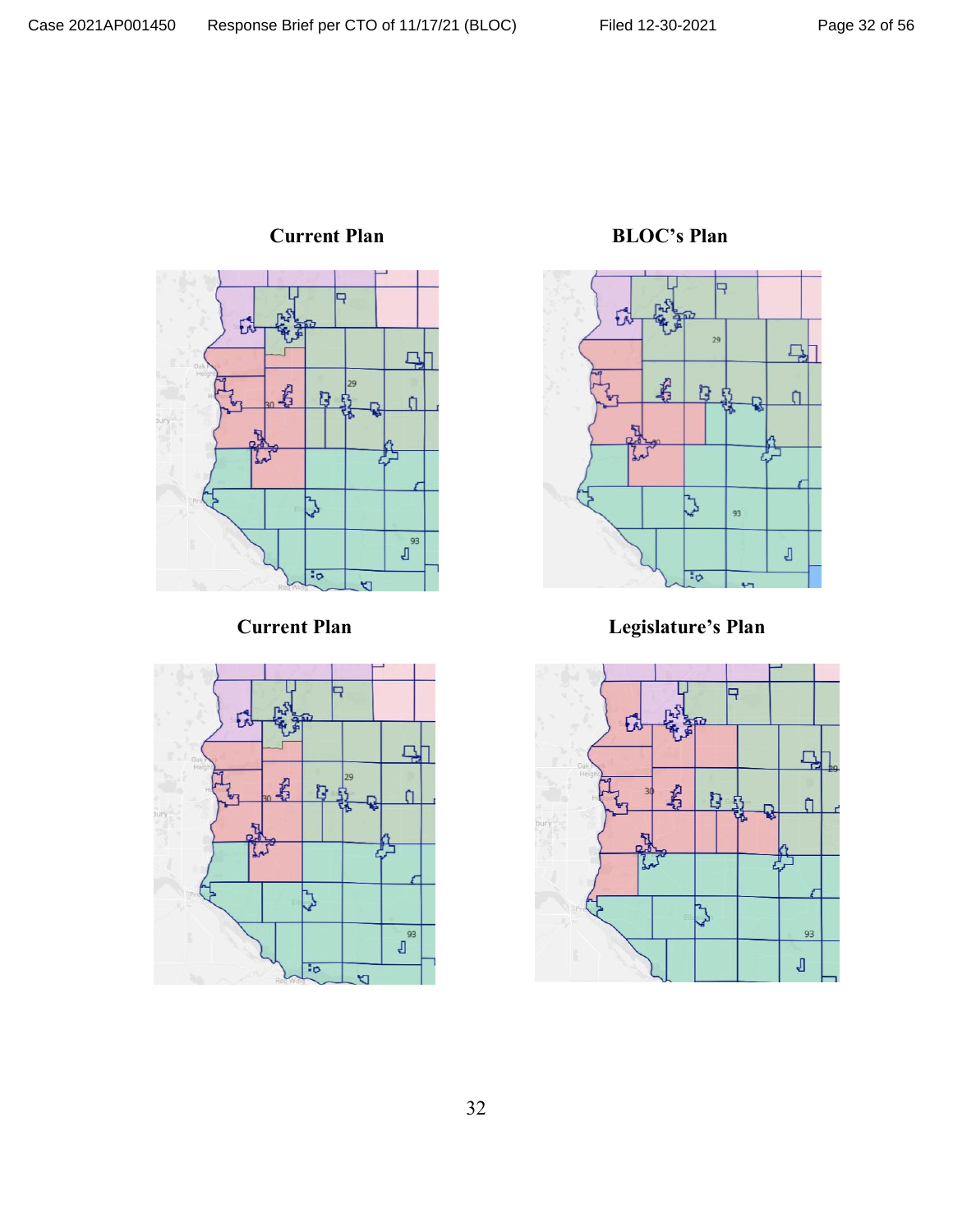While AD30 needed to lose just 3,202 people, the Legislature shifts 14,761 people from AD30 to AD93. And it adds to AD30 4,291 people from AD28, 5,121 from AD29, and 2,177 from AD93. (Leg. App. 12, 18) The Legislature needlessly moves the City of New Richmond (over 10,000 people) from AD29 to AD28 and splits the city of River Falls (over 16,000 people) between two assembly and two senate districts. There is no plausible population-shifting justification for these substantial changes. AD30 borders the state line, and the surrounding districts had minimal population deviations.

These changes also create an incumbent pairing between AD30 Rep. Shannon Zimmerman, who claims a residence address in River Hills, and AD93 Rep. Warren Petryk, who lives near Eau Claire. The Legislature also moved the Town of Clifton from AD93 to AD30, despite AD30 needing to *lose* population. This is notable because Rep. Zimmerman was reported to have claimed a Town of Clifton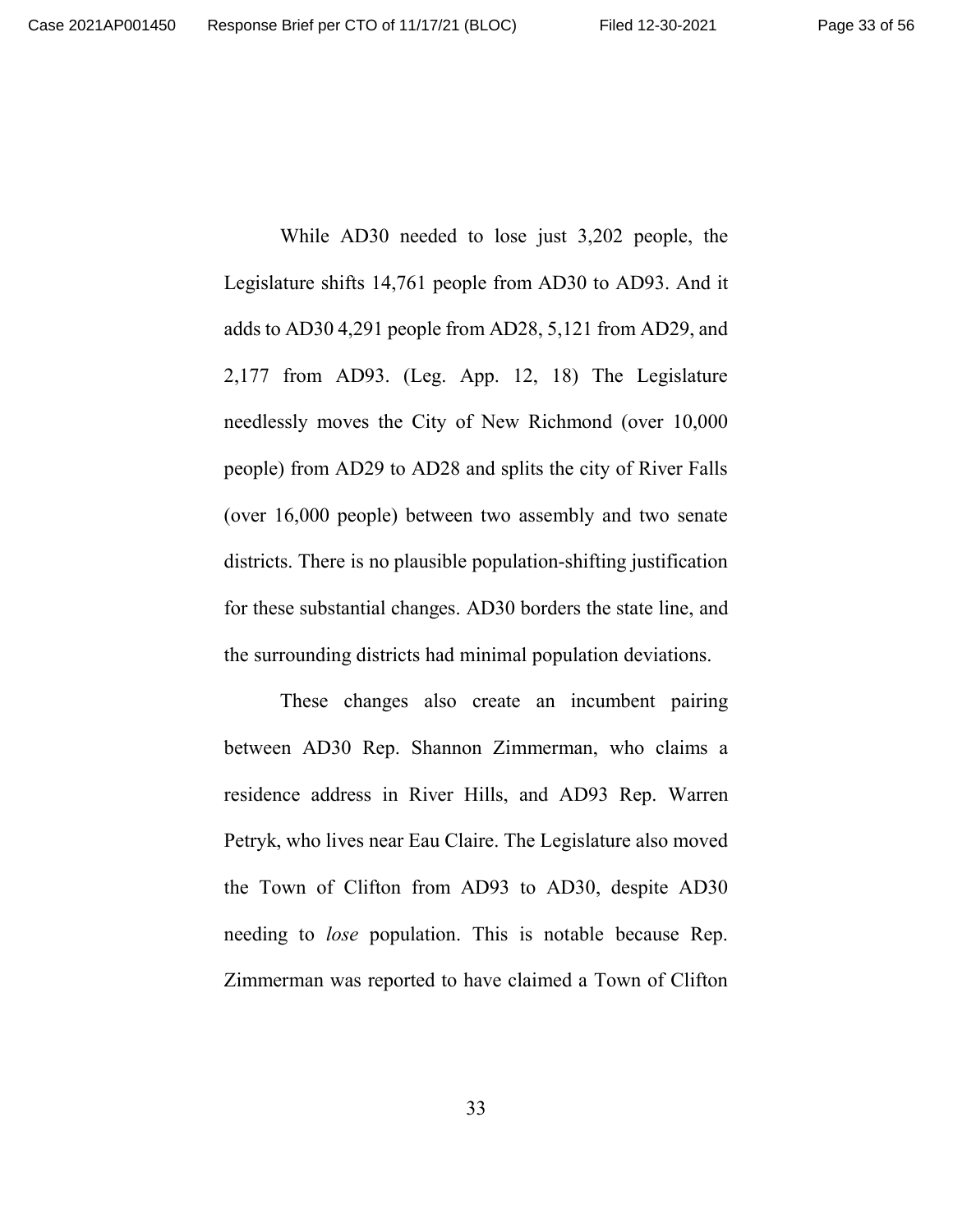home *outside* AD30 as his primary residence for tax purposes, but his River Hills home *inside* AD30 as his voting address.<sup>7</sup> He faced a WEC complaint for failing to reside in AD30, which was dismissed on a 4-2 vote.<sup>8</sup> Now, the Legislature has moved Rep. Zimmerman's Clifton home *into* AD30 and his River Hills home *out* of AD30. Whatever is afoot here, it is not "leastchange."

#### x *Fox River Valley area: AD55, AD56, AD88*

The Legislature's reconfiguration of AD55 and AD56 also is inexplicable. AD55 must *lose* 2,459 people, while AD56 must *lose* 5,011. AD55 is bounded by Lake Winnebago, AD56, and AD57, a district that must *gain* 1,596 people. Under

<sup>7</sup> Rob Mentzer, *Documents Suggest Assembly Lawmaker Lives Outside District in Violation of State Law*, WPR (Jan. 28, 2021), https://www.wpr.org/documents-suggest-assembly-lawmaker-livesoutside-district-violation-state-law.

<sup>8</sup> Daniel Bice, *Elections commission rejects complaints accusing state lawmaker of living outside his district*, Milwaukee Journal Sentinel (Feb. 5, 2021), https://www.jsonline.com/story/news/politics/2021/02/05/ commission-rejects-claim-rep-shannon-zimmerman-lives-outsidedistrict/4406915001/.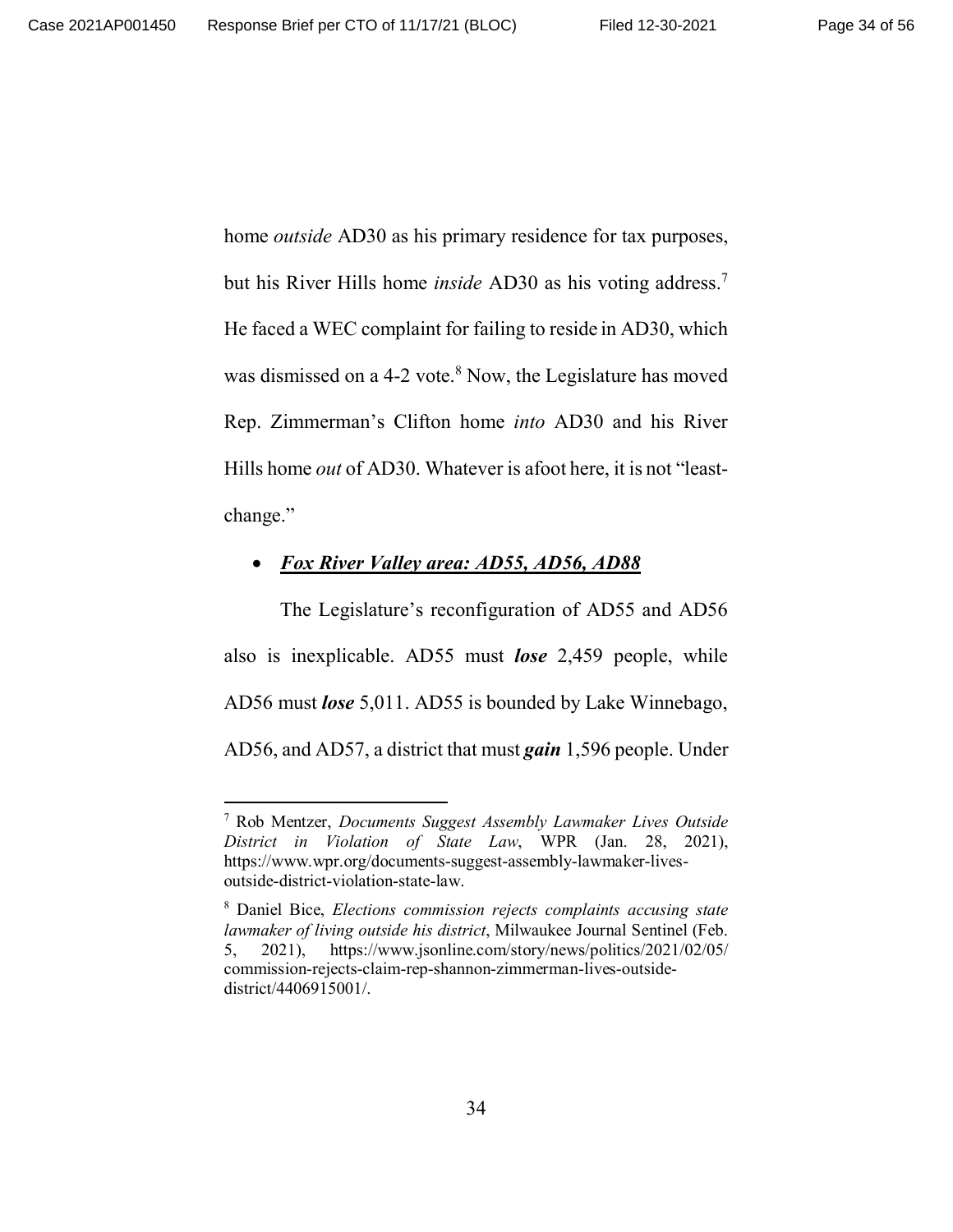a "least-change" approach, AD55 would retain nearly 100% of its core, shedding population to AD56 or AD57. In BLOC Petitioners' plan, AD55 retains 99.97% of its core, AD56 retains 95.66% (gaining some from AD55), and AD57 retains 96.78% (gaining some from AD56). (BLOC App. 128-29)

As shown below, the Legislature did not follow a "leastchange" approach: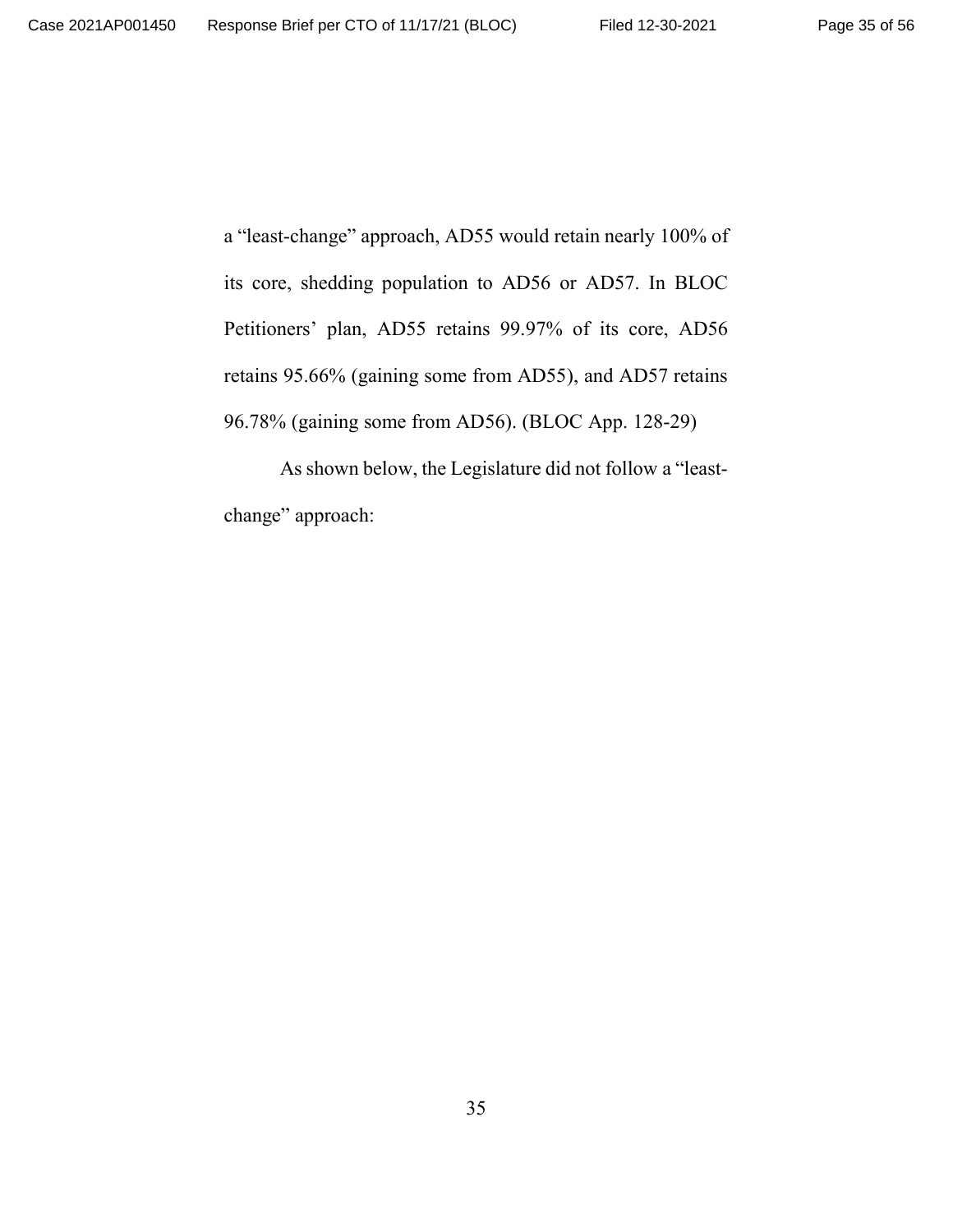

**Current Plan BLOC's Plan**

**Current Plan Legislature's Plan**

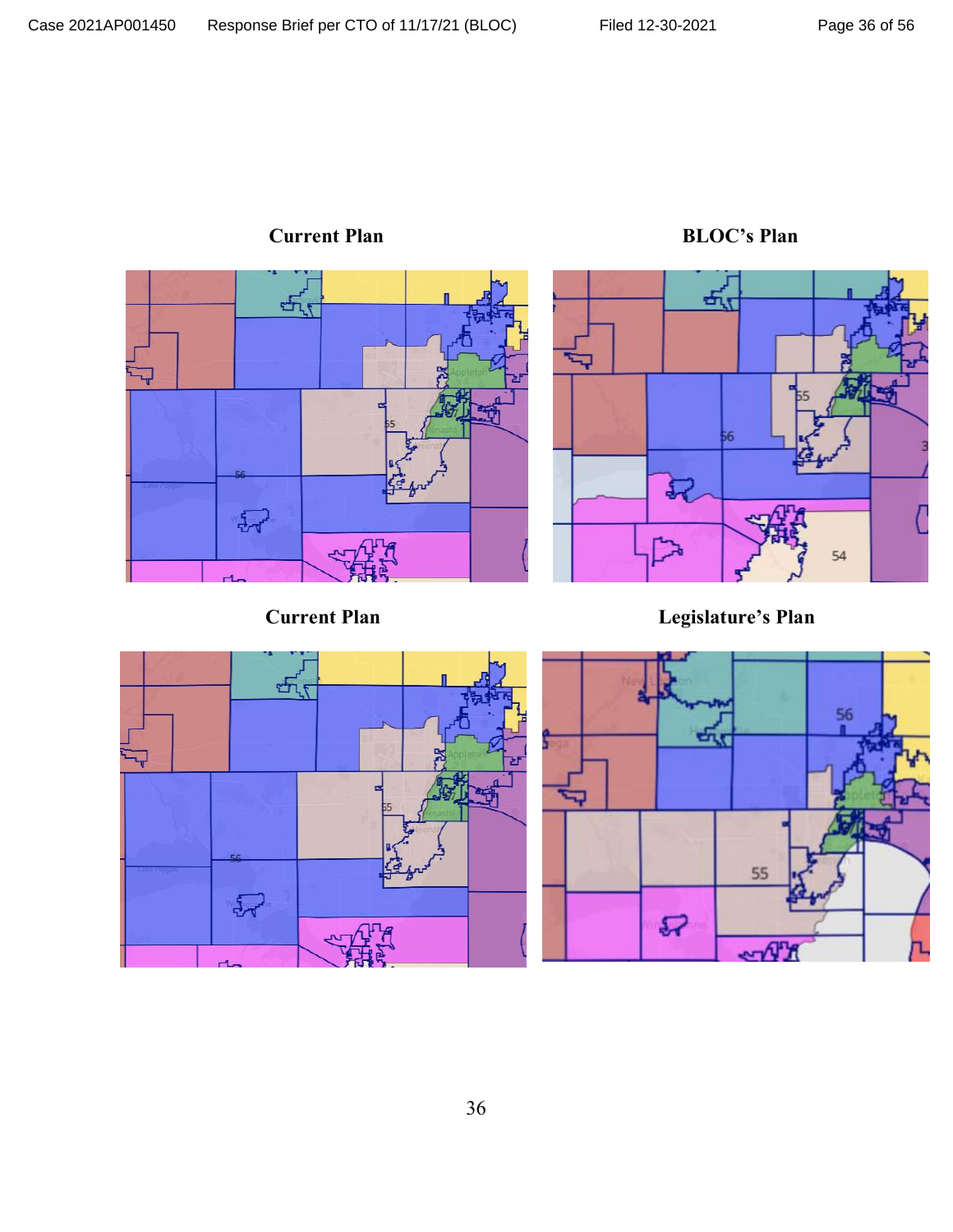The Legislature *adds* 4,781 people from AD56 to AD55 (the reverse direction needed to balance population). (Leg. App. 14) AD55 then shifts 6,224 different people back to AD56, and AD56 shifts 2,774 people to AD57, which in turn shifts 3,179 to AD3. *Id*. These needless shifts result in core retention of 88.3% for AD55 and 77.1% for AD56, 11.67% and 18.55% below BLOC's plan respectively. (*Id*.; BLOC App. 128)

Likewise, near Green Bay, AD88 is overpopulated by 3,361 people and its neighbor AD2 is overpopulated by 3,031 people. In BLOC Petitioners' plan, AD88 rightly has a core retention of 100%—*i.e.*, it only loses population. (BLOC App. 128-29) In the Legislature's plan, however, AD88 and AD2 unnecessarily *swap* population, with AD2 gaining 10,744 people from AD88 and AD88 gaining 9,738 people from AD2. The Legislature's AD88 thus retains only 75.4% of its core. (Leg. App. at 17)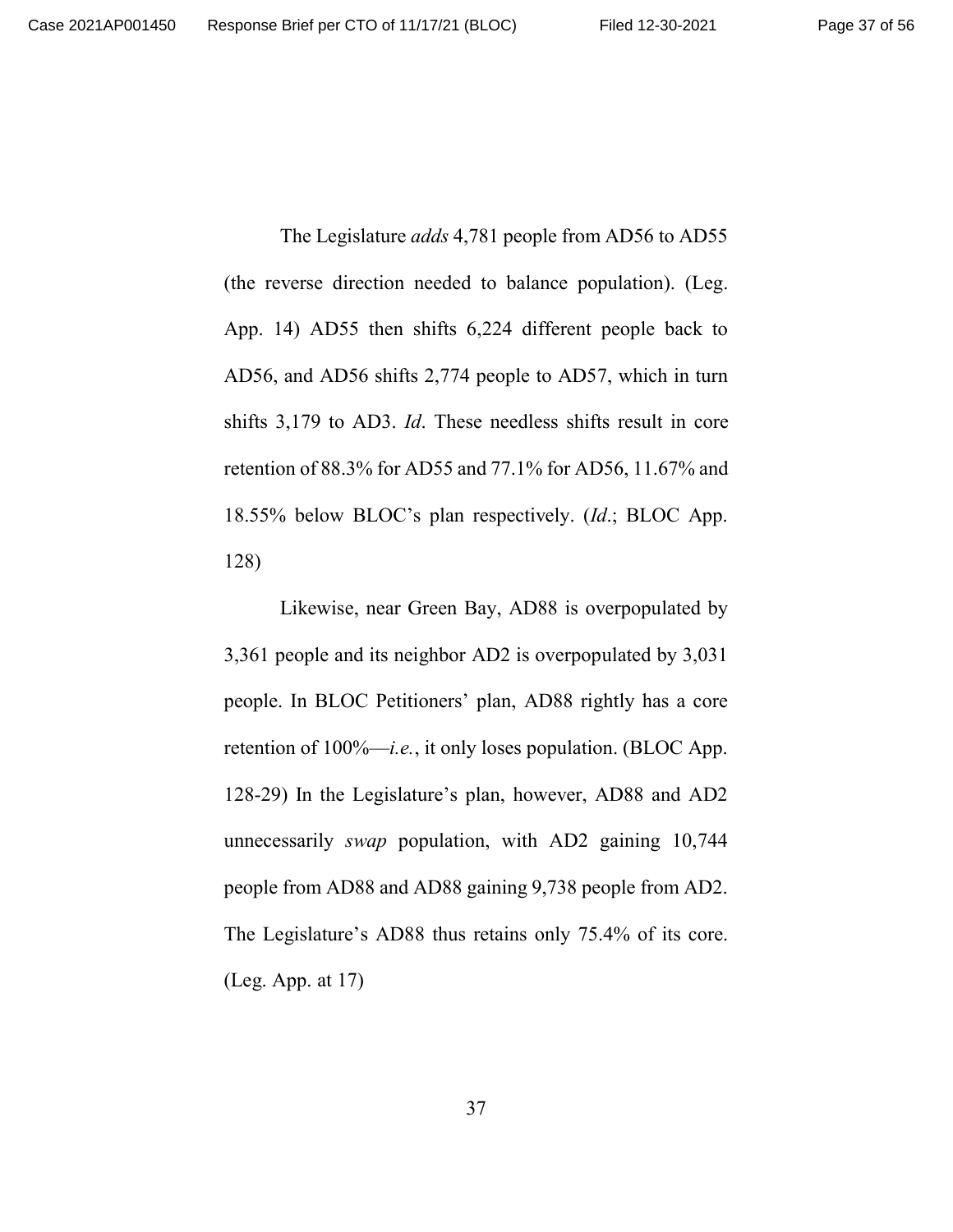The Legislature rightly notes that "population growth in the Fox Valley area required changes," suggesting that it used those changes as an opportunity to eliminate existing municipal splits in De Pere, Little Chute, Ledgeview, Calumet and Greenville. (Leg. Br. at 21 n.12) But these municipal reunions did not flow from a need to remedy malapportionment. The Legislature merely swapped population between AD2 and AD88 to make the De Pere and Ledgeview changes and between AD55 and AD56 to make the Greenville change. And it added population to AD5—one of the most overpopulated districts in the State  $(+7,895)$ —to reunite Little Chute.

These shifts, unconnected with remedying malapportionment, violate the "least-change" approach. The Legislature lauds its plan as having 52 municipal splits, down from 78 in the existing plan. (Bryan Rpt. at 19) But that decrease itself indicates a departure from "least-change." And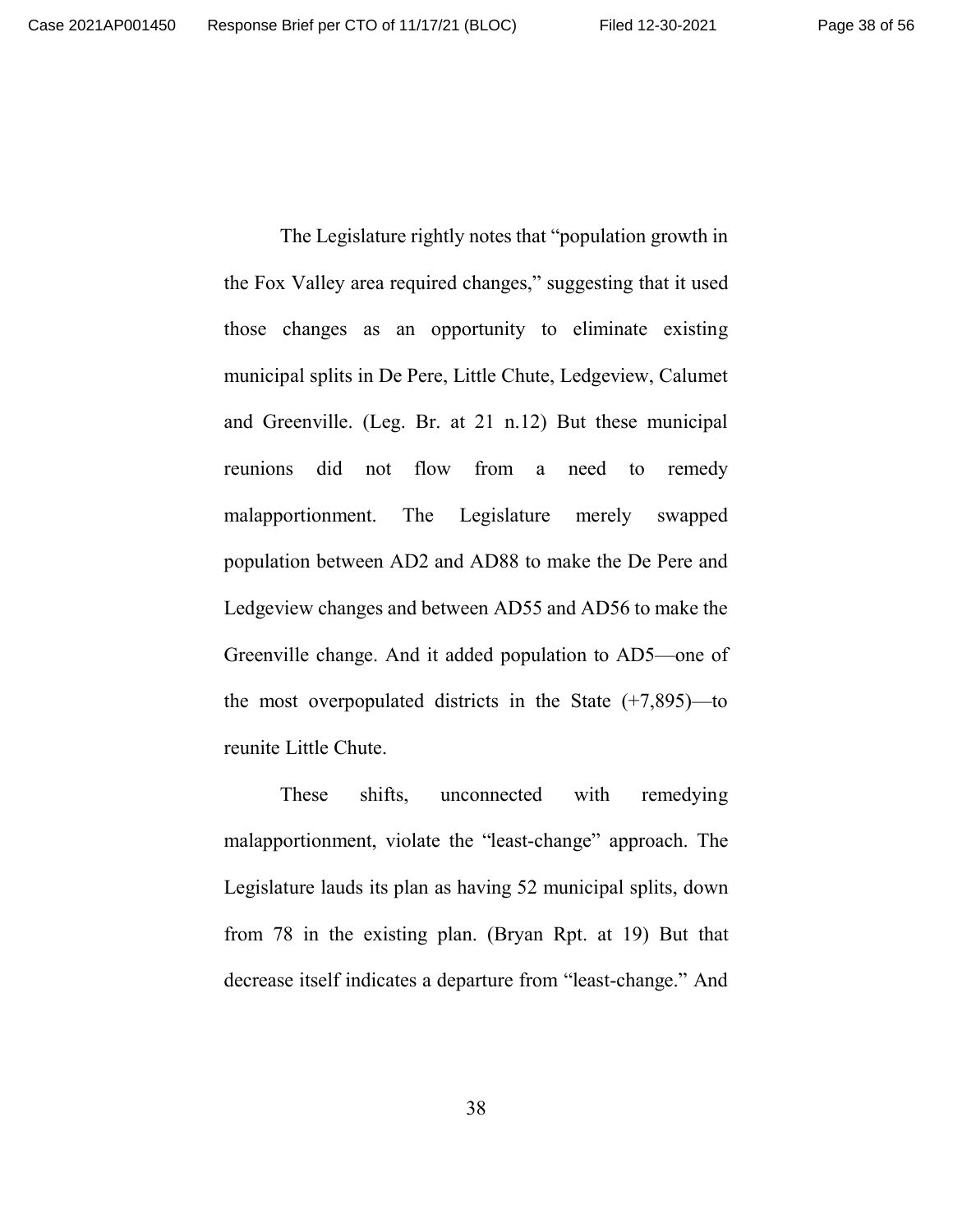because, as shown, many of these reunions are untethered to legal requirements, they "tread further than necessary to remedy the[] current legal deficiencies" and therefore "would intrude upon the constitutional prerogatives of the political branches and unsettle the constitutional allocation of power." *Johnson*, 2021 WI 87, ¶64.

By contrast, BLOC Petitioners properly only reunited municipalities where malapportionment or the VRA required changes and made eliminating a municipal split possible (*e.g.*, Sheboygan and Beloit).

#### **C. Other factors should not be considered in the "least-change" analysis, if at all.**

The Court's "least-change" analysis should end after examining core retention and changes unexplained by legal requirements. It should not go on to consider incumbency pairing and delayed senate voting. And while delayed senate voting could be considered separately from "least-change,"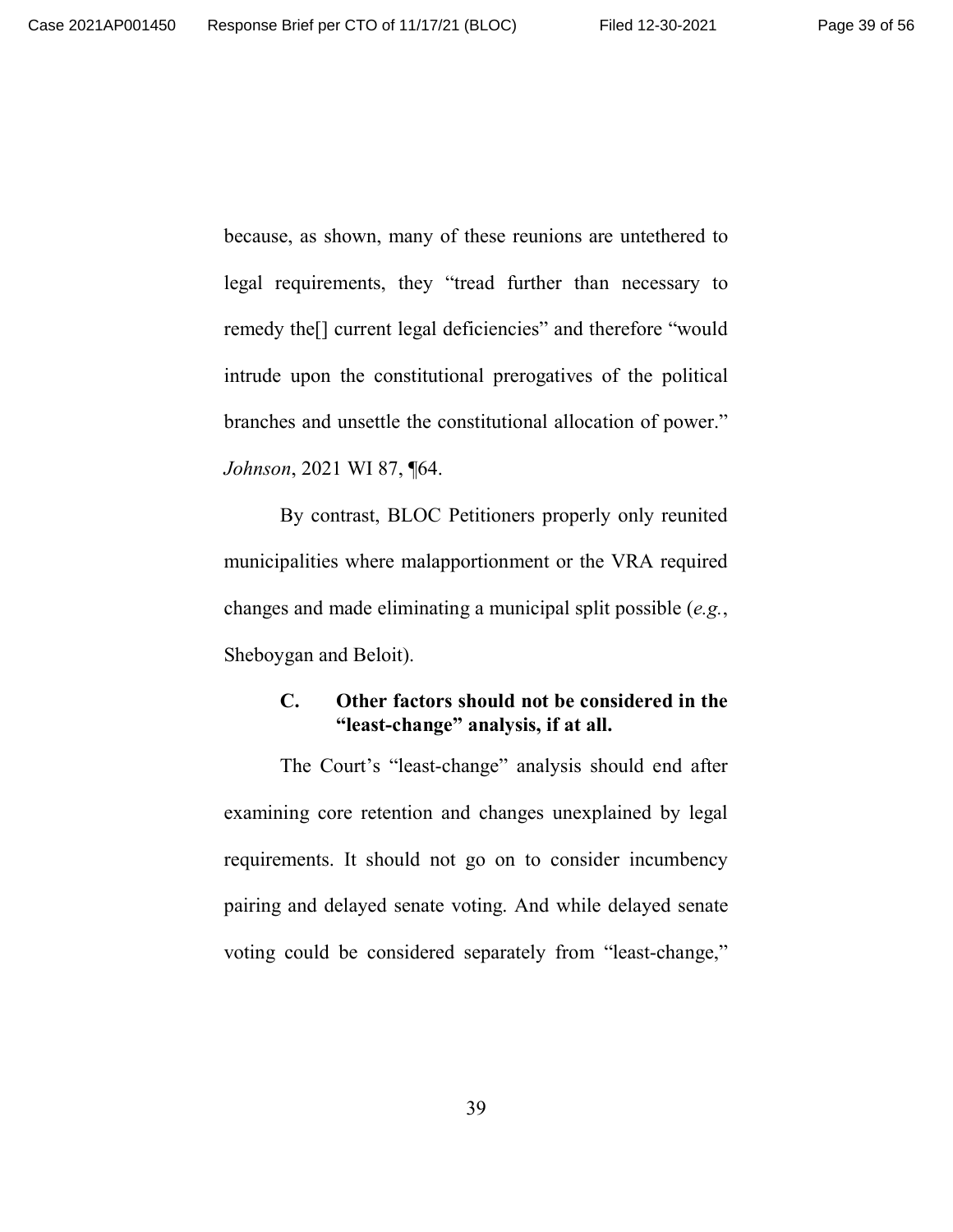protecting incumbents should not because it is not a traditional districting criterion and necessarily requires the Court to balance the same partisan considerations it has forsaken.

#### **1. Delayed senate voting is not relevant to a "least-change" analysis.**

Other parties suggest that the Court should measure "least-change" by examining how many voters will experience delayed senate voting. (Leg. Br. at 25–28; Bewley Br. at 7) Admittedly, this figure represents a "traditional and neutral redistricting criterion that may assist" the Court when choosing among proposals that otherwise satisfy "all relevant legal requirements" and represent a "least-change" approach. *Johnson*, 2021 WI 87, 1 83 & n.9 (Hagedorn, J., concurring).

But delayed senate voting does not represent a meaningful measure of "least-change," and the Court has wisely not recognized it as such. The measure is arbitrary: two proposals with identical core retention can yield different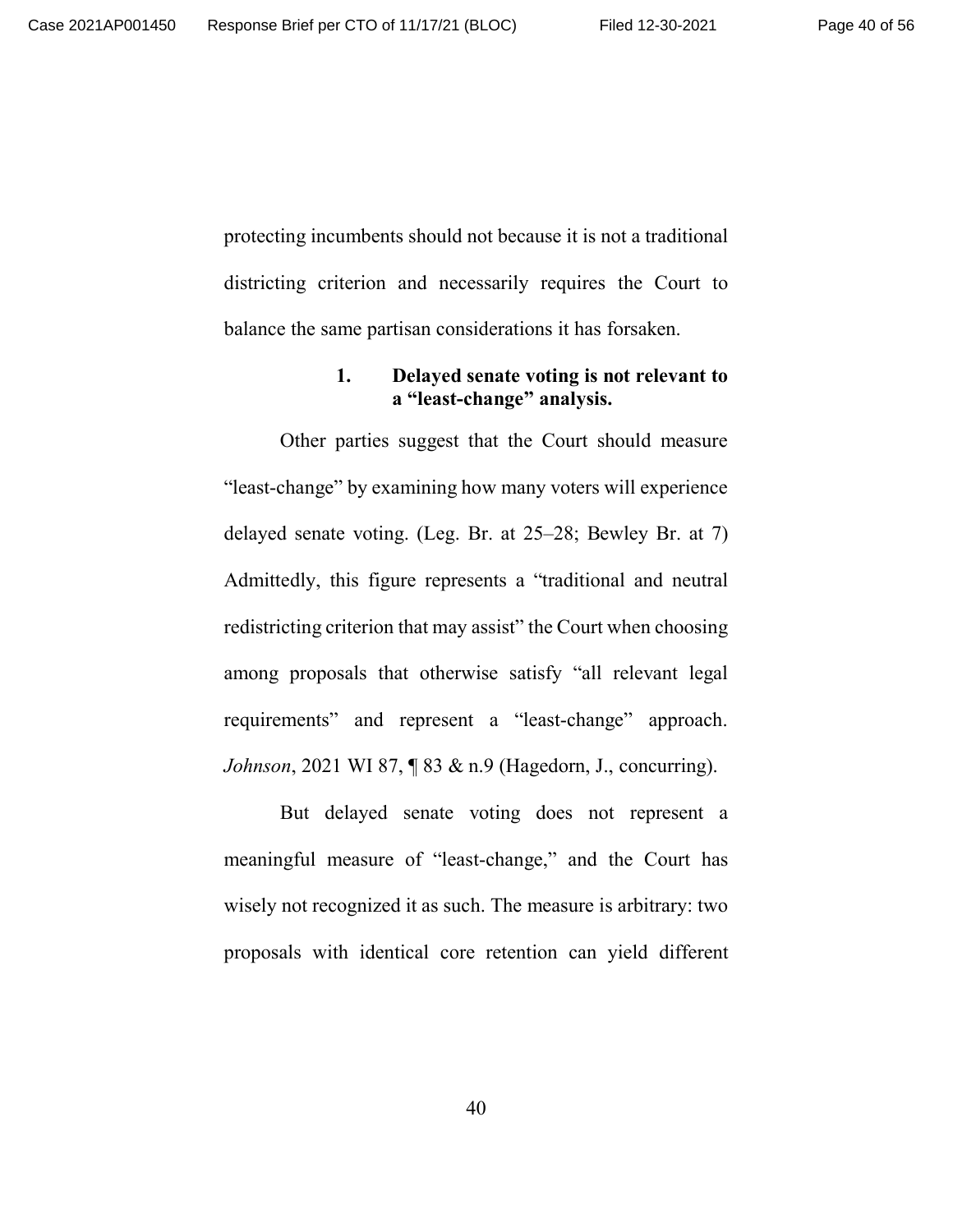levels of delayed senate voting simply due to geographic chance. If one proposal happens to move more voters than another from an odd-numbered senate district into an adjacent even-numbered one, it will have a higher level of delayed senate voting, even though both proposals move the same number of total voters. Except for the geographic vagaries of neighboring odd and even senate districts, there is little reason to distinguish the two from a "least-change" perspective—both displace the same number of voters from their original senate district.

Regardless, BLOC Petitioners' level of delayed senate voting—179,629 voters—is still on the lower end of the parties' proposals (and far less than the roughly 300,000 delayed voters created by 2011 Wisconsin Act 43). While slightly higher than the Legislature's (138,732 voters) and Sen. Bewley's (135,560 voters), those parties' failure to comply with the VRA explains this difference. Creating seven Black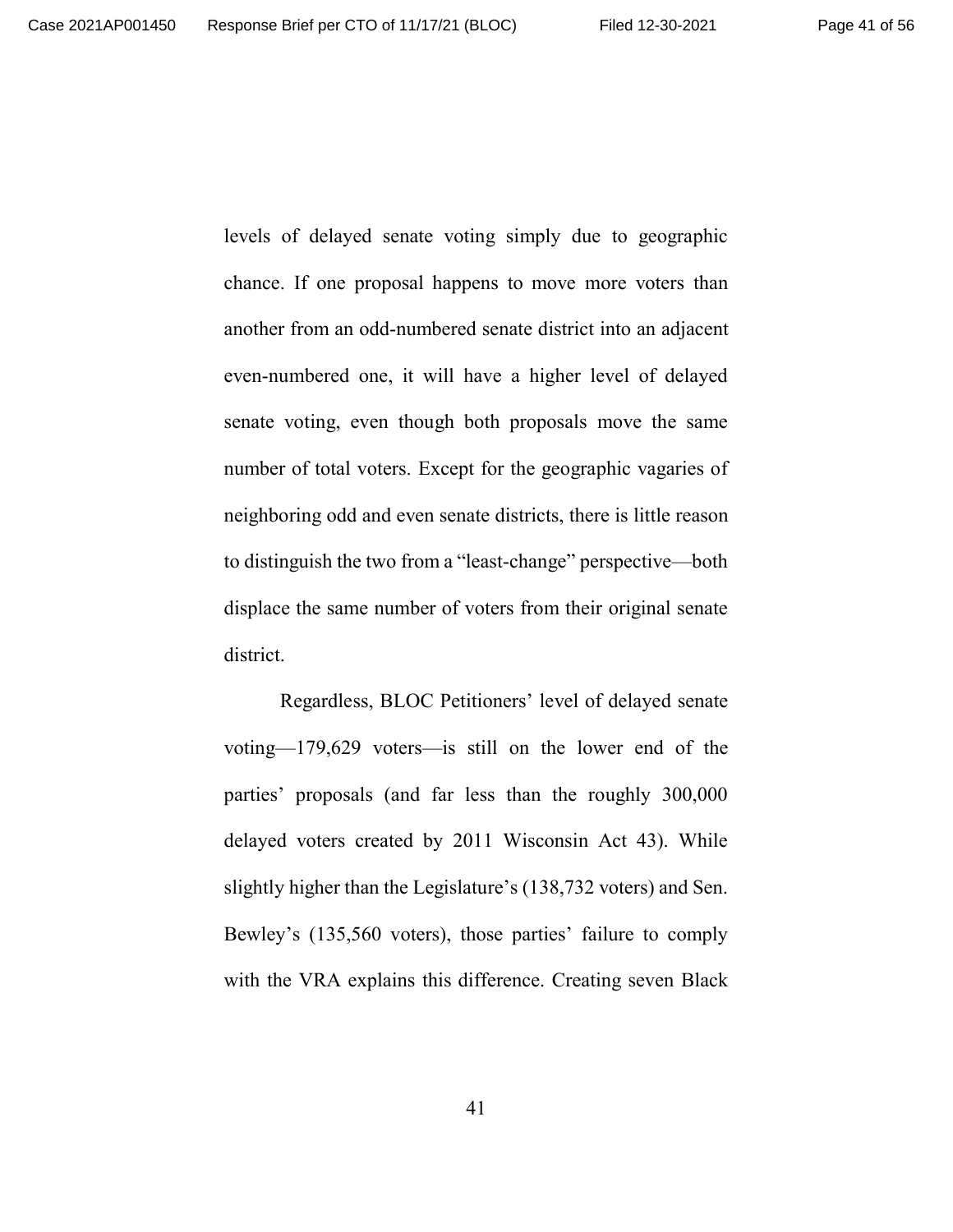opportunity assembly districts required BLOC Petitioners to move more voters from odd-numbered senate districts to evennumbered ones than in those proposals, both of which have fewer such districts. And BLOC Petitioners' figure is substantially lower than Citizen Data Scientist's (422,492 voters) and Hunter Petitioner's (240,723 voters).

That leaves only the Governor's proposal, which also has seven Black opportunity districts while delaying a senate vote for about 40,000 fewer voters than BLOC Petitioners'. This difference can be largely explained by how the two proposals treat the Village of Shorewood. BLOC Petitioners' proposal moves Shorewood out of AD10, which required moving voters from odd-numbered SD7 (which contains AD19) to even-numbered SD4 (which contains AD10 and AD16). This shift delays senate voting for the affected population. The Governor's proposal avoids this shift—and the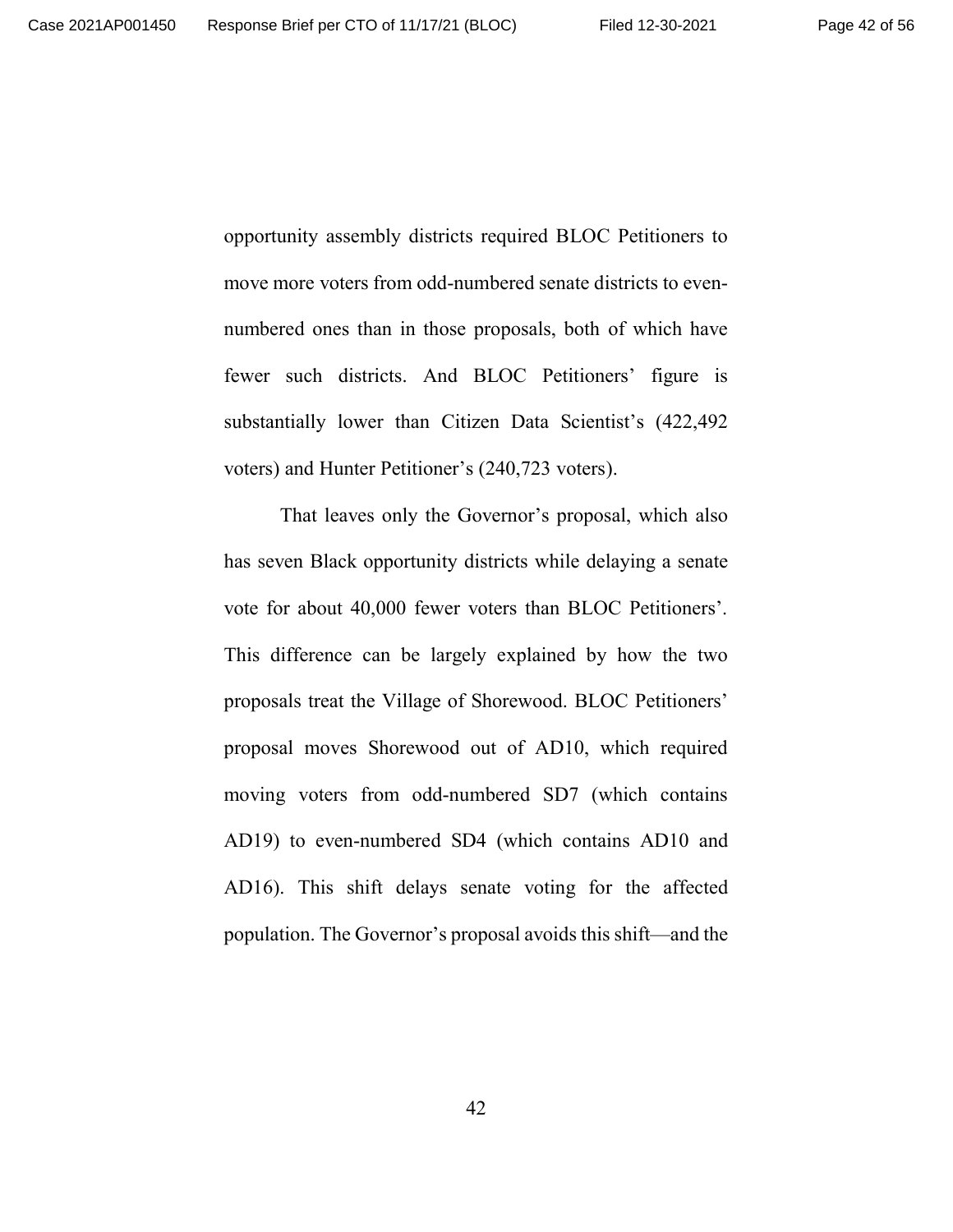resulting delayed senate voting—by keeping Shorewood in  $AD10.<sup>9</sup>$ 

As explained above, *supra* at I. C., the VRA justifies BLOC Petitioners' decision. Compliance with federal law must take precedence over a minor increase in delayed senate voting. *See, e.g., Prosser v. Elections Bd.*, 793 F. Supp. 859, 866 (W.D. Wis. 1992).

#### **2. The number of paired incumbents should not be considered.**

Nowhere does *Johnson* indicate that a "least-change" approach should avoid district adjustments that pair incumbents. Contrary to some parties' suggestions (*see* Bewley Br. at 8; Gov. Br. at 18-19; Leg. Br. at 28-30), incumbent pairings should not be considered because this criterion requires the Court to balance partisan considerations,

<sup>9</sup> This choice also largely explains why the Governor's senate core retention score is around 2.5% higher than BLOC Petitioners'.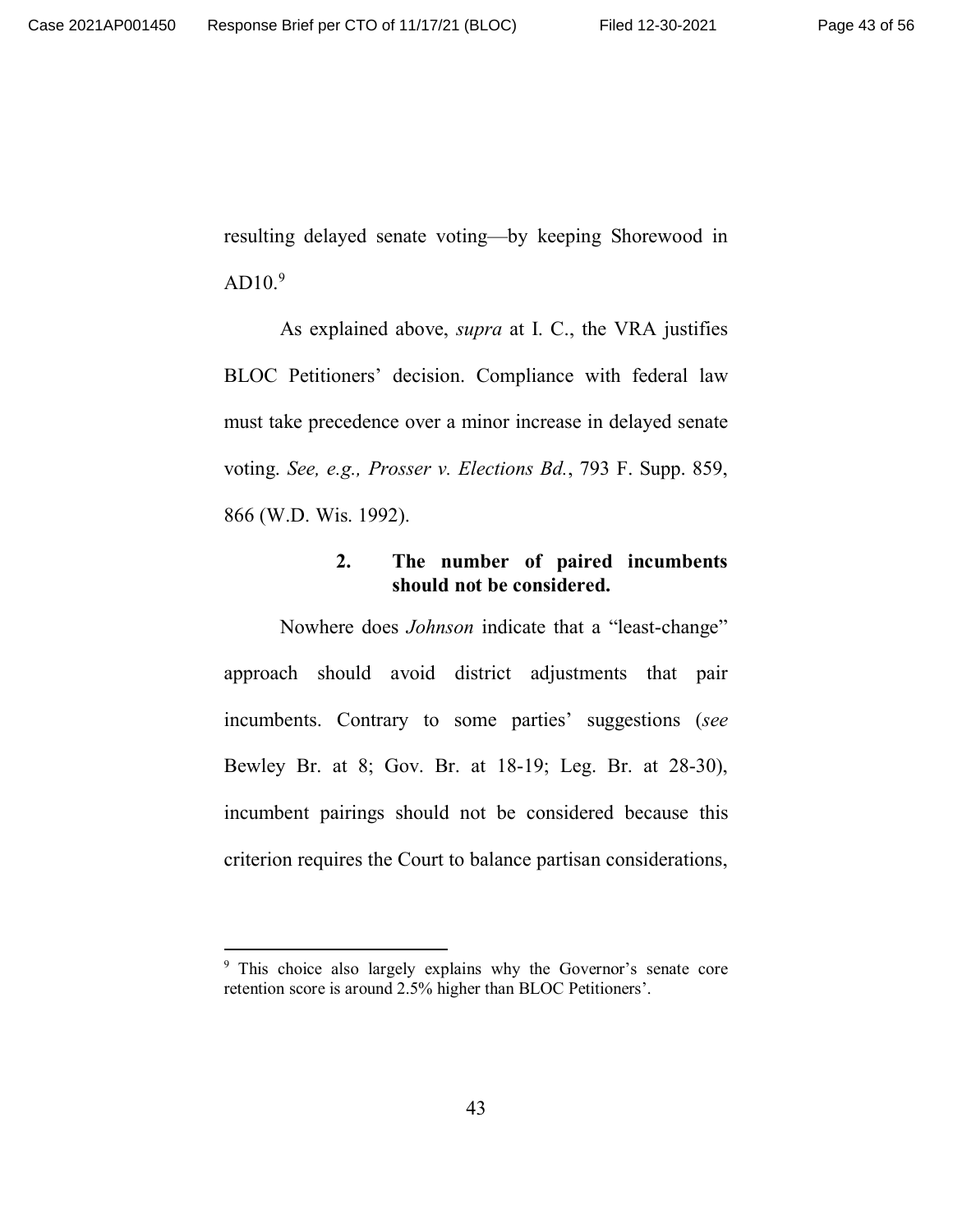contrary to this Court's clear directive. *See, e.g.*, *Johnson*, 2021 WI 87, **[** 39.

Rather than neutrally reallocating population to comply with VRA and "one person, one vote" requirements, choosing among plans that pair different sets of incumbents requires the Court to engage in partisan choices, embroiling it in political considerations. As one observer put it, "[i]t might be all well and good for a legislature to protect its own, but why should a court be in the business of placing a thumb on the scale in favor of incumbent reelection?" *See* Nathaniel Persily, *When Judges Carve Democracies: A Primer on Court-Drawn Redistricting Plans*, 73 Geo. Wash. L. Rev. 1131, 1162 (2005).

Indeed, even the Legislature's cited authority recognizes the inherently political nature of protecting incumbents. In *Colleton County Council v. McConnell*, 201 F. Supp. 2d 618, 647 (D.S.C. 2002), (Leg. Br. at 28), the court contrasted incumbent pairing with "other *nonpolitical*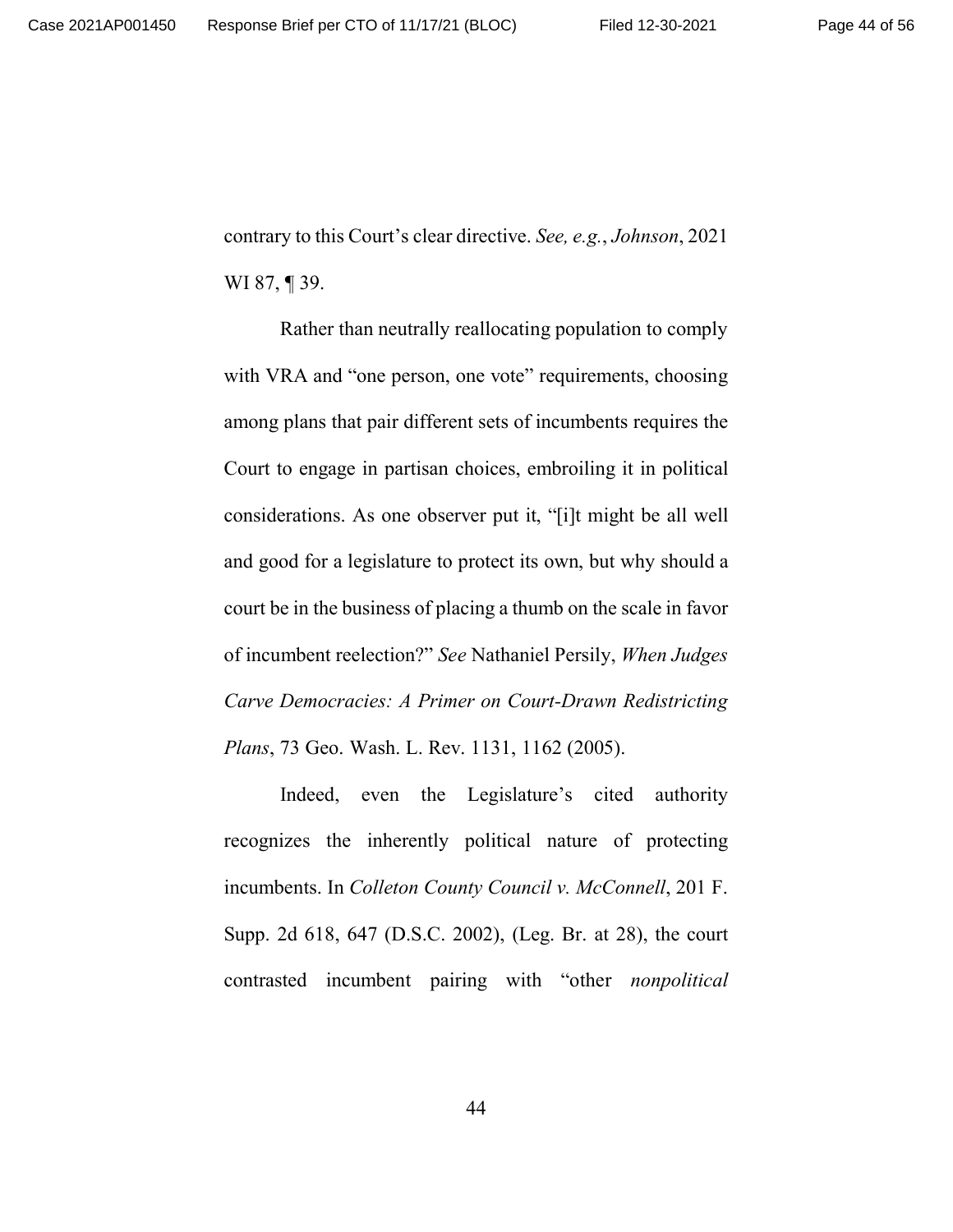considerations such as such as communities of interest and compactness." (emphasis added). *McConnell*'s observation was correct—incumbent protection is "an inherently more political" factor than communities of interest and compactness. *Johnson v. Miller*, 922 F. Supp. 1556, 1565 (S.D. Ga. 1995), *aff'd Abrams v. Johnson*, 521 U.S. 74 (1997).

And another case the Legislature cites, *Arizonans for Fair Representation v. Symington*, 828 F. Supp. 684, 688 (D. Ariz. 1992), (Leg. Br. at 28), opines only that incumbents should not be paired "unnecessar[ily] or invidious[ly]." But when such pairings result from district changes "required by the Constitution or the Voting Rights Act," they are appropriate. *Id*.

That was exactly BLOC Petitioners' approach. Some incumbency pairing where legislators live near their districts' borders or where required population changes moved those borders was unavoidable when complying with the VRA and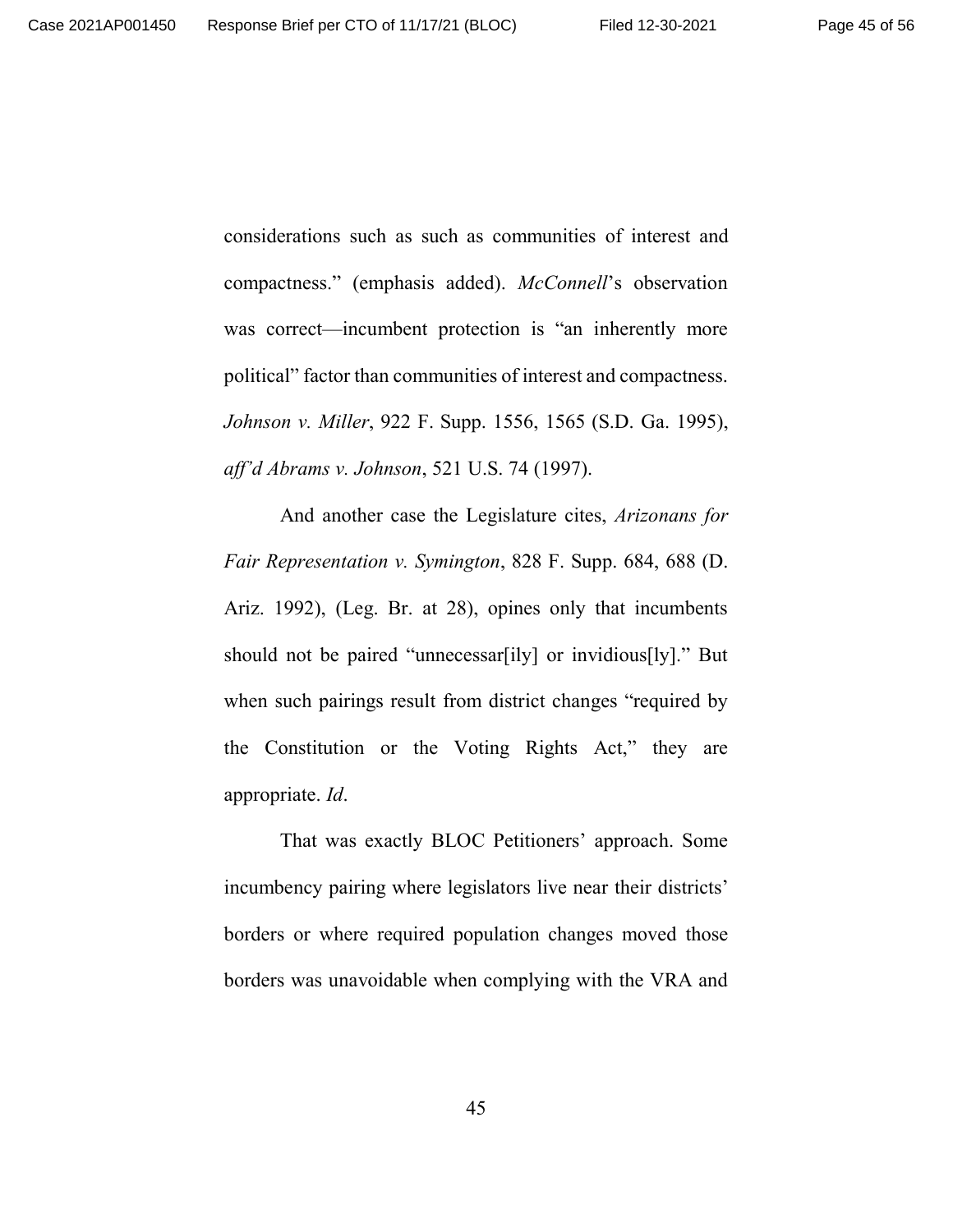rebalancing population. BLOC Petitioners' proposal includes only two senate districts and three assembly districts with incumbent pairings (excluding pairings where an incumbent is not running for re-election). Those figures lie within one or two pairings of every other party who submitted that data. Even if considered, this criterion further supports choosing BLOC Petitioners' proposal or, at minimum, does not alone justify rejecting it.

Moreover, the Legislature fails to report the number of incumbents its plan draws out of their districts without pairing them, despite highlighting this phenomenon in its brief as being equally problematic for maintaining the "constituentincumbent relationship." (Leg. Br. at 28) Its proposal moves Rep. Vruwink from AD43 to AD33, resulting in a reconfigured AD33 that retains only 30.6% of Rep. Vruwink's constituency. (Leg. App. 13) Likewise, the Legislature's plan moves Rep. Horlacher from AD33 to AD83, which retains only 39.3% of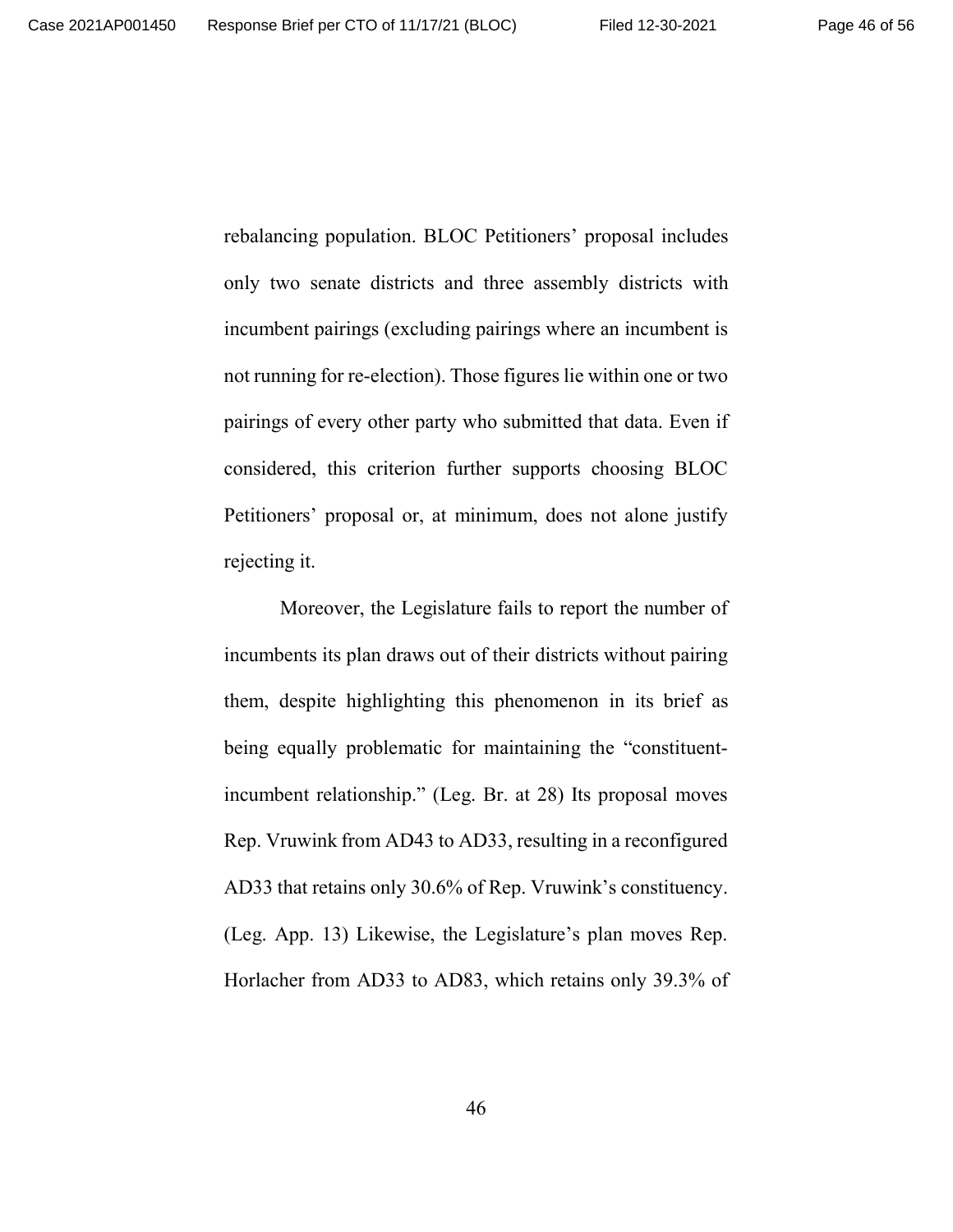his constituency. (Leg. App at 12) The Legislature's plan thus creates *five* legislative districts, not three, that affect the "constituent-incumbent relationship," the same number as in BLOC Petitioners' proposals.

# **III. Other legal and traditional criteria justify selecting BLOC Petitioners' proposal.**

BLOC Petitioners' proposal also falls well within accepted levels of population deviation and compactness, and its districts are contiguous. It also performs well at preserving communities of interest while not departing needlessly from the current map to do so.

# **A. Remaining federal and state law requirements do not justify selecting any proposal instead of BLOC Petitioners'.**

Remaining federal and state law requirements do not meaningfully distinguish the parties' proposals:

> • All parties' proposals fall below the constitutional *de minimis* 2% population deviation target. *See, e.g., Baumgart v.*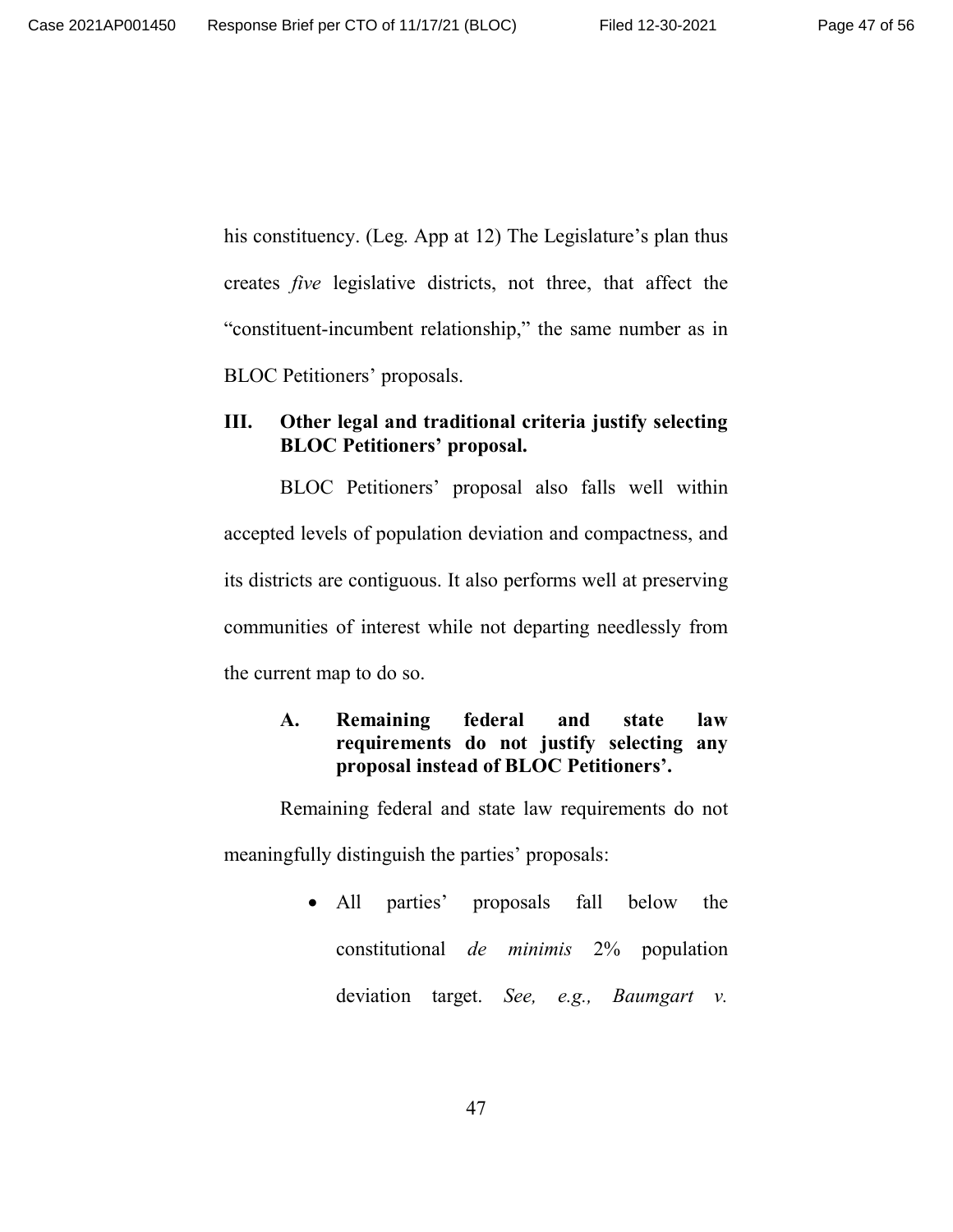*Wendelberger*, No. 01-C-0121, 2002 WL 34127471, at \*2 (E.D. Wis. May 30, 2002).

- All proposals fare similarly on the compactness criterion, as measured by Reock scores.<sup>10</sup> BLOC Petitioners' assembly proposal (0.38) is only marginally less compact than the Governor's (0.397) the Legislature's (0.39), Sen. Bewley's (0.405), the Citizen Data Scientists' (0.406), and Hunter Petitioners' (0.44). (BLOC Resp.App. 32-36) The senate proposals also minimally differ on this score. Courts have approved compactness scores lower than these.
- BLOC Petitioners' proposed districts are contiguous, as are those proposed by other

 $10$  This measures the relationship between a district's area and the smallest circle that would capture the entire district. The higher the score on a scale of zero to one, the more "compact" the district.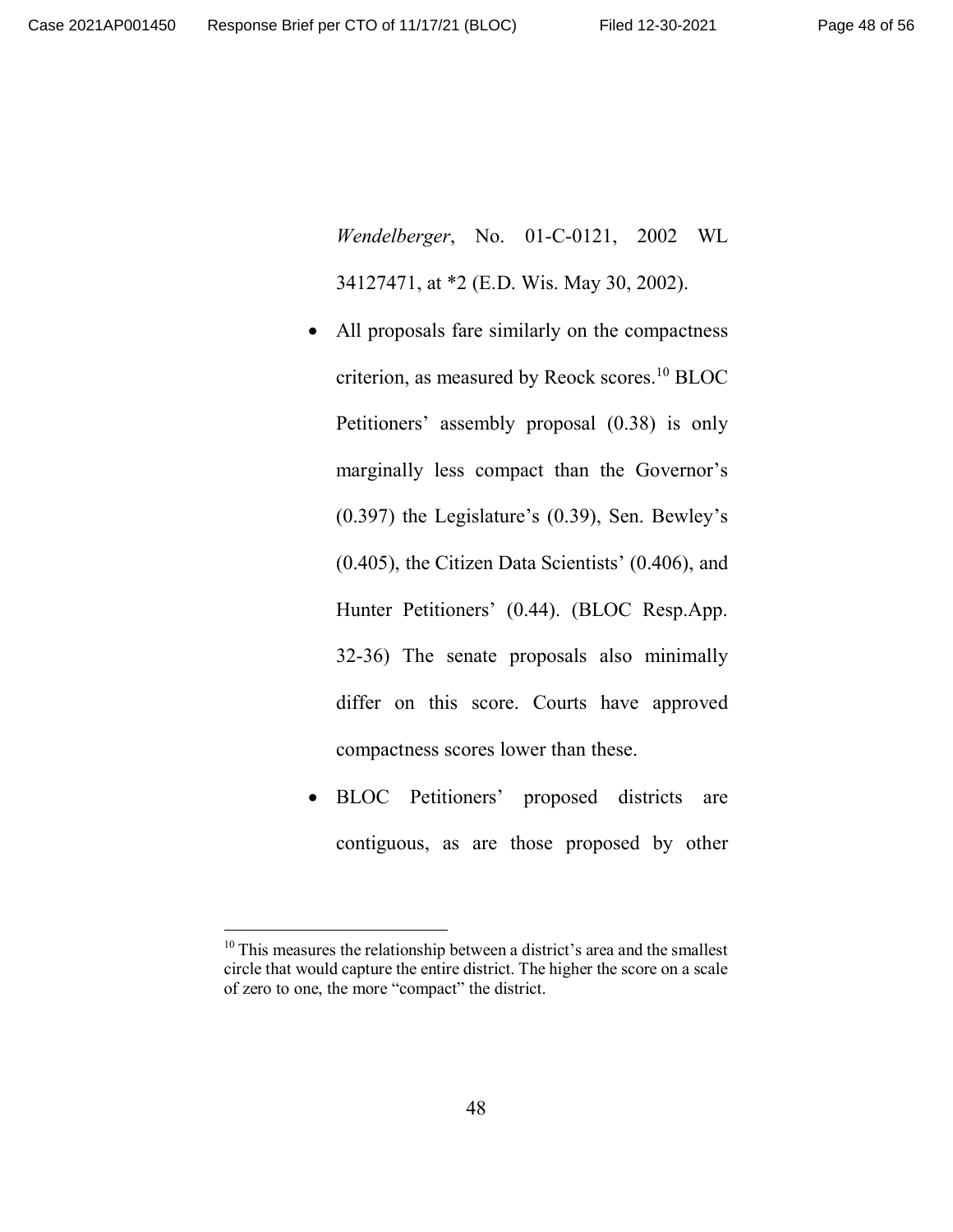parties. (BLOC App. 136, Mayer Rpt. at 22; Citizen Br. at 28; Leg. Br. at 31; Gov. Br. at 17; Bewley Br. at  $10$ <sup>11</sup>

# **B. BLOC Petitioners' proposal best serves the traditional redistricting criterion of preserving communities of interest.**

BLOC Petitioners' proposal preserves communities of interest by closely tracking the current plan's number of county and municipal splits and, when presented with an opportunity created by necessary population shifts, by reuniting two prominent municipalities that are currently split—Beloit and Sheboygan. Should other proposals survive to this stage of the analysis, BLOC Petitioners' proposal presents the "best alternative" given its performance on this measure. *Johnson*, 2021 WI 87, ¶ 83 (Hagedorn, J., concurring).

<sup>&</sup>lt;sup>11</sup> BLOC Petitioners have discovered a few minor technical errors in their proposal. These errors are immaterial, but BLOC will correct them for its January 4 submission.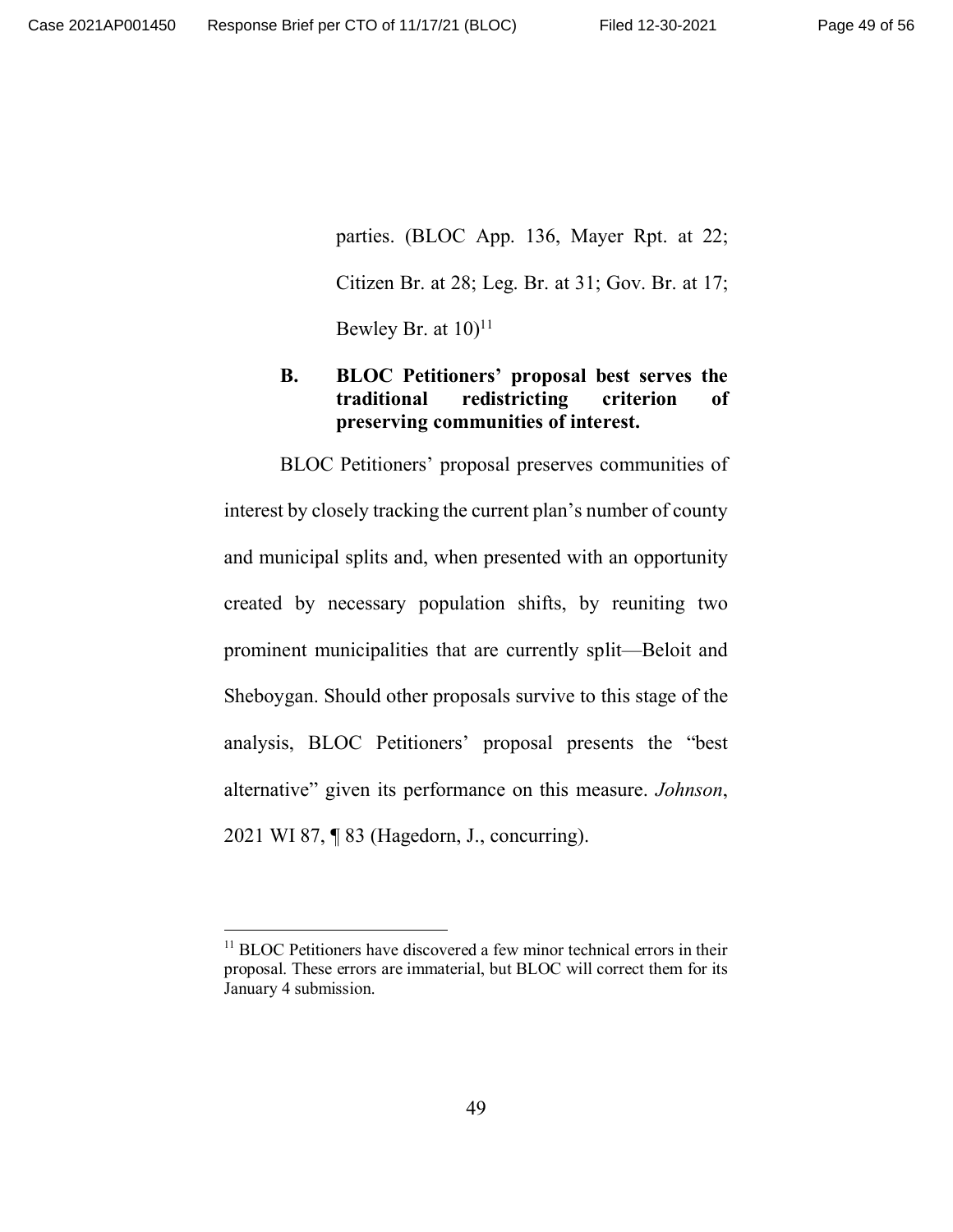Communities of interest are often described as groups of people with "actual shared interests," *Miller v. Johnson*, 515 U.S. 900, 916 (1995), or with common "cultural, economic, political, and social ties." *Diaz v. Silver*, 978 F. Supp. 96, 123 (E.D.N.Y. 1997). *aff'd*, 522 U.S. 801 (1997). The state constitutional requirement that assembly districts be "bounded by county, precinct, town or ward lines," Wis. Const. art. IV, §4, reflects the view that political subdivisions represent communities of interest. Accordingly, one objective way to measure a map's preservation of communities of interest is to quantify its municipal and county splits.

BLOC Petitioners' assembly proposal splits 77 municipalities and 53 counties, while its senate proposal splits 53 municipalities and 42 counties. (BLOC Resp.App. 25-28) These rates compare favorably to all other proposals (BLOC Resp.App. 32-36), and they are close to the 78 assembly and 48 senate municipal splits in the current plan, which further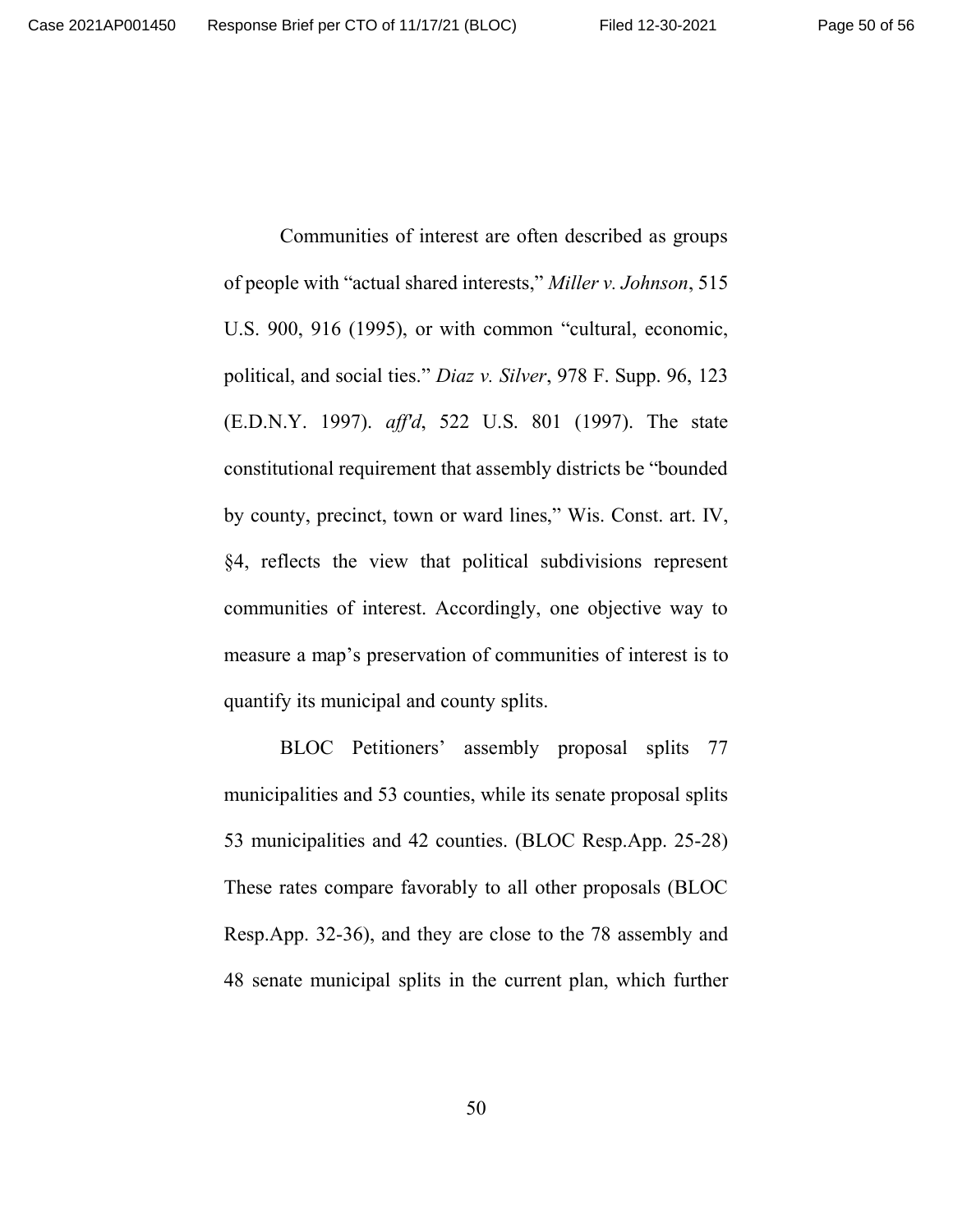shows BLOC Petitioners' adherence to a "least-change" approach. The Legislature, by contrast, has 52 assembly municipal splits and 31 in the senate. (Bryan Rpt. at 19) As discussed above in Section II. B., this departure from the existing plan for reasons other than complying with the VRA or equalizing population indicates that the Legislature has departed from the "least-change" approach, improperly changing policy reflected in the existing plan.

In addition to this statewide measure, BLOC Petitioners' proposal also reunites the important communities of interest represented by the cities of Beloit and Sheboygan. Recall how Milwaukee-area population decline required the region's districts to expand outward to acquire more people, and VRA-required changes required movement northward. When that ripple effect reached Beloit and Sheboygan, two cities that had been split between AD31 and AD45 and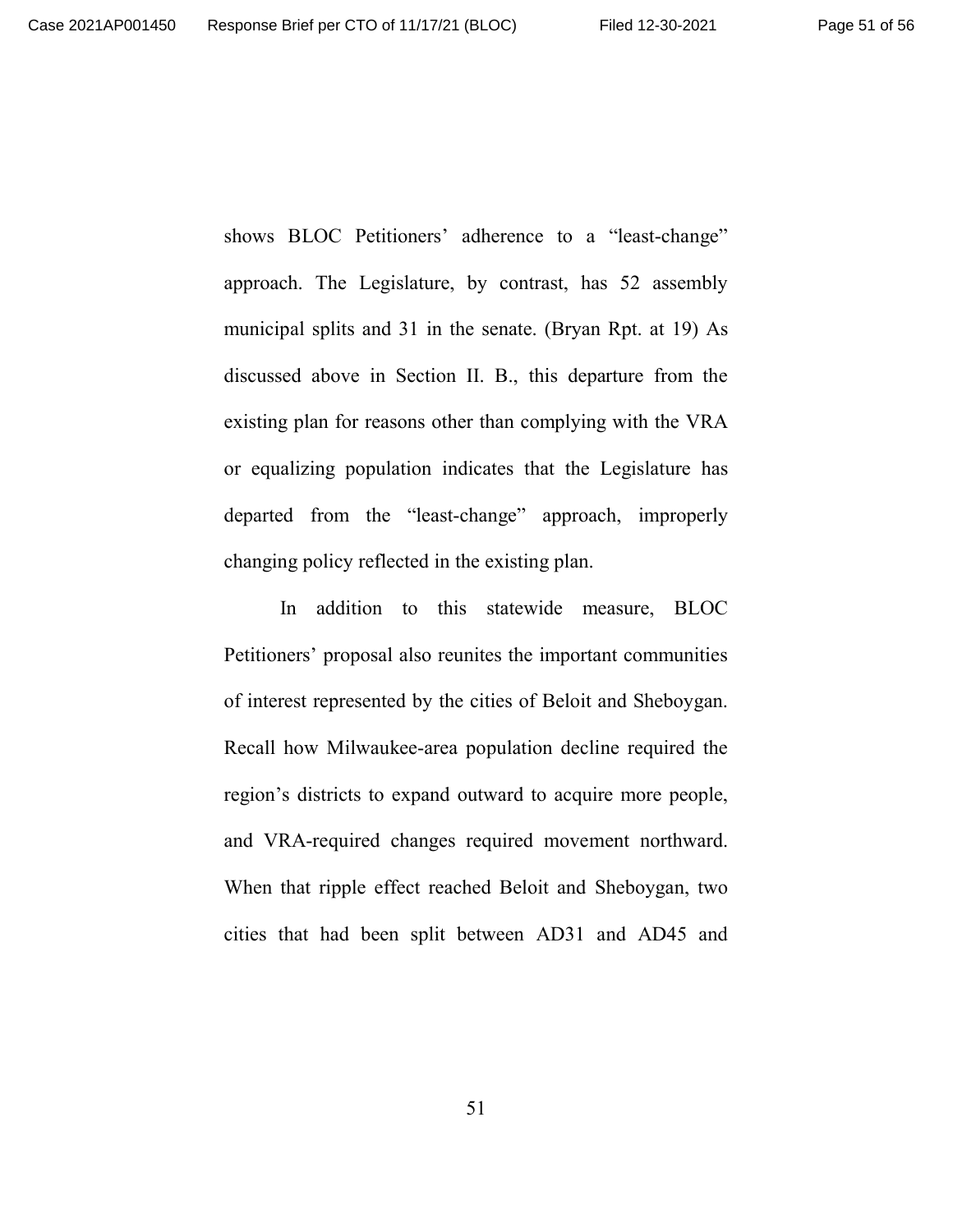between AD26 and AD27, respectively, BLOC Petitioners reunited these important communities of interest.

These two reunions can be contrasted with, for instance, the Legislature's approach. Although its brief also acknowledges the need to adjust population throughout the region surrounding Milwaukee, it fails to reunite Beloit and Sheboygan and instead leaves these communities of interest cleaved in two. So, should the Court's analysis consider communities of interest, the comparable level of county and municipal splits to the existing plan and the reunion of Beloit and Sheboygan merits selecting BLOC Petitioners' proposal.

#### **CONCLUSION**

BLOC Petitioners' proposed apportionment plan should be selected because it uniquely combines VRA compliance and fidelity to a "least-change" approach.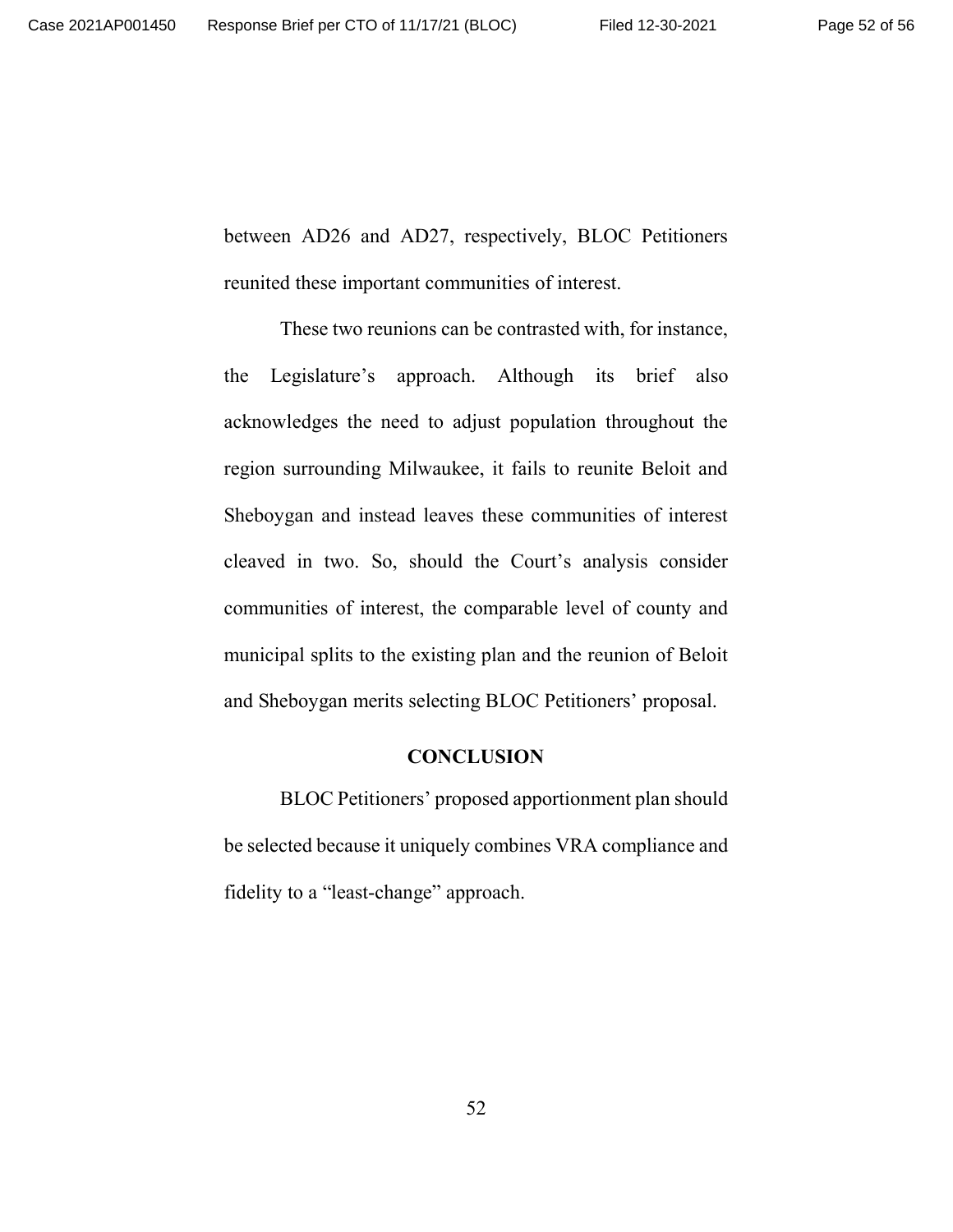Dated: December 30, 2021.

By Electronically signed by Douglas M. Poland Douglas M. Poland, SBN 1055189 Jeffrey A. Mandell, SBN 1100406 Colin T. Roth, SBN 1103985 Rachel E. Snyder, SBN 1090427 Richard A. Manthe, SBN 1099199 Carly Gerads, SBN 1106808 STAFFORD ROSENBAUM LLP 222 West Washington Avenue, Suite 900 P.O. Box 1784 Madison, WI 53701-1784 dpoland@staffordlaw.com jmandell@staffordlaw.com croth@staffordlaw.com rsnyder@staffordlaw.com rmanthe@staffordlaw.com cgerads@staffordlaw.com 608.256.0226

Mel Barnes, SBN 1096012 LAW FORWARD, INC. P.O. Box 326 Madison, WI 53703-0326 mbarnes@lawforward.org 608.535.9808

Mark P. Gaber\* Christopher Lamar\* Simone T. Leeper\*\* CAMPAIGN LEGAL CENTER 1101 14th St. NW Suite 400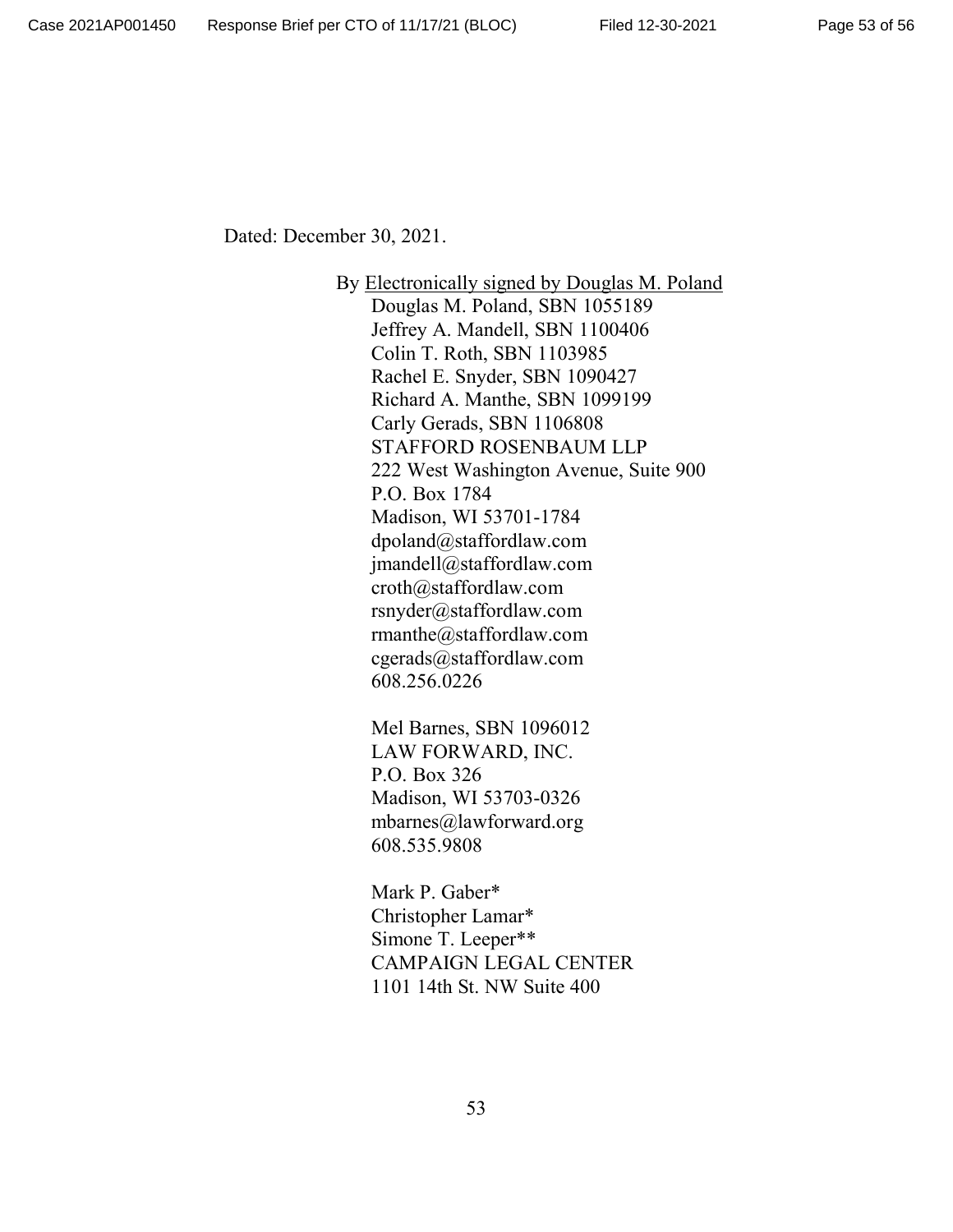Washington, DC 20005 mgaber@campaignlegal.org clamar@campaignlegal.org sleeper@campaignlegalcenter.org 202.736.2200

Annabelle Harless\* CAMPAIGN LEGAL CENTER 55 W. Monroe St., Ste. 1925 Chicago, IL 60603 aharless@campaignlegal.org 312.312.2885

\*Admitted *pro hac vice* \*\*Motion for admission *pro hac vice* pending

*Attorneys for Intervenor-Petitioners, Black Leaders Organizing for Communities, Voces de la Frontera, the League of Women Voters of Wisconsin, Cindy Fallona, Lauren Stephenson, and Rebecca Alwin*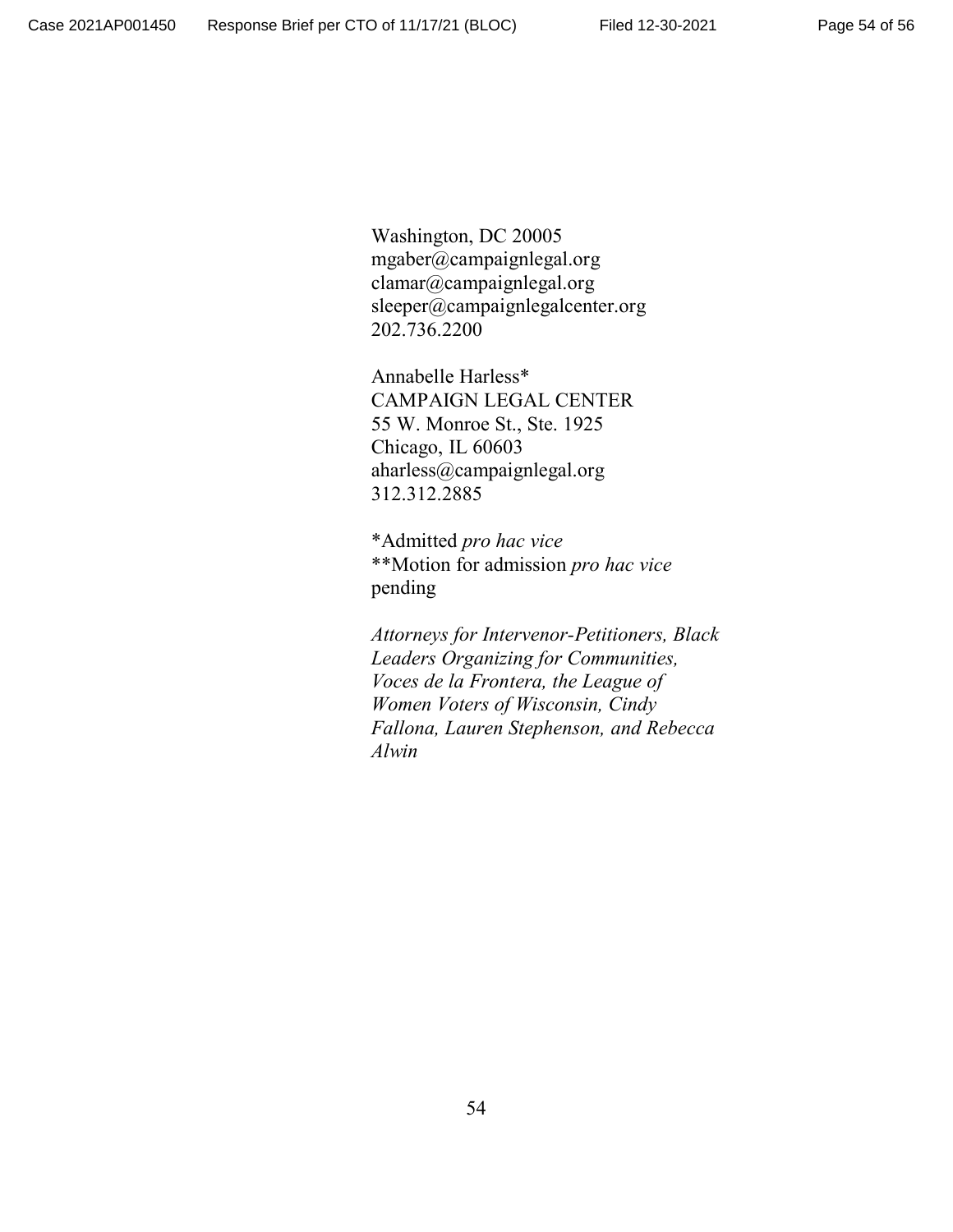## **CERTIFICATION OF COMPLIANCE WITH WIS. STAT. § 809.19(8g)(a)**

I hereby certify that this brief conforms to the rules

contained in s. 809.19 (8) (b), (bm), and (c) for a brief. The

length of this brief is 5,495 words.

Signed:

By Electronically signed by Douglas M. Poland Douglas M. Poland